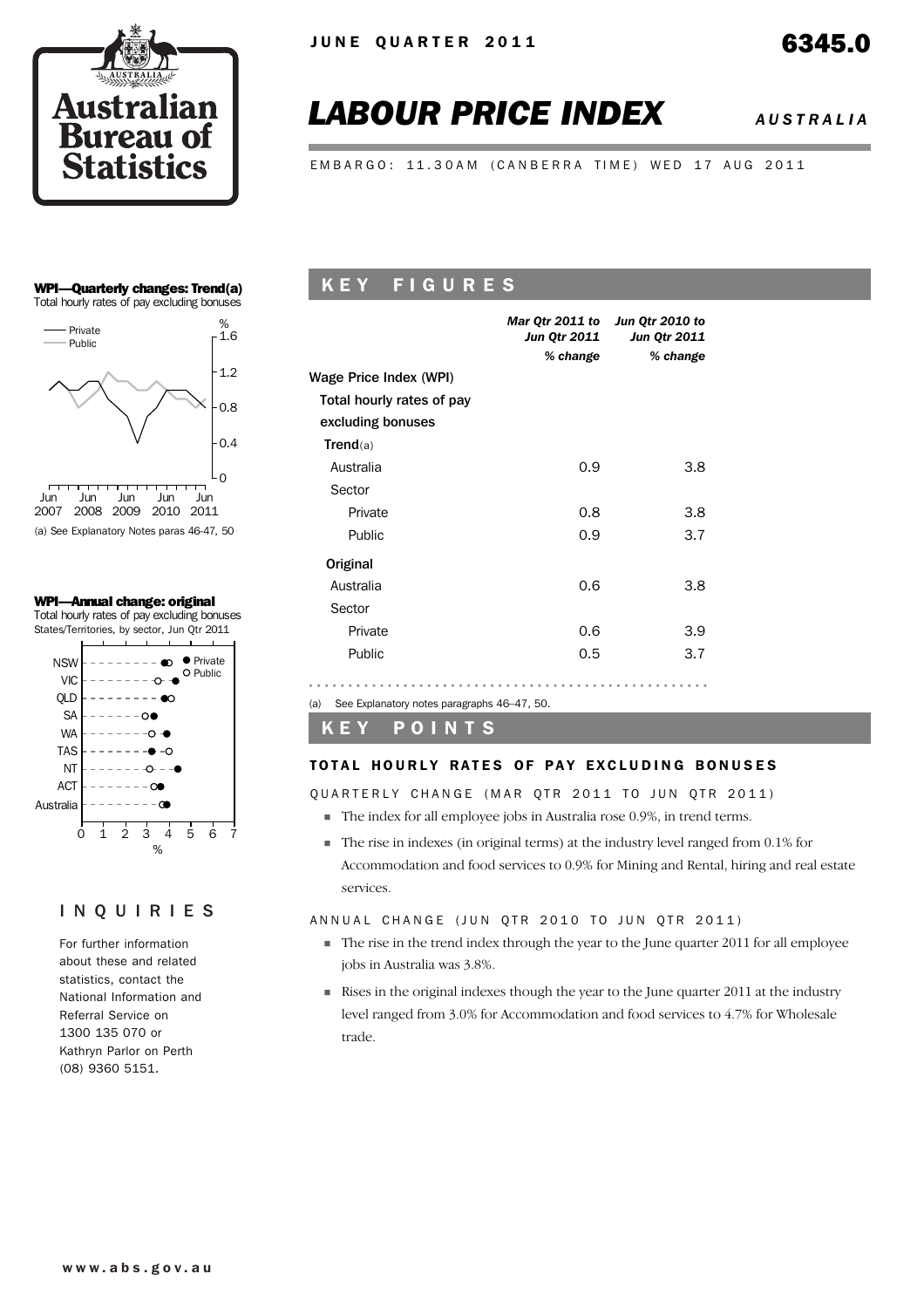# NOTES

| FORTHCOMING ISSUES                      | <b>ISSUE</b> (Quarter)                                                                                | <b>RELEASE DATE</b>                                                                                                                                                                                                                                           |
|-----------------------------------------|-------------------------------------------------------------------------------------------------------|---------------------------------------------------------------------------------------------------------------------------------------------------------------------------------------------------------------------------------------------------------------|
|                                         | September 2011                                                                                        | 16 November 2011                                                                                                                                                                                                                                              |
|                                         | December 2011                                                                                         | 22 February 2012                                                                                                                                                                                                                                              |
|                                         | March 2012                                                                                            | 16 May 2012                                                                                                                                                                                                                                                   |
|                                         | June 2012                                                                                             | 15 August 2012                                                                                                                                                                                                                                                |
|                                         |                                                                                                       |                                                                                                                                                                                                                                                               |
| ABS DATA AVAILABLE ON<br><b>REQUEST</b> | labour.price.index@abs.gov.au.                                                                        | Original indexes are compiled for various combinations of state/territory, sector and<br>broad industry group. Indexes not included in this publication may be made available on<br>request by telephoning Kathryn Parlor in Perth on (08) 9360 5151 or email |
| DATA REFERENCES                         | <http: www.abs.gov.au="">.</http:>                                                                    | Data referenced in the Key Points and Commentary are available from the tables shown<br>in this publication or in the corresponding tables of this publication on the ABS website                                                                             |
| ABBREVIATIONS                           | Australian Bureau of Statistics<br><b>ABS</b><br>LPI<br>labour price index<br>WPI<br>wage price index |                                                                                                                                                                                                                                                               |

Brian Pink Australian Statistician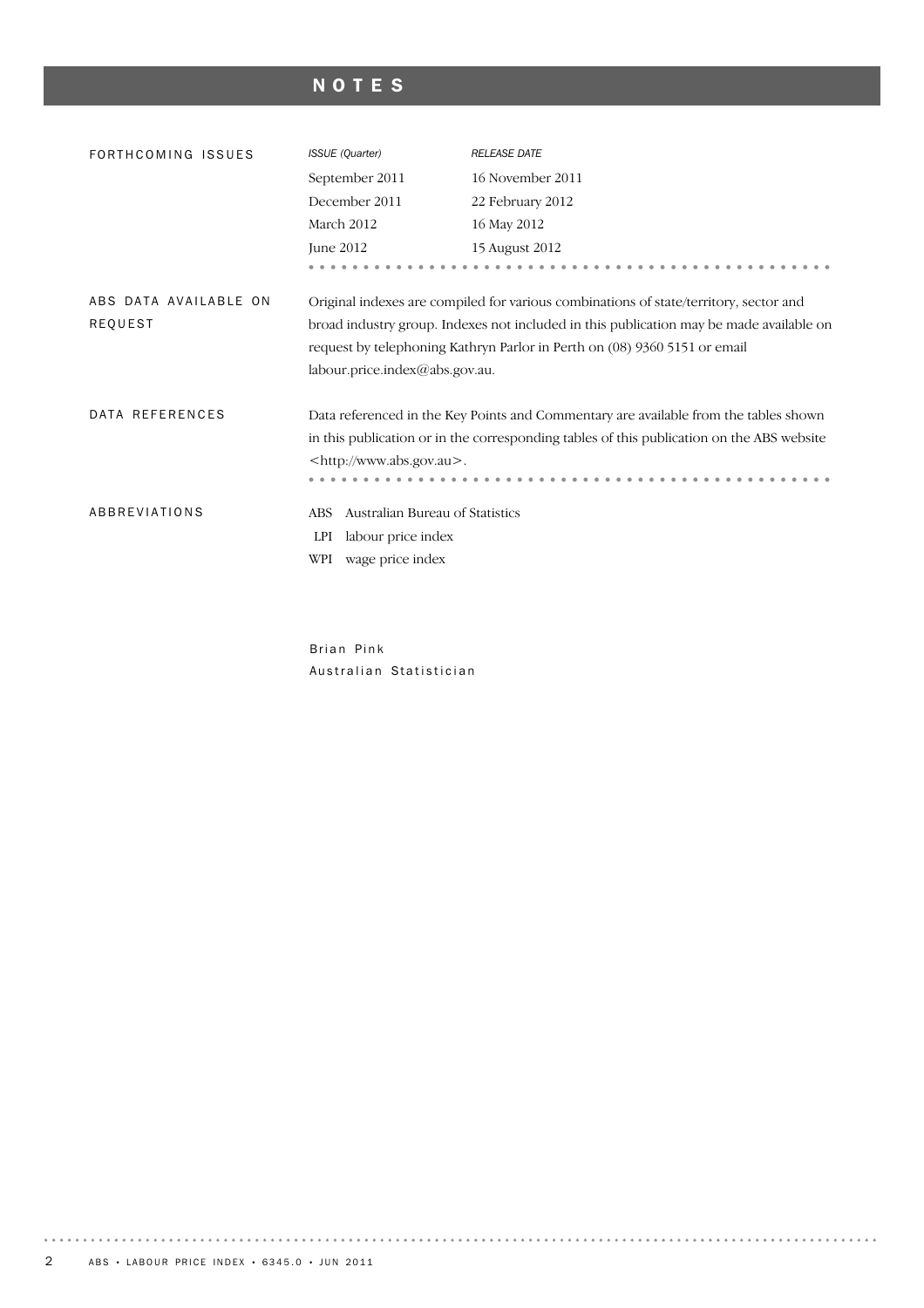# **CONTENTS**

|  |  |  |  |  |  |  |  |  |  |  |  |  |  |  |  |  |  |  |  | $P^{\alpha}P^{\alpha}$ |  |
|--|--|--|--|--|--|--|--|--|--|--|--|--|--|--|--|--|--|--|--|------------------------|--|
|  |  |  |  |  |  |  |  |  |  |  |  |  |  |  |  |  |  |  |  |                        |  |
|  |  |  |  |  |  |  |  |  |  |  |  |  |  |  |  |  |  |  |  |                        |  |

*page*

### TABLES OF WAGE PRICE INDEXES

### INDEXES OF TOTAL HOURLY RATES OF PAY EXCLUDING BONUSES

| $\mathbf{2}$ | Australia, states and territories, all sectors: Original 7                                        |
|--------------|---------------------------------------------------------------------------------------------------|
| 3            | Australia, states and territories, private sector: Original 8                                     |
|              | 4 Australia, states and territories, public sector: Original 9                                    |
| 5.           | Sector by industry, index numbers: Original $\ldots \ldots \ldots \ldots \ldots \ldots \ldots 10$ |
| 6            | Sector by industry, percentage changes: Original 11                                               |
|              |                                                                                                   |

### IN DEXES OF HOURLY RATES OF PAY INCLUDING BONUSES

|  | <b>7</b> Sector: Original |  |  |
|--|---------------------------|--|--|
|--|---------------------------|--|--|

### INDEXES OF ORDINARY TIME HOURLY RATES OF PAY EXCLUDING BONUSES

| 9 Sector by industry, index numbers: Original $\ldots \ldots \ldots \ldots \ldots \ldots \ldots$ |  |
|--------------------------------------------------------------------------------------------------|--|

10 Sector by industry, percentage changes: Original ........................... 15

### ADDITIONAL INFORMATION

| Appendix 2: Re-referencing the wage price index $\dots \dots \dots \dots \dots \dots \dots \dots$ |  |
|---------------------------------------------------------------------------------------------------|--|
|                                                                                                   |  |
|                                                                                                   |  |
|                                                                                                   |  |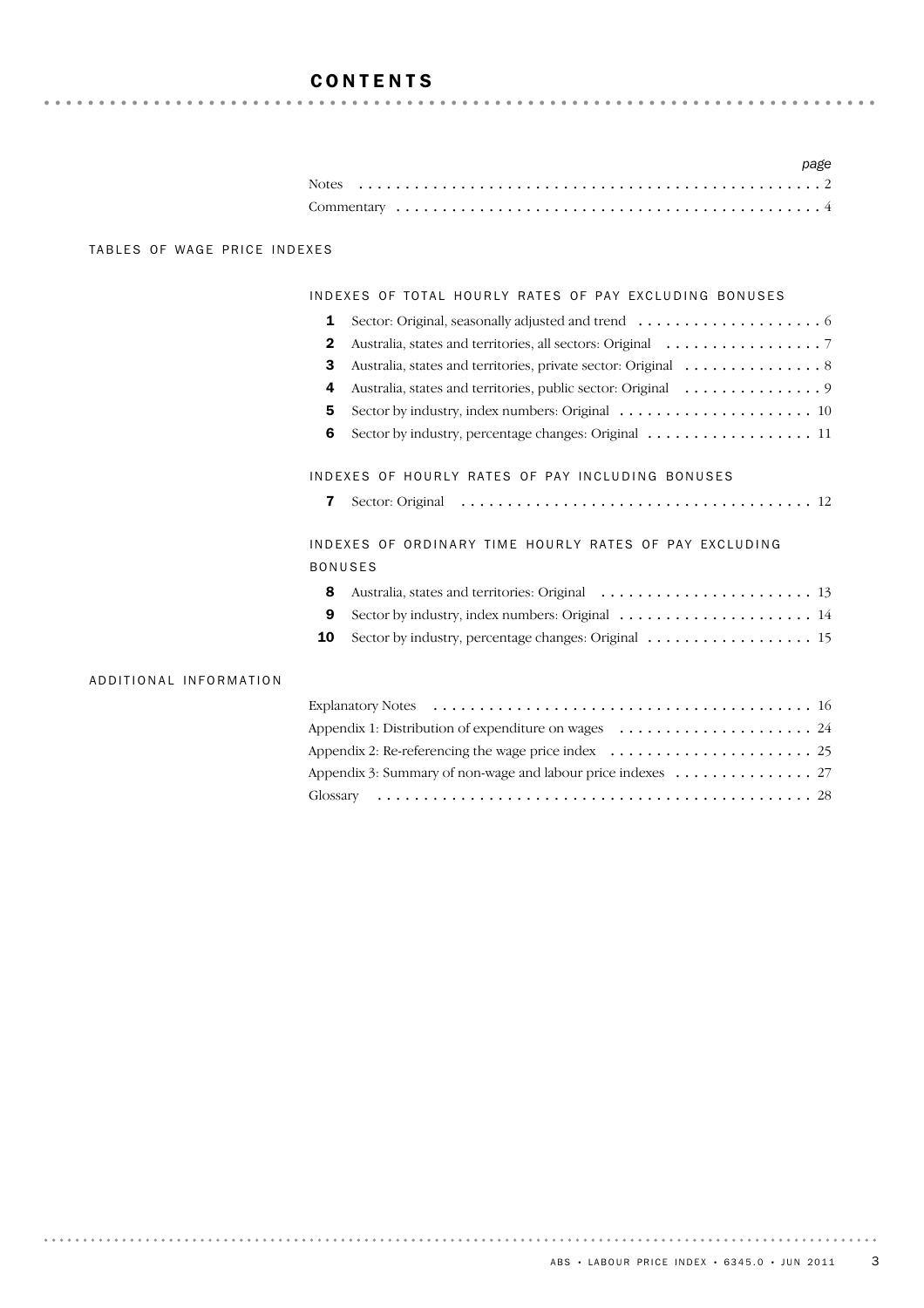# **COMMENTARY**

| WAGE PRICE INDEXES         | In the June quarter 2011, the Private sector wage price index rose 0.8% compared to              |
|----------------------------|--------------------------------------------------------------------------------------------------|
| Australia/Sector (trend)   | 0.9% for the Public sector, with the All sectors index recording a quarterly rise of 0.9%.       |
|                            | The Public sector rise of $3.7\%$ through the year to the June quarter 2011 was below that       |
|                            | of the Private sector $(3.8\%)$ for the second quarter in a row.                                 |
| State/Territory (original) | The largest quarterly All sectors rise $(0.7%)$ was recorded by Victoria; the Australian         |
|                            | Capital Territory recorded the smallest quarterly rise (0.2%). Rises through the year            |
|                            | ranged from 3.3% for South Australia to 4.1% for Victoria.                                       |
|                            | In the Private sector, only Victoria recorded a larger quarterly rise in the June quarter        |
|                            | 2011 than in the June quarter 2010. Both Victoria and Queensland recorded the largest            |
|                            | quarterly rise $(0.7%)$ in the Private sector. The smallest quarterly rise in the Private sector |
|                            | in the June quarter 2011 was recorded by Tasmania $(0.3\%)$ . Rises through the year in the      |
|                            | Private sector ranged from 3.2% for Tasmania to 4.4% for the Northern Territory.                 |
|                            | Quarterly rises in the Public sector in the June quarter 2011 were equal to or smaller than      |
|                            | those in the Private sector for all states and territories, with the exception of Tasmania.      |
|                            | The largest quarterly rise of all states and territories was recorded by Tasmania (1.0%).        |
|                            | The Northern Territory recorded no change for the June quarter 2011 in the Public                |
|                            | sector (0.0%). The last time no change was recorded for the Northern Territory was the           |
|                            | June quarter 2002. Queensland (4.1%) recorded the largest rise through the year to the           |
|                            | June quarter 2011 and South Australia (2.9%) recorded the smallest rise through the              |
|                            | year.                                                                                            |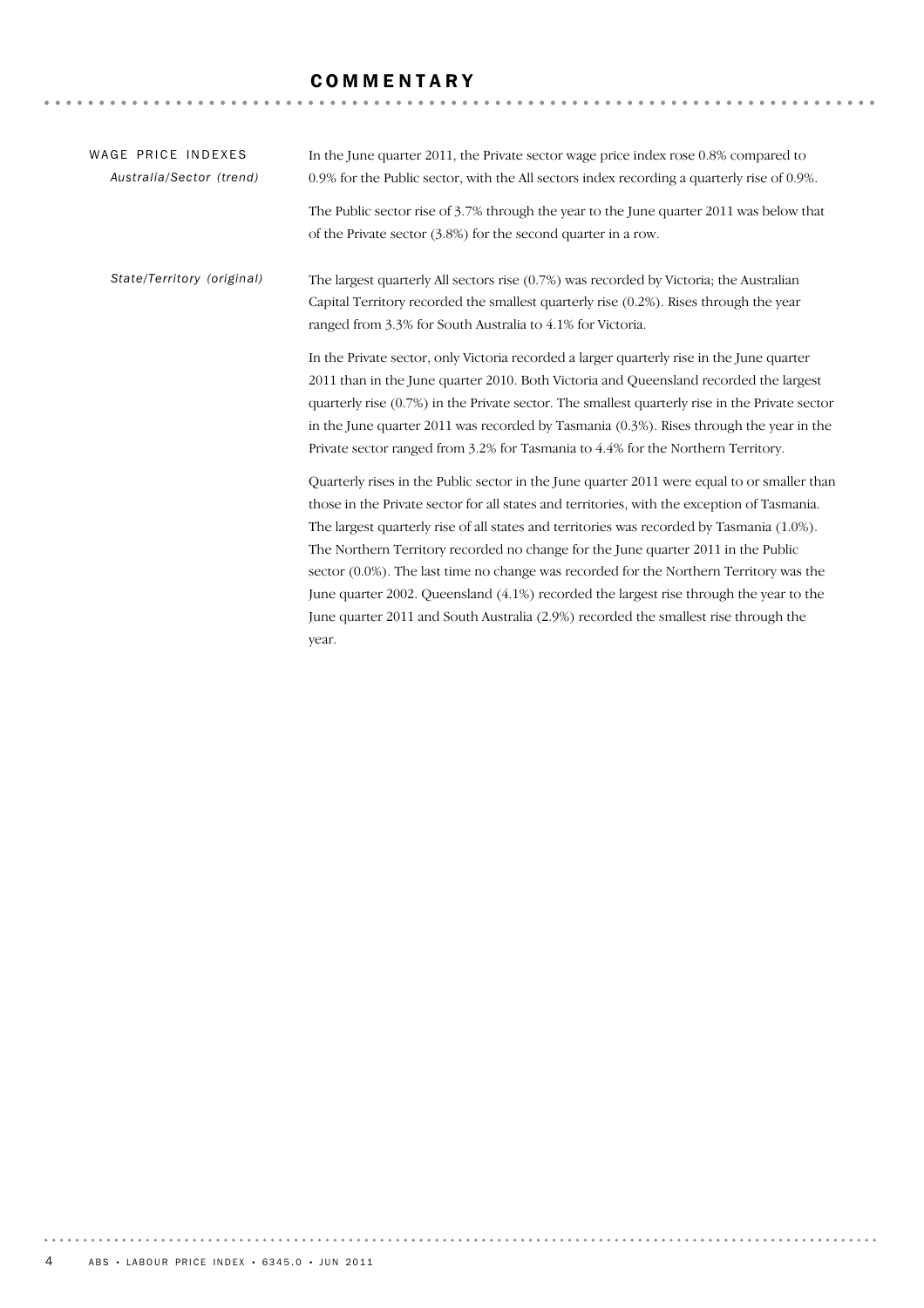### COMMENTARY *continued*

*Industry (original)*



WPI—ANNUAL AND QUARTERLY CHANGES: ORIGINAL, Total hourly rates of pay excluding bonuses—Industry, June quarter 2011

In the June quarter 2011, the largest quarterly rise for All sectors of 0.9% was recorded by Mining and Rental, hiring and real estate services. The smallest rise for the June quarter 2011 was recorded by Accommodation and food services (0.1%). The All sectors through the year rises ranged from 3.0% for Accommodation and food services, to 4.7% for Wholesale trade.

Rental, hiring and real estate services recorded the largest quarterly rise in the Private sector of 1.0%. The smallest rises were recorded by Accommodation and food services and Public administration and safety (both 0.1%).

In the Public sector, Health care and social assistance (1.0%) had the largest quarterly rise and Education and training (3.9%) had the largest rise through the year to the June quarter 2011.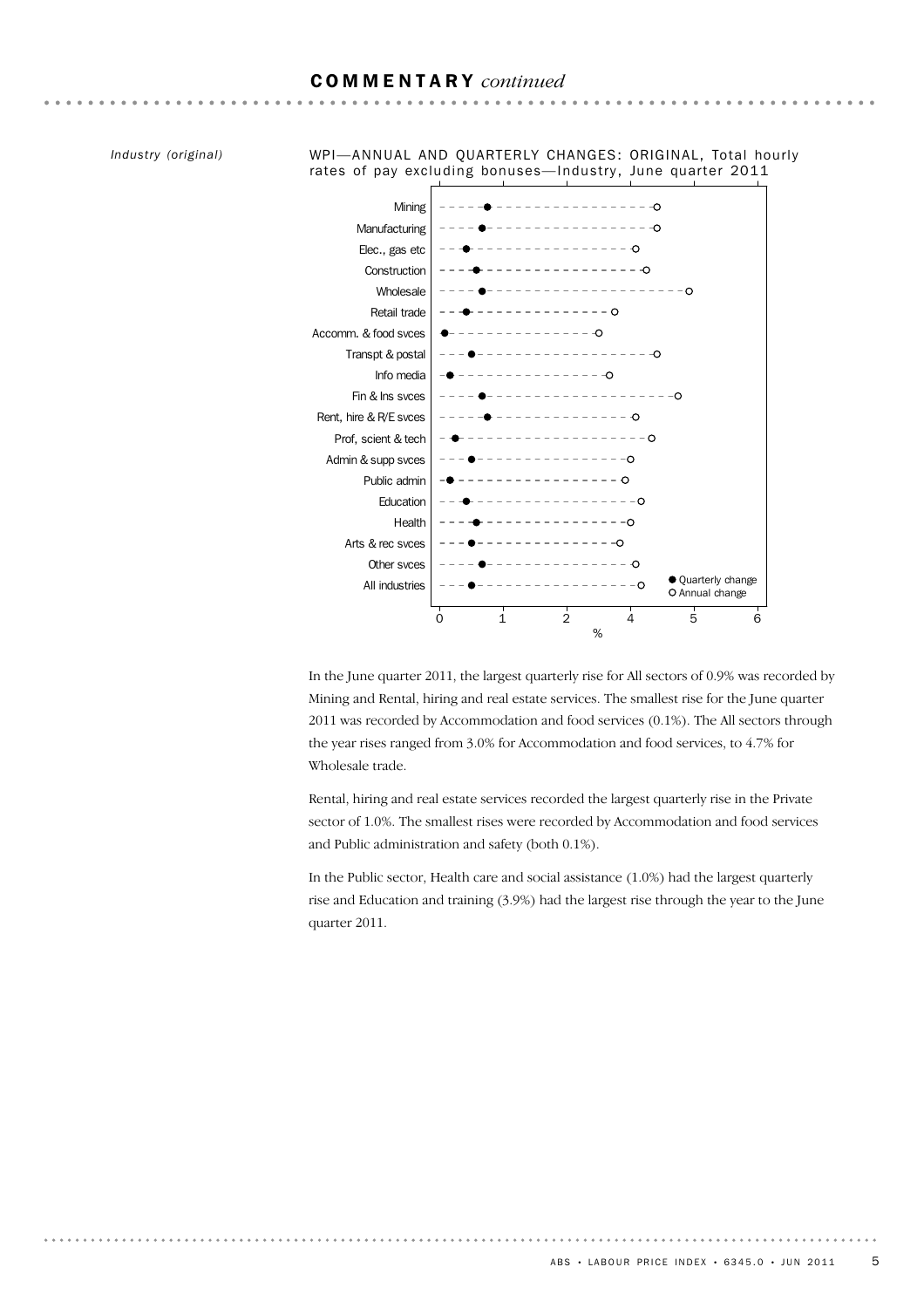|                                                        | ORIGINAL |       |                           |                                  | SEASONALLY ADJUSTED(a) |                           | TREND(b) |       |                           |  |  |  |
|--------------------------------------------------------|----------|-------|---------------------------|----------------------------------|------------------------|---------------------------|----------|-------|---------------------------|--|--|--|
|                                                        |          |       |                           |                                  |                        |                           |          |       |                           |  |  |  |
|                                                        |          |       |                           |                                  |                        |                           |          |       |                           |  |  |  |
| Period                                                 | Private  |       | <b>Public All Sectors</b> | Private                          |                        | <b>Public All Sectors</b> | Private  |       | <b>Public All Sectors</b> |  |  |  |
|                                                        |          |       |                           |                                  |                        |                           |          |       |                           |  |  |  |
|                                                        |          |       |                           | INDEX NUMBERS(c)                 |                        |                           |          |       |                           |  |  |  |
| 2008                                                   |          |       |                           |                                  |                        |                           |          |       |                           |  |  |  |
| June                                                   | 97.6     | 97.0  | 97.5                      | 97.8                             | 97.3                   | 97.7                      | 97.7     | 97.3  | 97.6                      |  |  |  |
| September                                              | 98.7     | 98.3  | 98.6                      | 98.8                             | 98.2                   | 98.6                      | 98.8     | 98.3  | 98.7                      |  |  |  |
| December                                               | 99.8     | 99.7  | 99.8                      | 99.7                             | 99.6                   | 99.7                      | 99.7     | 99.5  | 99.6                      |  |  |  |
| 2009                                                   |          |       |                           |                                  |                        |                           |          |       |                           |  |  |  |
| March                                                  | 100.5    | 100.7 | 100.5                     | 100.5                            | 100.6                  | 100.6                     | 100.5    | 100.6 | 100.5                     |  |  |  |
| June                                                   | 101.0    | 101.4 | 101.1                     | 101.2                            | 101.7                  | 101.4                     | 101.2    | 101.7 | 101.4                     |  |  |  |
| September                                              | 101.8    | 102.8 | 102.0                     | 101.6                            | 102.7                  | 101.9                     | 101.6    | 102.7 | 101.8                     |  |  |  |
| December                                               | 102.3    | 103.8 | 102.7                     | 102.3                            | 103.7                  | 102.6                     | 102.3    | 103.7 | 102.6                     |  |  |  |
| 2010                                                   |          |       |                           |                                  |                        |                           |          |       |                           |  |  |  |
| March                                                  | 103.1    | 105.0 | 103.6                     | 103.1                            | 104.9                  | 103.5                     | 103.1    | 104.8 | 103.5                     |  |  |  |
| June                                                   | 103.8    | 105.4 | 104.2                     | 104.0                            | 105.8                  | 104.5                     | 104.1    | 105.8 | 104.5                     |  |  |  |
| September                                              | 105.4    | 106.9 | 105.7                     | 105.2                            | 106.8                  | 105.5                     | 105.1    | 106.8 | 105.5                     |  |  |  |
| December<br>2011                                       | 106.3    | 107.9 | 106.6                     | 106.2                            | 107.8                  | 106.6                     | 106.2    | 107.8 | 106.5                     |  |  |  |
| March                                                  | 107.2    | 108.8 | 107.6                     | 107.2                            | 108.7                  | 107.5                     | 107.2    | 108.7 | 107.5                     |  |  |  |
| June                                                   | 107.8    | 109.3 | 108.2                     | 108.0                            | 109.7                  | 108.5                     | 108.1    | 109.7 | 108.5                     |  |  |  |
|                                                        |          |       |                           |                                  |                        |                           |          |       |                           |  |  |  |
|                                                        |          |       |                           |                                  |                        |                           |          |       |                           |  |  |  |
| CHANGE FROM CORRESPONDING QUARTER OF PREVIOUS YEAR (%) |          |       |                           |                                  |                        |                           |          |       |                           |  |  |  |
| 2009                                                   |          |       |                           |                                  |                        |                           |          |       |                           |  |  |  |
| June                                                   | 3.5      | 4.5   | 3.7                       | 3.5                              | 4.5                    | 3.8                       | 3.6      | 4.5   | 3.9                       |  |  |  |
| September                                              | 3.1      | 4.6   | 3.4                       | 2.8                              | 4.6                    | 3.3                       | 2.8      | 4.5   | 3.1                       |  |  |  |
| December                                               | 2.5      | 4.1   | 2.9                       | 2.6                              | 4.1                    | 2.9                       | 2.6      | 4.2   | 3.0                       |  |  |  |
| 2010                                                   |          |       |                           |                                  |                        |                           |          |       |                           |  |  |  |
| March                                                  | 2.6      | 4.3   | 3.1                       | 2.6                              | 4.3                    | 2.9                       | 2.6      | 4.2   | 3.0                       |  |  |  |
| June                                                   | 2.8      | 3.9   | 3.1                       | 2.8                              | 4.0                    | 3.1                       | 2.9      | 4.0   | 3.1                       |  |  |  |
| September                                              | 3.5      | 4.0   | 3.6                       | 3.5                              | 4.0                    | 3.5                       | 3.4      | 4.0   | 3.6                       |  |  |  |
| December                                               | 3.9      | 3.9   | 3.8                       | 3.8                              | 4.0                    | 3.9                       | 3.8      | 4.0   | 3.8                       |  |  |  |
| 2011                                                   |          |       |                           |                                  |                        |                           |          |       |                           |  |  |  |
| March                                                  | 4.0      | 3.6   | 3.9                       | 4.0                              | 3.6                    | 3.9                       | 4.0      | 3.7   | 3.9                       |  |  |  |
| June                                                   | 3.9      | 3.7   | 3.8                       | 3.8                              | 3.7                    | 3.8                       | 3.8      | 3.7   | 3.8                       |  |  |  |
|                                                        |          |       |                           |                                  |                        |                           |          |       |                           |  |  |  |
|                                                        |          |       |                           | CHANGE FROM PREVIOUS QUARTER (%) |                        |                           |          |       |                           |  |  |  |
| 2009                                                   |          |       |                           |                                  |                        |                           |          |       |                           |  |  |  |
| June                                                   | 0.5      | 0.7   | 0.6                       | 0.7                              | 1.1                    | 0.8                       | 0.7      | 1.1   | 0.9                       |  |  |  |
| September                                              | 0.8      | 1.4   | 0.9                       | 0.4                              | 1.0                    | 0.5                       | 0.4      | 1.0   | 0.4                       |  |  |  |
| December                                               | 0.5      | 1.0   | 0.7                       | 0.7                              | 1.0                    | 0.7                       | 0.7      | 1.0   | 0.8                       |  |  |  |
| 2010                                                   |          |       |                           |                                  |                        |                           |          |       |                           |  |  |  |
| March                                                  | 0.8      | 1.2   | 0.9                       | 0.8                              | 1.2                    | 0.9                       | 0.8      | 1.1   | 0.9                       |  |  |  |
| June                                                   | 0.7      | 0.4   | 0.6                       | 0.9                              | 0.9                    | 1.0                       | 1.0      | 1.0   | 1.0                       |  |  |  |
| September                                              | 1.5      | 1.4   | 1.4                       | 1.2                              | 0.9                    | 1.0                       | 1.0      | 0.9   | 1.0                       |  |  |  |
| December                                               | 0.9      | 0.9   | 0.9                       | 1.0                              | 0.9                    | 1.0                       | 1.0      | 0.9   | 0.9                       |  |  |  |
| 2011                                                   |          |       |                           |                                  |                        |                           |          |       |                           |  |  |  |
| March                                                  | 0.8      | 0.8   | 0.9                       | 0.9                              | 0.8                    | 0.8                       | 0.9      | 0.8   | 0.9                       |  |  |  |
| June                                                   | 0.6      | 0.5   | 0.6                       | 0.7                              | 0.9                    | 0.9                       | 0.8      | 0.9   | 0.9                       |  |  |  |
|                                                        |          |       |                           |                                  |                        |                           |          |       |                           |  |  |  |
|                                                        |          |       |                           |                                  |                        |                           |          |       |                           |  |  |  |

(b) See Explanatory notes paragraphs 46–47, 50.

(a) See Explanatory notes paragraphs 38–45, 50. (c) Reference base of each index: 2008–09 = 100.0.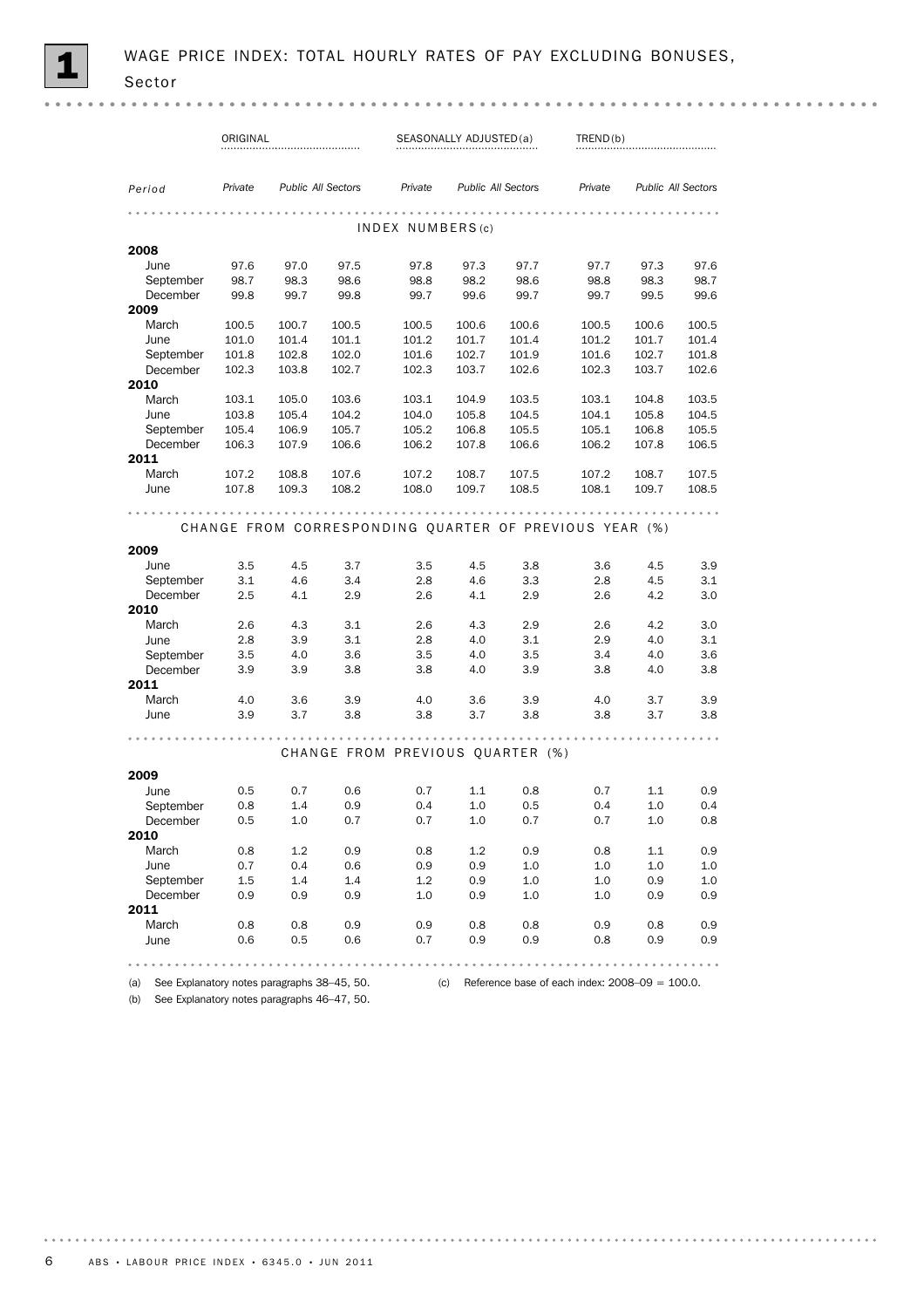

|                       | New<br>South   |                |                                                        | South            | Western        |                | Northern       | Australian<br>Capital |                |
|-----------------------|----------------|----------------|--------------------------------------------------------|------------------|----------------|----------------|----------------|-----------------------|----------------|
| Period                | Wales          | Victoria       | Queensland                                             | Australia        | Australia      | Tasmania       | Territory      | Territory             | Australia      |
|                       |                |                |                                                        | INDEX NUMBERS(a) |                |                |                |                       |                |
| 2007-08               | 96.4           | 96.2           | 96.0                                                   | 96.2             | 95.1           | 95.9           | 95.7           | 96.3                  | 96.2           |
| 2008-09               | 100.0          | 100.0          | 100.0                                                  | 100.0            | 100.0          | 100.0          | 100.0          | 100.0                 | 100.0          |
| 2009-10<br>2010-11    | 103.2<br>107.0 | 102.8<br>106.7 | 103.3<br>107.3                                         | 102.8<br>106.4   | 103.4<br>107.4 | 103.8<br>107.3 | 103.4<br>107.5 | 103.5<br>107.2        | 103.1<br>107.0 |
|                       |                |                |                                                        |                  |                |                |                |                       |                |
| 2008                  |                |                |                                                        |                  |                |                |                |                       |                |
| June                  | 97.6           | 97.6           | 97.1                                                   | 97.4             | 96.8           | 97.1           | 97.5           | 97.3                  | 97.5           |
| September<br>December | 98.7<br>99.7   | 98.7<br>99.8   | 98.6<br>99.6                                           | 98.5<br>99.9     | 98.1<br>99.9   | 98.5<br>99.6   | 98.3<br>99.7   | 98.6<br>99.5          | 98.6<br>99.8   |
| 2009                  |                |                |                                                        |                  |                |                |                |                       |                |
| March                 | 100.5          | 100.5          | 100.6                                                  | 100.6            | 100.7          | 100.7          | 100.8          | 100.6                 | 100.5          |
| June                  | 101.2          | 101.0          | 101.1                                                  | 101.0            | 101.3          | 101.2          | 101.2          | 101.3                 | 101.1          |
| September<br>December | 102.2<br>102.6 | 101.7<br>102.5 | 102.1<br>102.8                                         | 101.7<br>102.3   | 102.1<br>102.9 | 102.6<br>103.3 | 101.9<br>103.1 | 102.3<br>103.2        | 102.0<br>102.7 |
| 2010                  |                |                |                                                        |                  |                |                |                |                       |                |
| March                 | 103.6          | 103.2          | 103.7                                                  | 103.2            | 103.7          | 104.3          | 103.9          | 104.0                 | 103.6          |
| June<br>September     | 104.2<br>105.8 | 103.7<br>105.3 | 104.4<br>106.1                                         | 103.9<br>105.1   | 104.7<br>106.0 | 104.9<br>105.9 | 104.6<br>105.9 | 104.3<br>106.2        | 104.2<br>105.7 |
| December              | 106.5          | 106.2          | 107.1                                                  | 106.3            | 107.0          | 106.7          | 107.0          | 107.0                 | 106.6          |
| 2011                  |                |                |                                                        |                  |                |                |                |                       |                |
| March<br>June         | 107.6<br>108.2 | 107.2<br>107.9 | 107.7<br>108.4                                         | 106.9<br>107.3   | 108.0<br>108.7 | 107.9<br>108.6 | 108.3<br>108.7 | 107.7<br>107.9        | 107.6<br>108.2 |
|                       |                |                |                                                        |                  |                |                |                |                       |                |
|                       |                |                | CHANGE FROM PREVIOUS FINANCIAL YEAR (%)                |                  |                |                |                |                       |                |
| 2008-09               | 3.7            | 4.0            | 4.2                                                    | 4.0              | 5.2            | 4.3            | 4.5            | 3.8                   | 4.0            |
| 2009-10               | 3.2            | 2.8            | 3.3                                                    | 2.8              | 3.4            | 3.8            | 3.4            | 3.5                   | 3.1            |
| 2010-11               | 3.7            | 3.8            | 3.9                                                    | 3.5              | 3.9            | 3.4            | 4.0            | 3.6                   | 3.8            |
|                       |                |                | CHANGE FROM CORRESPONDING QUARTER OF PREVIOUS YEAR (%) |                  |                |                |                |                       |                |
| 2009                  |                |                |                                                        |                  |                |                |                |                       |                |
| June                  | 3.7            | 3.5            | 4.1                                                    | 3.7              | 4.6            | 4.2            | 3.8            | 4.1                   | 3.7            |
| September             | 3.5            | 3.0            | 3.5                                                    | 3.2              | 4.1            | 4.2            | 3.7            | 3.8                   | 3.4            |
| December              | 2.9            | 2.7            | 3.2                                                    | 2.4              | 3.0            | 3.7            | 3.4            | 3.7                   | 2.9            |
| 2010<br>March         | 3.1            | 2.7            |                                                        | 2.6              |                |                | 3.1            |                       | 3.1            |
| June                  | 3.0            | 2.7            | 3.1<br>3.3                                             | 2.9              | 3.0<br>3.4     | 3.6<br>3.7     | 3.4            | 3.4<br>3.0            | 3.1            |
| September             | 3.5            | 3.5            | 3.9                                                    | 3.3              | 3.8            | 3.2            | 3.9            | 3.8                   | 3.6            |
| December              | 3.8            | 3.6            | 4.2                                                    | 3.9              | 4.0            | 3.3            | 3.8            | 3.7                   | 3.8            |
| 2011                  |                |                |                                                        |                  |                |                |                |                       |                |
| March                 | 3.9            | 3.9            | 3.9                                                    | 3.6              | 4.1            | 3.5            | 4.2            | 3.6                   | 3.9            |
| June                  | 3.8            | 4.1            | 3.8                                                    | 3.3              | 3.8            | 3.5            | 3.9            | 3.5                   | 3.8            |
|                       |                |                | CHANGE FROM PREVIOUS QUARTER (%)                       |                  |                |                |                |                       |                |
| 2009                  |                |                |                                                        |                  |                |                |                |                       |                |
| June                  | 0.7            | 0.5            | 0.5                                                    | 0.4              | 0.6            | 0.5            | 0.4            | 0.7                   | 0.6            |
| September             | 1.0            | 0.7            | 1.0                                                    | 0.7              | 0.8            | 1.4            | 0.7            | 1.0                   | 0.9            |
| December              | 0.4            | 0.8            | 0.7                                                    | 0.6              | 0.8            | 0.7            | 1.2            | 0.9                   | 0.7            |
| 2010                  |                |                |                                                        |                  |                |                |                |                       |                |
| March                 | 1.0            | 0.7            | 0.9                                                    | 0.9              | 0.8            | 1.0            | 0.8            | 0.8                   | 0.9            |
| June                  | 0.6            | 0.5            | 0.7                                                    | 0.7              | 1.0            | 0.6            | 0.7            | 0.3                   | 0.6            |
| September<br>December | 1.5<br>0.7     | 1.5<br>0.9     | 1.6<br>0.9                                             | 1.2<br>1.1       | 1.2<br>0.9     | 1.0<br>0.8     | 1.2<br>1.0     | 1.8<br>0.8            | 1.4<br>0.9     |
| 2011                  |                |                |                                                        |                  |                |                |                |                       |                |
| March                 | 1.0            | 0.9            | 0.6                                                    | 0.6              | 0.9            | 1.1            | 1.2            | 0.7                   | 0.9            |
| June                  | 0.6            | 0.7            | 0.6                                                    | 0.4              | 0.6            | 0.6            | 0.4            | 0.2                   | 0.6            |
|                       |                |                |                                                        |                  |                |                |                |                       |                |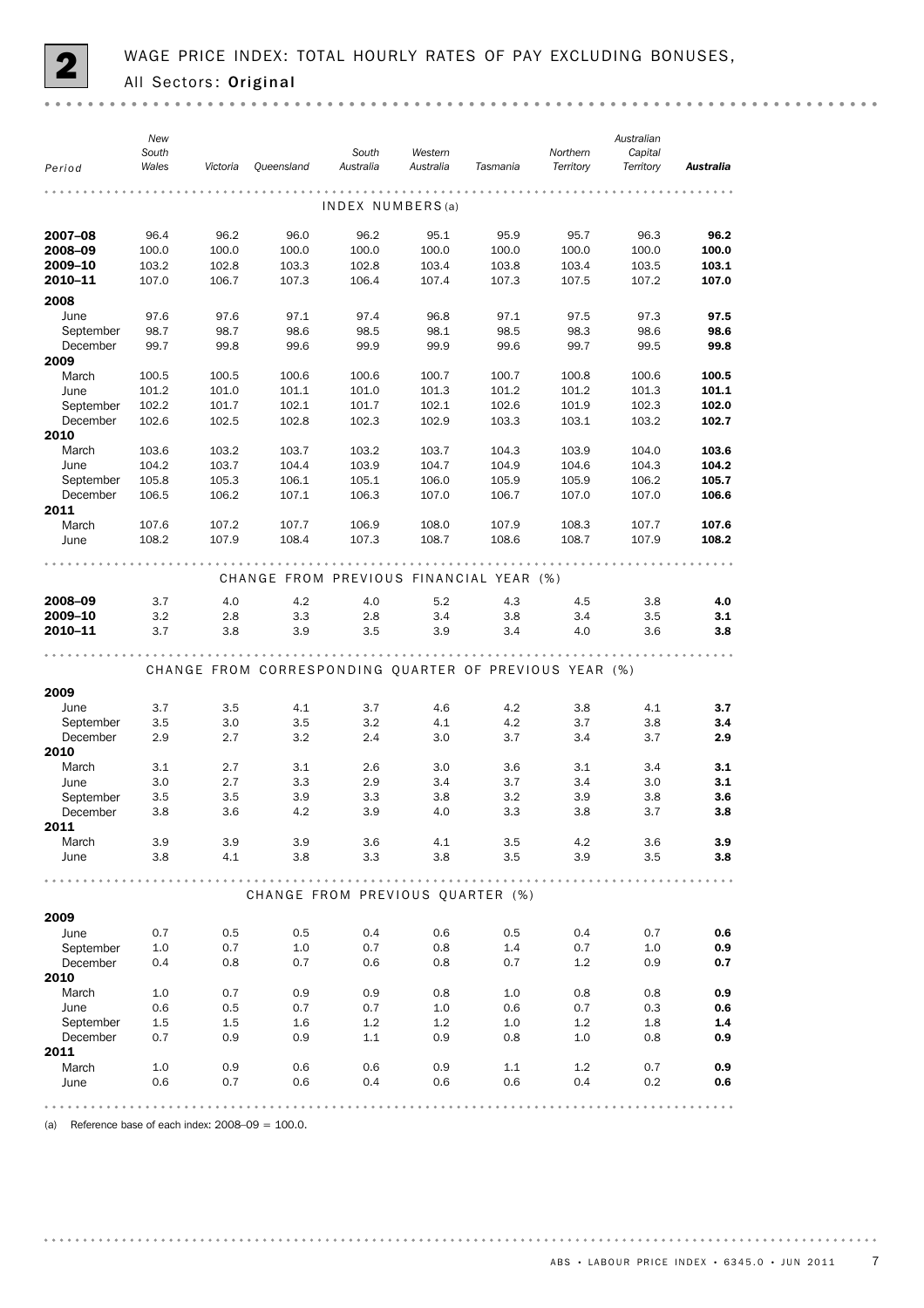

| INDEX NUMBERS(a)<br>2007-08<br>96.3<br>96.4<br>96.0<br>96.1<br>96.3<br>96.0<br>95.2<br>95.6<br>2008-09<br>100.0<br>100.0<br>100.0<br>100.0<br>100.0<br>100.0<br>100.0<br>100.0<br>2009-10<br>102.8<br>102.5<br>102.9<br>103.0<br>103.6<br>102.7<br>102.6<br>102.7<br>102.8<br>2010-11<br>106.6<br>106.5<br>106.8<br>106.2<br>107.1<br>107.1<br>107.3<br>106.2<br>106.7<br>2008<br>June<br>97.7<br>97.9<br>97.3<br>97.5<br>97.1<br>97.1<br>97.4<br>97.0<br>September<br>98.9<br>98.7<br>98.5<br>98.5<br>98.4<br>98.4<br>98.4<br>98.6<br>December<br>99.7<br>99.9<br>99.7<br>99.9<br>99.9<br>100.1<br>99.9<br>99.6<br>99.8<br>2009<br>March<br>100.4<br>100.4<br>100.6<br>100.6<br>100.6<br>100.6<br>100.5<br>100.7<br>101.0<br>100.9<br>101.2<br>June<br>101.0<br>101.2<br>100.9<br>101.0<br>101.3<br>102.6<br>101.7<br>September<br>101.8<br>101.5<br>102.0<br>101.6<br>101.8<br>101.7<br>December<br>102.2<br>102.3<br>102.5<br>102.3<br>102.4<br>103.4<br>102.2<br>102.3<br>2010<br>March<br>103.2<br>102.9<br>103.2<br>103.0<br>103.3<br>104.0<br>103.0<br>102.9<br>103.9<br>103.4<br>103.7<br>104.3<br>103.4<br>June<br>103.9<br>104.5<br>104.0<br>105.6<br>106.0<br>September<br>105.3<br>105.2<br>105.5<br>105.1<br>105.5<br>105.1<br>December<br>106.1<br>106.1<br>106.6<br>106.0<br>106.6<br>106.9<br>107.0<br>106.0<br>2011<br>March<br>107.2<br>107.0<br>107.2<br>106.7<br>107.7<br>107.5<br>108.0<br>106.7<br>107.8<br>107.8<br>108.4<br>107.8<br>108.6<br>107.9<br>107.1<br>107.1<br>June<br>CHANGE FROM PREVIOUS FINANCIAL YEAR (%)<br>2008-09<br>3.8<br>5.0<br>4.2<br>3.8<br>4.2<br>3.7<br>4.6<br>4.1<br>2009-10<br>2.8<br>3.0<br>2.5<br>2.9<br>2.7<br>3.6<br>2.7<br>2.6<br>2010-11<br>3.7<br>3.9<br>3.4<br>4.0<br>3.4<br>3.8<br>4.5<br>3.5<br>CHANGE FROM CORRESPONDING QUARTER OF PREVIOUS YEAR (%)<br>2009<br>3.2<br>4.0<br>3.9<br>June<br>3.4<br>4.0<br>3.5<br>3.9<br>4.4<br>3.5<br>2.8<br>3.0<br>3.4<br>3.4<br>3.4<br>September<br>2.9<br>3.6<br>4.3<br>3.1<br>December<br>2.5<br>2.4<br>2.8<br>2.4<br>2.5<br>3.3<br>2.3<br>2.7<br>2.5<br>2010<br>March<br>2.8<br>2.5<br>2.6<br>2.4<br>2.7<br>3.4<br>2.5<br>$2.2\,$<br>2.4<br>2.7<br>2.8<br>3.3<br>June<br>2.9<br>3.6<br>2.8<br>2.1<br>3.4<br>3.7<br>3.3<br>3.7<br>September<br>3.4<br>3.6<br>3.4<br>3.3<br>3.8<br>3.7<br>4.0<br>3.6<br>4.1<br>3.4<br>4.7<br>3.6<br>December<br>2011<br>March<br>3.9<br>4.0<br>3.9<br>3.6<br>4.3<br>3.4<br>4.9<br>3.7<br>4.3<br>3.8<br>3.3<br>3.9<br>3.2<br>4.4<br>3.6<br>June<br>3.8<br>CHANGE FROM PREVIOUS QUARTER (%)<br>2009<br>June<br>0.6<br>0.6<br>0.6<br>0.3<br>0.4<br>0.3<br>0.7<br>0.6<br>September<br>0.8<br>0.5<br>0.8<br>0.7<br>0.8<br>1.7<br>0.5<br>0.4<br>0.7<br>December<br>0.4<br>0.8<br>0.5<br>0.6<br>0.8<br>0.5<br>0.6<br>2010<br>March<br>1.0<br>0.6<br>0.7<br>0.7<br>0.9<br>0.6<br>0.8<br>0.6<br>0.7<br>0.5<br>0.7<br>0.7<br>1.0<br>0.5<br>1.0<br>0.5<br>June<br>September<br>1.3<br>1.7<br>$1.5\,$<br>1.4<br>1.2<br>1.4<br>1.4<br>1.6<br>December<br>0.8<br>0.9<br>1.0<br>0.9<br>0.9<br>0.8<br>1.4<br>0.9<br>2011<br>March<br>1.0<br>0.8<br>0.7<br>1.0<br>0.6<br>0.9<br>0.7<br>0.6<br>0.6<br>0.7<br>0.7<br>0.4<br>0.6<br>0.3<br>0.6<br>0.4<br>June | Period | New<br>South<br>Wales | Victoria | Queensland | South<br>Australia | Western<br>Australia | Tasmania | Northern<br>Territory | Australian<br>Capital<br>Territory | Australia |
|------------------------------------------------------------------------------------------------------------------------------------------------------------------------------------------------------------------------------------------------------------------------------------------------------------------------------------------------------------------------------------------------------------------------------------------------------------------------------------------------------------------------------------------------------------------------------------------------------------------------------------------------------------------------------------------------------------------------------------------------------------------------------------------------------------------------------------------------------------------------------------------------------------------------------------------------------------------------------------------------------------------------------------------------------------------------------------------------------------------------------------------------------------------------------------------------------------------------------------------------------------------------------------------------------------------------------------------------------------------------------------------------------------------------------------------------------------------------------------------------------------------------------------------------------------------------------------------------------------------------------------------------------------------------------------------------------------------------------------------------------------------------------------------------------------------------------------------------------------------------------------------------------------------------------------------------------------------------------------------------------------------------------------------------------------------------------------------------------------------------------------------------------------------------------------------------------------------------------------------------------------------------------------------------------------------------------------------------------------------------------------------------------------------------------------------------------------------------------------------------------------------------------------------------------------------------------------------------------------------------------------------------------------------------------------------------------------------------------------------------------------------------------------------------------------------------------------------------------------------------------------------------------------------------------------------------------------------------------------------------------------------------------------------------------------------------------------------------------------------------------------------------------------------------------|--------|-----------------------|----------|------------|--------------------|----------------------|----------|-----------------------|------------------------------------|-----------|
|                                                                                                                                                                                                                                                                                                                                                                                                                                                                                                                                                                                                                                                                                                                                                                                                                                                                                                                                                                                                                                                                                                                                                                                                                                                                                                                                                                                                                                                                                                                                                                                                                                                                                                                                                                                                                                                                                                                                                                                                                                                                                                                                                                                                                                                                                                                                                                                                                                                                                                                                                                                                                                                                                                                                                                                                                                                                                                                                                                                                                                                                                                                                                                              |        |                       |          |            |                    |                      |          |                       |                                    |           |
|                                                                                                                                                                                                                                                                                                                                                                                                                                                                                                                                                                                                                                                                                                                                                                                                                                                                                                                                                                                                                                                                                                                                                                                                                                                                                                                                                                                                                                                                                                                                                                                                                                                                                                                                                                                                                                                                                                                                                                                                                                                                                                                                                                                                                                                                                                                                                                                                                                                                                                                                                                                                                                                                                                                                                                                                                                                                                                                                                                                                                                                                                                                                                                              |        |                       |          |            |                    |                      |          |                       |                                    |           |
|                                                                                                                                                                                                                                                                                                                                                                                                                                                                                                                                                                                                                                                                                                                                                                                                                                                                                                                                                                                                                                                                                                                                                                                                                                                                                                                                                                                                                                                                                                                                                                                                                                                                                                                                                                                                                                                                                                                                                                                                                                                                                                                                                                                                                                                                                                                                                                                                                                                                                                                                                                                                                                                                                                                                                                                                                                                                                                                                                                                                                                                                                                                                                                              |        |                       |          |            |                    |                      |          |                       |                                    | 96.2      |
|                                                                                                                                                                                                                                                                                                                                                                                                                                                                                                                                                                                                                                                                                                                                                                                                                                                                                                                                                                                                                                                                                                                                                                                                                                                                                                                                                                                                                                                                                                                                                                                                                                                                                                                                                                                                                                                                                                                                                                                                                                                                                                                                                                                                                                                                                                                                                                                                                                                                                                                                                                                                                                                                                                                                                                                                                                                                                                                                                                                                                                                                                                                                                                              |        |                       |          |            |                    |                      |          |                       |                                    | 100.0     |
|                                                                                                                                                                                                                                                                                                                                                                                                                                                                                                                                                                                                                                                                                                                                                                                                                                                                                                                                                                                                                                                                                                                                                                                                                                                                                                                                                                                                                                                                                                                                                                                                                                                                                                                                                                                                                                                                                                                                                                                                                                                                                                                                                                                                                                                                                                                                                                                                                                                                                                                                                                                                                                                                                                                                                                                                                                                                                                                                                                                                                                                                                                                                                                              |        |                       |          |            |                    |                      |          |                       |                                    |           |
|                                                                                                                                                                                                                                                                                                                                                                                                                                                                                                                                                                                                                                                                                                                                                                                                                                                                                                                                                                                                                                                                                                                                                                                                                                                                                                                                                                                                                                                                                                                                                                                                                                                                                                                                                                                                                                                                                                                                                                                                                                                                                                                                                                                                                                                                                                                                                                                                                                                                                                                                                                                                                                                                                                                                                                                                                                                                                                                                                                                                                                                                                                                                                                              |        |                       |          |            |                    |                      |          |                       |                                    |           |
|                                                                                                                                                                                                                                                                                                                                                                                                                                                                                                                                                                                                                                                                                                                                                                                                                                                                                                                                                                                                                                                                                                                                                                                                                                                                                                                                                                                                                                                                                                                                                                                                                                                                                                                                                                                                                                                                                                                                                                                                                                                                                                                                                                                                                                                                                                                                                                                                                                                                                                                                                                                                                                                                                                                                                                                                                                                                                                                                                                                                                                                                                                                                                                              |        |                       |          |            |                    |                      |          |                       |                                    |           |
|                                                                                                                                                                                                                                                                                                                                                                                                                                                                                                                                                                                                                                                                                                                                                                                                                                                                                                                                                                                                                                                                                                                                                                                                                                                                                                                                                                                                                                                                                                                                                                                                                                                                                                                                                                                                                                                                                                                                                                                                                                                                                                                                                                                                                                                                                                                                                                                                                                                                                                                                                                                                                                                                                                                                                                                                                                                                                                                                                                                                                                                                                                                                                                              |        |                       |          |            |                    |                      |          |                       |                                    | 97.6      |
|                                                                                                                                                                                                                                                                                                                                                                                                                                                                                                                                                                                                                                                                                                                                                                                                                                                                                                                                                                                                                                                                                                                                                                                                                                                                                                                                                                                                                                                                                                                                                                                                                                                                                                                                                                                                                                                                                                                                                                                                                                                                                                                                                                                                                                                                                                                                                                                                                                                                                                                                                                                                                                                                                                                                                                                                                                                                                                                                                                                                                                                                                                                                                                              |        |                       |          |            |                    |                      |          |                       |                                    | 98.7      |
|                                                                                                                                                                                                                                                                                                                                                                                                                                                                                                                                                                                                                                                                                                                                                                                                                                                                                                                                                                                                                                                                                                                                                                                                                                                                                                                                                                                                                                                                                                                                                                                                                                                                                                                                                                                                                                                                                                                                                                                                                                                                                                                                                                                                                                                                                                                                                                                                                                                                                                                                                                                                                                                                                                                                                                                                                                                                                                                                                                                                                                                                                                                                                                              |        |                       |          |            |                    |                      |          |                       |                                    |           |
|                                                                                                                                                                                                                                                                                                                                                                                                                                                                                                                                                                                                                                                                                                                                                                                                                                                                                                                                                                                                                                                                                                                                                                                                                                                                                                                                                                                                                                                                                                                                                                                                                                                                                                                                                                                                                                                                                                                                                                                                                                                                                                                                                                                                                                                                                                                                                                                                                                                                                                                                                                                                                                                                                                                                                                                                                                                                                                                                                                                                                                                                                                                                                                              |        |                       |          |            |                    |                      |          |                       |                                    | 100.5     |
|                                                                                                                                                                                                                                                                                                                                                                                                                                                                                                                                                                                                                                                                                                                                                                                                                                                                                                                                                                                                                                                                                                                                                                                                                                                                                                                                                                                                                                                                                                                                                                                                                                                                                                                                                                                                                                                                                                                                                                                                                                                                                                                                                                                                                                                                                                                                                                                                                                                                                                                                                                                                                                                                                                                                                                                                                                                                                                                                                                                                                                                                                                                                                                              |        |                       |          |            |                    |                      |          |                       |                                    | 101.0     |
|                                                                                                                                                                                                                                                                                                                                                                                                                                                                                                                                                                                                                                                                                                                                                                                                                                                                                                                                                                                                                                                                                                                                                                                                                                                                                                                                                                                                                                                                                                                                                                                                                                                                                                                                                                                                                                                                                                                                                                                                                                                                                                                                                                                                                                                                                                                                                                                                                                                                                                                                                                                                                                                                                                                                                                                                                                                                                                                                                                                                                                                                                                                                                                              |        |                       |          |            |                    |                      |          |                       |                                    | 101.8     |
|                                                                                                                                                                                                                                                                                                                                                                                                                                                                                                                                                                                                                                                                                                                                                                                                                                                                                                                                                                                                                                                                                                                                                                                                                                                                                                                                                                                                                                                                                                                                                                                                                                                                                                                                                                                                                                                                                                                                                                                                                                                                                                                                                                                                                                                                                                                                                                                                                                                                                                                                                                                                                                                                                                                                                                                                                                                                                                                                                                                                                                                                                                                                                                              |        |                       |          |            |                    |                      |          |                       |                                    | 102.3     |
|                                                                                                                                                                                                                                                                                                                                                                                                                                                                                                                                                                                                                                                                                                                                                                                                                                                                                                                                                                                                                                                                                                                                                                                                                                                                                                                                                                                                                                                                                                                                                                                                                                                                                                                                                                                                                                                                                                                                                                                                                                                                                                                                                                                                                                                                                                                                                                                                                                                                                                                                                                                                                                                                                                                                                                                                                                                                                                                                                                                                                                                                                                                                                                              |        |                       |          |            |                    |                      |          |                       |                                    | 103.1     |
|                                                                                                                                                                                                                                                                                                                                                                                                                                                                                                                                                                                                                                                                                                                                                                                                                                                                                                                                                                                                                                                                                                                                                                                                                                                                                                                                                                                                                                                                                                                                                                                                                                                                                                                                                                                                                                                                                                                                                                                                                                                                                                                                                                                                                                                                                                                                                                                                                                                                                                                                                                                                                                                                                                                                                                                                                                                                                                                                                                                                                                                                                                                                                                              |        |                       |          |            |                    |                      |          |                       |                                    | 103.8     |
|                                                                                                                                                                                                                                                                                                                                                                                                                                                                                                                                                                                                                                                                                                                                                                                                                                                                                                                                                                                                                                                                                                                                                                                                                                                                                                                                                                                                                                                                                                                                                                                                                                                                                                                                                                                                                                                                                                                                                                                                                                                                                                                                                                                                                                                                                                                                                                                                                                                                                                                                                                                                                                                                                                                                                                                                                                                                                                                                                                                                                                                                                                                                                                              |        |                       |          |            |                    |                      |          |                       |                                    | 105.4     |
|                                                                                                                                                                                                                                                                                                                                                                                                                                                                                                                                                                                                                                                                                                                                                                                                                                                                                                                                                                                                                                                                                                                                                                                                                                                                                                                                                                                                                                                                                                                                                                                                                                                                                                                                                                                                                                                                                                                                                                                                                                                                                                                                                                                                                                                                                                                                                                                                                                                                                                                                                                                                                                                                                                                                                                                                                                                                                                                                                                                                                                                                                                                                                                              |        |                       |          |            |                    |                      |          |                       |                                    | 106.3     |
|                                                                                                                                                                                                                                                                                                                                                                                                                                                                                                                                                                                                                                                                                                                                                                                                                                                                                                                                                                                                                                                                                                                                                                                                                                                                                                                                                                                                                                                                                                                                                                                                                                                                                                                                                                                                                                                                                                                                                                                                                                                                                                                                                                                                                                                                                                                                                                                                                                                                                                                                                                                                                                                                                                                                                                                                                                                                                                                                                                                                                                                                                                                                                                              |        |                       |          |            |                    |                      |          |                       |                                    | 107.2     |
|                                                                                                                                                                                                                                                                                                                                                                                                                                                                                                                                                                                                                                                                                                                                                                                                                                                                                                                                                                                                                                                                                                                                                                                                                                                                                                                                                                                                                                                                                                                                                                                                                                                                                                                                                                                                                                                                                                                                                                                                                                                                                                                                                                                                                                                                                                                                                                                                                                                                                                                                                                                                                                                                                                                                                                                                                                                                                                                                                                                                                                                                                                                                                                              |        |                       |          |            |                    |                      |          |                       |                                    | 107.8     |
|                                                                                                                                                                                                                                                                                                                                                                                                                                                                                                                                                                                                                                                                                                                                                                                                                                                                                                                                                                                                                                                                                                                                                                                                                                                                                                                                                                                                                                                                                                                                                                                                                                                                                                                                                                                                                                                                                                                                                                                                                                                                                                                                                                                                                                                                                                                                                                                                                                                                                                                                                                                                                                                                                                                                                                                                                                                                                                                                                                                                                                                                                                                                                                              |        |                       |          |            |                    |                      |          |                       |                                    |           |
|                                                                                                                                                                                                                                                                                                                                                                                                                                                                                                                                                                                                                                                                                                                                                                                                                                                                                                                                                                                                                                                                                                                                                                                                                                                                                                                                                                                                                                                                                                                                                                                                                                                                                                                                                                                                                                                                                                                                                                                                                                                                                                                                                                                                                                                                                                                                                                                                                                                                                                                                                                                                                                                                                                                                                                                                                                                                                                                                                                                                                                                                                                                                                                              |        |                       |          |            |                    |                      |          |                       |                                    | 4.0       |
|                                                                                                                                                                                                                                                                                                                                                                                                                                                                                                                                                                                                                                                                                                                                                                                                                                                                                                                                                                                                                                                                                                                                                                                                                                                                                                                                                                                                                                                                                                                                                                                                                                                                                                                                                                                                                                                                                                                                                                                                                                                                                                                                                                                                                                                                                                                                                                                                                                                                                                                                                                                                                                                                                                                                                                                                                                                                                                                                                                                                                                                                                                                                                                              |        |                       |          |            |                    |                      |          |                       |                                    | 2.8       |
|                                                                                                                                                                                                                                                                                                                                                                                                                                                                                                                                                                                                                                                                                                                                                                                                                                                                                                                                                                                                                                                                                                                                                                                                                                                                                                                                                                                                                                                                                                                                                                                                                                                                                                                                                                                                                                                                                                                                                                                                                                                                                                                                                                                                                                                                                                                                                                                                                                                                                                                                                                                                                                                                                                                                                                                                                                                                                                                                                                                                                                                                                                                                                                              |        |                       |          |            |                    |                      |          |                       |                                    | 3.8       |
|                                                                                                                                                                                                                                                                                                                                                                                                                                                                                                                                                                                                                                                                                                                                                                                                                                                                                                                                                                                                                                                                                                                                                                                                                                                                                                                                                                                                                                                                                                                                                                                                                                                                                                                                                                                                                                                                                                                                                                                                                                                                                                                                                                                                                                                                                                                                                                                                                                                                                                                                                                                                                                                                                                                                                                                                                                                                                                                                                                                                                                                                                                                                                                              |        |                       |          |            |                    |                      |          |                       |                                    |           |
|                                                                                                                                                                                                                                                                                                                                                                                                                                                                                                                                                                                                                                                                                                                                                                                                                                                                                                                                                                                                                                                                                                                                                                                                                                                                                                                                                                                                                                                                                                                                                                                                                                                                                                                                                                                                                                                                                                                                                                                                                                                                                                                                                                                                                                                                                                                                                                                                                                                                                                                                                                                                                                                                                                                                                                                                                                                                                                                                                                                                                                                                                                                                                                              |        |                       |          |            |                    |                      |          |                       |                                    |           |
|                                                                                                                                                                                                                                                                                                                                                                                                                                                                                                                                                                                                                                                                                                                                                                                                                                                                                                                                                                                                                                                                                                                                                                                                                                                                                                                                                                                                                                                                                                                                                                                                                                                                                                                                                                                                                                                                                                                                                                                                                                                                                                                                                                                                                                                                                                                                                                                                                                                                                                                                                                                                                                                                                                                                                                                                                                                                                                                                                                                                                                                                                                                                                                              |        |                       |          |            |                    |                      |          |                       |                                    |           |
|                                                                                                                                                                                                                                                                                                                                                                                                                                                                                                                                                                                                                                                                                                                                                                                                                                                                                                                                                                                                                                                                                                                                                                                                                                                                                                                                                                                                                                                                                                                                                                                                                                                                                                                                                                                                                                                                                                                                                                                                                                                                                                                                                                                                                                                                                                                                                                                                                                                                                                                                                                                                                                                                                                                                                                                                                                                                                                                                                                                                                                                                                                                                                                              |        |                       |          |            |                    |                      |          |                       |                                    |           |
|                                                                                                                                                                                                                                                                                                                                                                                                                                                                                                                                                                                                                                                                                                                                                                                                                                                                                                                                                                                                                                                                                                                                                                                                                                                                                                                                                                                                                                                                                                                                                                                                                                                                                                                                                                                                                                                                                                                                                                                                                                                                                                                                                                                                                                                                                                                                                                                                                                                                                                                                                                                                                                                                                                                                                                                                                                                                                                                                                                                                                                                                                                                                                                              |        |                       |          |            |                    |                      |          |                       |                                    |           |
|                                                                                                                                                                                                                                                                                                                                                                                                                                                                                                                                                                                                                                                                                                                                                                                                                                                                                                                                                                                                                                                                                                                                                                                                                                                                                                                                                                                                                                                                                                                                                                                                                                                                                                                                                                                                                                                                                                                                                                                                                                                                                                                                                                                                                                                                                                                                                                                                                                                                                                                                                                                                                                                                                                                                                                                                                                                                                                                                                                                                                                                                                                                                                                              |        |                       |          |            |                    |                      |          |                       |                                    |           |
|                                                                                                                                                                                                                                                                                                                                                                                                                                                                                                                                                                                                                                                                                                                                                                                                                                                                                                                                                                                                                                                                                                                                                                                                                                                                                                                                                                                                                                                                                                                                                                                                                                                                                                                                                                                                                                                                                                                                                                                                                                                                                                                                                                                                                                                                                                                                                                                                                                                                                                                                                                                                                                                                                                                                                                                                                                                                                                                                                                                                                                                                                                                                                                              |        |                       |          |            |                    |                      |          |                       |                                    | 2.6       |
|                                                                                                                                                                                                                                                                                                                                                                                                                                                                                                                                                                                                                                                                                                                                                                                                                                                                                                                                                                                                                                                                                                                                                                                                                                                                                                                                                                                                                                                                                                                                                                                                                                                                                                                                                                                                                                                                                                                                                                                                                                                                                                                                                                                                                                                                                                                                                                                                                                                                                                                                                                                                                                                                                                                                                                                                                                                                                                                                                                                                                                                                                                                                                                              |        |                       |          |            |                    |                      |          |                       |                                    | 2.8       |
|                                                                                                                                                                                                                                                                                                                                                                                                                                                                                                                                                                                                                                                                                                                                                                                                                                                                                                                                                                                                                                                                                                                                                                                                                                                                                                                                                                                                                                                                                                                                                                                                                                                                                                                                                                                                                                                                                                                                                                                                                                                                                                                                                                                                                                                                                                                                                                                                                                                                                                                                                                                                                                                                                                                                                                                                                                                                                                                                                                                                                                                                                                                                                                              |        |                       |          |            |                    |                      |          |                       |                                    | 3.5       |
|                                                                                                                                                                                                                                                                                                                                                                                                                                                                                                                                                                                                                                                                                                                                                                                                                                                                                                                                                                                                                                                                                                                                                                                                                                                                                                                                                                                                                                                                                                                                                                                                                                                                                                                                                                                                                                                                                                                                                                                                                                                                                                                                                                                                                                                                                                                                                                                                                                                                                                                                                                                                                                                                                                                                                                                                                                                                                                                                                                                                                                                                                                                                                                              |        |                       |          |            |                    |                      |          |                       |                                    | 3.9       |
|                                                                                                                                                                                                                                                                                                                                                                                                                                                                                                                                                                                                                                                                                                                                                                                                                                                                                                                                                                                                                                                                                                                                                                                                                                                                                                                                                                                                                                                                                                                                                                                                                                                                                                                                                                                                                                                                                                                                                                                                                                                                                                                                                                                                                                                                                                                                                                                                                                                                                                                                                                                                                                                                                                                                                                                                                                                                                                                                                                                                                                                                                                                                                                              |        |                       |          |            |                    |                      |          |                       |                                    | 4.0       |
|                                                                                                                                                                                                                                                                                                                                                                                                                                                                                                                                                                                                                                                                                                                                                                                                                                                                                                                                                                                                                                                                                                                                                                                                                                                                                                                                                                                                                                                                                                                                                                                                                                                                                                                                                                                                                                                                                                                                                                                                                                                                                                                                                                                                                                                                                                                                                                                                                                                                                                                                                                                                                                                                                                                                                                                                                                                                                                                                                                                                                                                                                                                                                                              |        |                       |          |            |                    |                      |          |                       |                                    | 3.9       |
|                                                                                                                                                                                                                                                                                                                                                                                                                                                                                                                                                                                                                                                                                                                                                                                                                                                                                                                                                                                                                                                                                                                                                                                                                                                                                                                                                                                                                                                                                                                                                                                                                                                                                                                                                                                                                                                                                                                                                                                                                                                                                                                                                                                                                                                                                                                                                                                                                                                                                                                                                                                                                                                                                                                                                                                                                                                                                                                                                                                                                                                                                                                                                                              |        |                       |          |            |                    |                      |          |                       |                                    |           |
|                                                                                                                                                                                                                                                                                                                                                                                                                                                                                                                                                                                                                                                                                                                                                                                                                                                                                                                                                                                                                                                                                                                                                                                                                                                                                                                                                                                                                                                                                                                                                                                                                                                                                                                                                                                                                                                                                                                                                                                                                                                                                                                                                                                                                                                                                                                                                                                                                                                                                                                                                                                                                                                                                                                                                                                                                                                                                                                                                                                                                                                                                                                                                                              |        |                       |          |            |                    |                      |          |                       |                                    |           |
|                                                                                                                                                                                                                                                                                                                                                                                                                                                                                                                                                                                                                                                                                                                                                                                                                                                                                                                                                                                                                                                                                                                                                                                                                                                                                                                                                                                                                                                                                                                                                                                                                                                                                                                                                                                                                                                                                                                                                                                                                                                                                                                                                                                                                                                                                                                                                                                                                                                                                                                                                                                                                                                                                                                                                                                                                                                                                                                                                                                                                                                                                                                                                                              |        |                       |          |            |                    |                      |          |                       |                                    | 0.5       |
|                                                                                                                                                                                                                                                                                                                                                                                                                                                                                                                                                                                                                                                                                                                                                                                                                                                                                                                                                                                                                                                                                                                                                                                                                                                                                                                                                                                                                                                                                                                                                                                                                                                                                                                                                                                                                                                                                                                                                                                                                                                                                                                                                                                                                                                                                                                                                                                                                                                                                                                                                                                                                                                                                                                                                                                                                                                                                                                                                                                                                                                                                                                                                                              |        |                       |          |            |                    |                      |          |                       |                                    | 0.8       |
|                                                                                                                                                                                                                                                                                                                                                                                                                                                                                                                                                                                                                                                                                                                                                                                                                                                                                                                                                                                                                                                                                                                                                                                                                                                                                                                                                                                                                                                                                                                                                                                                                                                                                                                                                                                                                                                                                                                                                                                                                                                                                                                                                                                                                                                                                                                                                                                                                                                                                                                                                                                                                                                                                                                                                                                                                                                                                                                                                                                                                                                                                                                                                                              |        |                       |          |            |                    |                      |          |                       |                                    | 0.5       |
|                                                                                                                                                                                                                                                                                                                                                                                                                                                                                                                                                                                                                                                                                                                                                                                                                                                                                                                                                                                                                                                                                                                                                                                                                                                                                                                                                                                                                                                                                                                                                                                                                                                                                                                                                                                                                                                                                                                                                                                                                                                                                                                                                                                                                                                                                                                                                                                                                                                                                                                                                                                                                                                                                                                                                                                                                                                                                                                                                                                                                                                                                                                                                                              |        |                       |          |            |                    |                      |          |                       |                                    |           |
|                                                                                                                                                                                                                                                                                                                                                                                                                                                                                                                                                                                                                                                                                                                                                                                                                                                                                                                                                                                                                                                                                                                                                                                                                                                                                                                                                                                                                                                                                                                                                                                                                                                                                                                                                                                                                                                                                                                                                                                                                                                                                                                                                                                                                                                                                                                                                                                                                                                                                                                                                                                                                                                                                                                                                                                                                                                                                                                                                                                                                                                                                                                                                                              |        |                       |          |            |                    |                      |          |                       |                                    | 0.8       |
|                                                                                                                                                                                                                                                                                                                                                                                                                                                                                                                                                                                                                                                                                                                                                                                                                                                                                                                                                                                                                                                                                                                                                                                                                                                                                                                                                                                                                                                                                                                                                                                                                                                                                                                                                                                                                                                                                                                                                                                                                                                                                                                                                                                                                                                                                                                                                                                                                                                                                                                                                                                                                                                                                                                                                                                                                                                                                                                                                                                                                                                                                                                                                                              |        |                       |          |            |                    |                      |          |                       |                                    | 0.7       |
|                                                                                                                                                                                                                                                                                                                                                                                                                                                                                                                                                                                                                                                                                                                                                                                                                                                                                                                                                                                                                                                                                                                                                                                                                                                                                                                                                                                                                                                                                                                                                                                                                                                                                                                                                                                                                                                                                                                                                                                                                                                                                                                                                                                                                                                                                                                                                                                                                                                                                                                                                                                                                                                                                                                                                                                                                                                                                                                                                                                                                                                                                                                                                                              |        |                       |          |            |                    |                      |          |                       |                                    | 1.5       |
|                                                                                                                                                                                                                                                                                                                                                                                                                                                                                                                                                                                                                                                                                                                                                                                                                                                                                                                                                                                                                                                                                                                                                                                                                                                                                                                                                                                                                                                                                                                                                                                                                                                                                                                                                                                                                                                                                                                                                                                                                                                                                                                                                                                                                                                                                                                                                                                                                                                                                                                                                                                                                                                                                                                                                                                                                                                                                                                                                                                                                                                                                                                                                                              |        |                       |          |            |                    |                      |          |                       |                                    | 0.9       |
|                                                                                                                                                                                                                                                                                                                                                                                                                                                                                                                                                                                                                                                                                                                                                                                                                                                                                                                                                                                                                                                                                                                                                                                                                                                                                                                                                                                                                                                                                                                                                                                                                                                                                                                                                                                                                                                                                                                                                                                                                                                                                                                                                                                                                                                                                                                                                                                                                                                                                                                                                                                                                                                                                                                                                                                                                                                                                                                                                                                                                                                                                                                                                                              |        |                       |          |            |                    |                      |          |                       |                                    |           |
|                                                                                                                                                                                                                                                                                                                                                                                                                                                                                                                                                                                                                                                                                                                                                                                                                                                                                                                                                                                                                                                                                                                                                                                                                                                                                                                                                                                                                                                                                                                                                                                                                                                                                                                                                                                                                                                                                                                                                                                                                                                                                                                                                                                                                                                                                                                                                                                                                                                                                                                                                                                                                                                                                                                                                                                                                                                                                                                                                                                                                                                                                                                                                                              |        |                       |          |            |                    |                      |          |                       |                                    | 0.8       |
|                                                                                                                                                                                                                                                                                                                                                                                                                                                                                                                                                                                                                                                                                                                                                                                                                                                                                                                                                                                                                                                                                                                                                                                                                                                                                                                                                                                                                                                                                                                                                                                                                                                                                                                                                                                                                                                                                                                                                                                                                                                                                                                                                                                                                                                                                                                                                                                                                                                                                                                                                                                                                                                                                                                                                                                                                                                                                                                                                                                                                                                                                                                                                                              |        |                       |          |            |                    |                      |          |                       |                                    | 0.6       |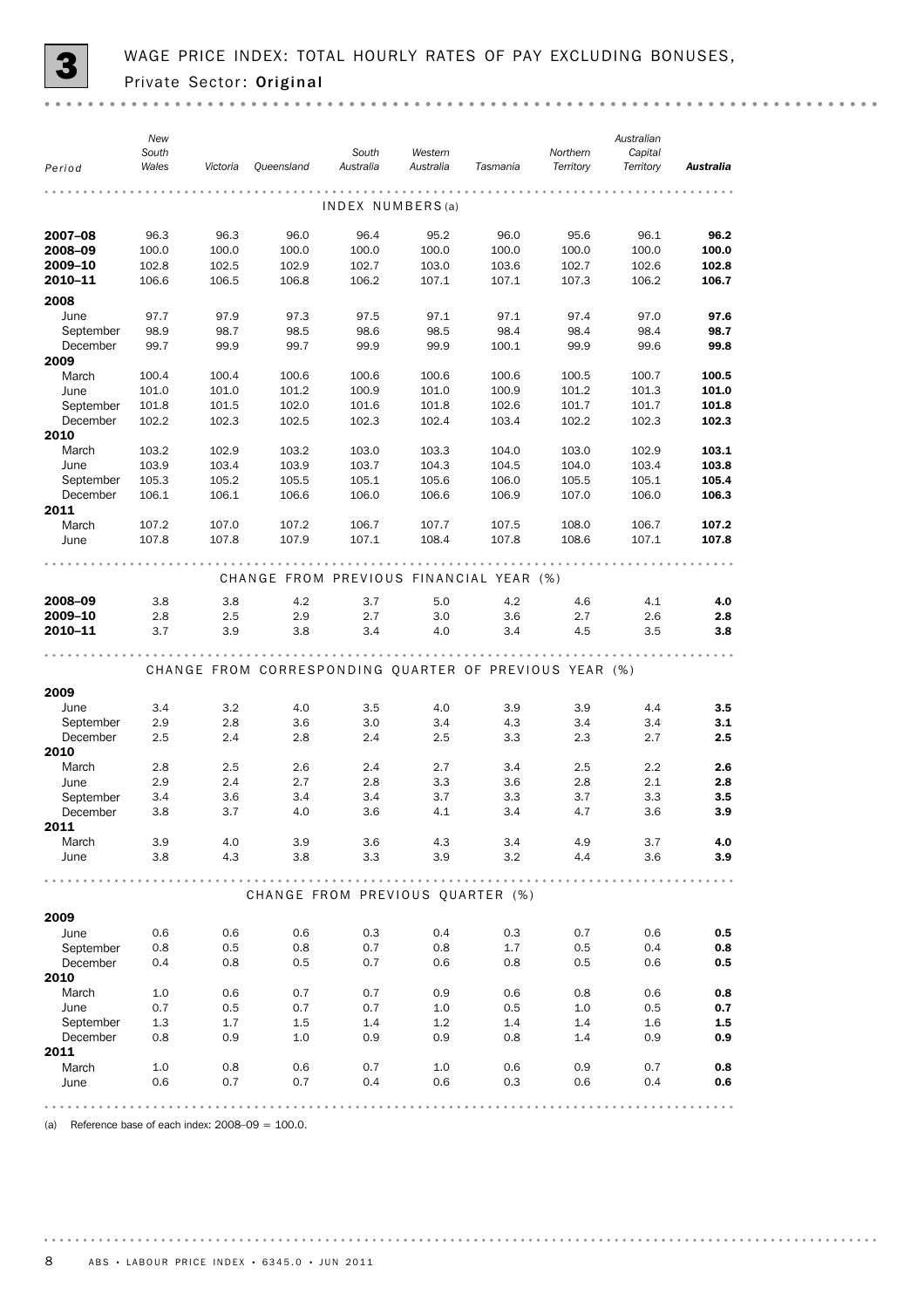

| INDEX NUMBERS(a)<br>95.8<br>96.3<br>2007-08<br>96.6<br>95.6<br>95.9<br>95.9<br>94.6<br>95.9<br>96.0<br>2008-09<br>100.0<br>100.0<br>100.0<br>100.0<br>100.0<br>100.0<br>100.0<br>100.0<br>100.0<br>2009-10<br>104.5<br>103.7<br>104.4<br>103.4<br>104.8<br>104.0<br>104.4<br>104.3<br>104.1<br>2010-11<br>108.4<br>109.2<br>108.7<br>107.3<br>107.0<br>107.6<br>107.8<br>107.9<br>108.2<br>2008<br>June<br>97.4<br>96.6<br>96.7<br>97.1<br>95.9<br>97.1<br>97.6<br>97.4<br>97.0<br>September<br>98.2<br>98.4<br>98.8<br>98.0<br>97.0<br>98.6<br>98.1<br>98.7<br>98.3<br>98.8<br>99.7<br>December<br>99.7<br>99.8<br>99.5<br>99.7<br>100.0<br>99.6<br>99.5<br>2009<br>March<br>100.7<br>100.7<br>100.8<br>100.8<br>100.9<br>101.0<br>100.7<br>101.0<br>100.5<br>101.4<br>101.9<br>101.3<br>June<br>101.0<br>101.0<br>101.5<br>102.1<br>101.2<br>101.4<br>103.5<br>102.4<br>102.4<br>102.1<br>103.0<br>102.7<br>102.2<br>102.7<br>102.8<br>September<br>December<br>104.0<br>103.2<br>103.7<br>102.6<br>104.7<br>103.0<br>104.4<br>103.8<br>103.8<br>2010<br>March<br>105.0<br>105.2<br>104.5<br>105.3<br>103.9<br>105.3<br>104.8<br>105.4<br>104.8<br>105.3<br>106.3<br>105.5<br>June<br>104.7<br>106.0<br>104.8<br>105.5<br>105.0<br>105.4<br>September<br>107.4<br>107.9<br>105.3<br>107.4<br>105.8<br>106.4<br>106.9<br>105.5<br>106.9<br>December<br>107.7<br>107.0<br>108.9<br>107.1<br>108.5<br>106.4<br>107.0<br>107.6<br>107.9<br>2011<br>March<br>108.9<br>108.1<br>109.5<br>107.7<br>109.1<br>108.6<br>108.8<br>108.4<br>108.8<br>108.4<br>108.8<br>June<br>109.5<br>110.3<br>107.8<br>109.7<br>109.7<br>108.5<br>109.3<br>CHANGE FROM PREVIOUS FINANCIAL YEAR (%)<br>2008-09<br>3.5<br>4.6<br>4.3<br>4.3<br>4.4<br>4.3<br>5.7<br>3.8<br>4.2<br>2009-10<br>4.5<br>3.7<br>4.4<br>3.4<br>4.8<br>4.1<br>4.3<br>4.0<br>4.4<br>2010-11<br>3.7<br>3.5<br>3.5<br>3.7<br>3.3<br>3.7<br>4.6<br>3.5<br>3.7<br>CHANGE FROM CORRESPONDING QUARTER OF PREVIOUS YEAR (%)<br>2009<br>4.5<br>June<br>4.1<br>4.6<br>4.4<br>4.5<br>6.5<br>4.9<br>3.8<br>3.9<br>September<br>4.1<br>3.6<br>4.2<br>6.2<br>4.2<br>4.2<br>4.1<br>4.6<br>5.4<br>4.1<br>December<br>4.3<br>3.4<br>4.2<br>2.9<br>4.7<br>4.3<br>4.8<br>4.3<br>2010<br>March<br>4.3<br>4.1<br>4.4<br>4.3<br>4.3<br>4.5<br>3.7<br>4.5<br>3.0<br>3.7<br>3.3<br>4.1<br>4.1<br>3.8<br>3.9<br>June<br>3.8<br>5.0<br>3.5<br>September<br>3.0<br>3.1<br>4.3<br>4.1<br>4.1<br>4.0<br>3.8<br>5.4<br>3.0<br>3.6<br>3.3<br>December<br>3.6<br>3.7<br>5.0<br>4.4<br>2.5<br>3.7<br>3.9<br>2011<br>March<br>3.5<br>3.4<br>4.0<br>3.7<br>3.6<br>3.6<br>3.2<br>3.4<br>3.6<br>4.1<br>2.9<br>3.2<br>3.1<br>June<br>4.0<br>3.5<br>4.0<br>3.3<br>3.7<br>CHANGE FROM PREVIOUS QUARTER (%)<br>2009<br>0.2<br>0.2<br>0.6<br>1.1<br>1.2<br>0.3<br>0.7<br>0.7<br>June<br>0.7<br>September<br>2.1<br>1.4<br>1.4<br>0.6<br>0.9<br>0.8<br>0.9<br>1.5<br>1.4<br>December<br>0.5<br>0.8<br>1.3<br>0.5<br>1.7<br>0.3<br>2.2<br>1.1<br>1.0<br>2010<br>March<br>1.2<br>1.3<br>1.5<br>1.3<br>0.6<br>1.7<br>1.0<br>1.0<br>$1.2$<br>0.2<br>0.7<br>0.9<br>0.9<br>0.1<br>0.2<br>0.4<br>June<br>0.1<br>0.7<br>September<br>2.0<br>0.8<br>1.8<br>0.5<br>1.0<br>0.3<br>0.9<br>1.8<br>1.4<br>December<br>0.3<br>1.4<br>0.9<br>1.7<br>1.0<br>0.6<br>0.7<br>0.9<br>0.6<br>2011<br>March<br>1.1<br>1.0<br>0.6<br>0.6<br>0.6<br>2.1<br>1.7<br>0.7<br>0.8<br>0.6<br>0.3<br>0.1<br>0.5<br>1.0<br>June<br>0.7<br>0.0<br>0.1<br>0.5 | Period | New<br>South<br>Wales | Victoria | Queensland | South<br>Australia | Western<br>Australia | Tasmania | Northern<br>Territory | Australian<br>Capital<br>Territory | Australia |
|---------------------------------------------------------------------------------------------------------------------------------------------------------------------------------------------------------------------------------------------------------------------------------------------------------------------------------------------------------------------------------------------------------------------------------------------------------------------------------------------------------------------------------------------------------------------------------------------------------------------------------------------------------------------------------------------------------------------------------------------------------------------------------------------------------------------------------------------------------------------------------------------------------------------------------------------------------------------------------------------------------------------------------------------------------------------------------------------------------------------------------------------------------------------------------------------------------------------------------------------------------------------------------------------------------------------------------------------------------------------------------------------------------------------------------------------------------------------------------------------------------------------------------------------------------------------------------------------------------------------------------------------------------------------------------------------------------------------------------------------------------------------------------------------------------------------------------------------------------------------------------------------------------------------------------------------------------------------------------------------------------------------------------------------------------------------------------------------------------------------------------------------------------------------------------------------------------------------------------------------------------------------------------------------------------------------------------------------------------------------------------------------------------------------------------------------------------------------------------------------------------------------------------------------------------------------------------------------------------------------------------------------------------------------------------------------------------------------------------------------------------------------------------------------------------------------------------------------------------------------------------------------------------------------------------------------------------------------------------------------------------------------------------------------------------------------------------------------------------------------------------------------------------------------------------------------------------------------------------------------------------------------------------------------------------------------------------------------------------------------------------------------------------------------------------|--------|-----------------------|----------|------------|--------------------|----------------------|----------|-----------------------|------------------------------------|-----------|
|                                                                                                                                                                                                                                                                                                                                                                                                                                                                                                                                                                                                                                                                                                                                                                                                                                                                                                                                                                                                                                                                                                                                                                                                                                                                                                                                                                                                                                                                                                                                                                                                                                                                                                                                                                                                                                                                                                                                                                                                                                                                                                                                                                                                                                                                                                                                                                                                                                                                                                                                                                                                                                                                                                                                                                                                                                                                                                                                                                                                                                                                                                                                                                                                                                                                                                                                                                                                                                 |        |                       |          |            |                    |                      |          |                       |                                    |           |
|                                                                                                                                                                                                                                                                                                                                                                                                                                                                                                                                                                                                                                                                                                                                                                                                                                                                                                                                                                                                                                                                                                                                                                                                                                                                                                                                                                                                                                                                                                                                                                                                                                                                                                                                                                                                                                                                                                                                                                                                                                                                                                                                                                                                                                                                                                                                                                                                                                                                                                                                                                                                                                                                                                                                                                                                                                                                                                                                                                                                                                                                                                                                                                                                                                                                                                                                                                                                                                 |        |                       |          |            |                    |                      |          |                       |                                    |           |
|                                                                                                                                                                                                                                                                                                                                                                                                                                                                                                                                                                                                                                                                                                                                                                                                                                                                                                                                                                                                                                                                                                                                                                                                                                                                                                                                                                                                                                                                                                                                                                                                                                                                                                                                                                                                                                                                                                                                                                                                                                                                                                                                                                                                                                                                                                                                                                                                                                                                                                                                                                                                                                                                                                                                                                                                                                                                                                                                                                                                                                                                                                                                                                                                                                                                                                                                                                                                                                 |        |                       |          |            |                    |                      |          |                       |                                    |           |
|                                                                                                                                                                                                                                                                                                                                                                                                                                                                                                                                                                                                                                                                                                                                                                                                                                                                                                                                                                                                                                                                                                                                                                                                                                                                                                                                                                                                                                                                                                                                                                                                                                                                                                                                                                                                                                                                                                                                                                                                                                                                                                                                                                                                                                                                                                                                                                                                                                                                                                                                                                                                                                                                                                                                                                                                                                                                                                                                                                                                                                                                                                                                                                                                                                                                                                                                                                                                                                 |        |                       |          |            |                    |                      |          |                       |                                    |           |
|                                                                                                                                                                                                                                                                                                                                                                                                                                                                                                                                                                                                                                                                                                                                                                                                                                                                                                                                                                                                                                                                                                                                                                                                                                                                                                                                                                                                                                                                                                                                                                                                                                                                                                                                                                                                                                                                                                                                                                                                                                                                                                                                                                                                                                                                                                                                                                                                                                                                                                                                                                                                                                                                                                                                                                                                                                                                                                                                                                                                                                                                                                                                                                                                                                                                                                                                                                                                                                 |        |                       |          |            |                    |                      |          |                       |                                    |           |
|                                                                                                                                                                                                                                                                                                                                                                                                                                                                                                                                                                                                                                                                                                                                                                                                                                                                                                                                                                                                                                                                                                                                                                                                                                                                                                                                                                                                                                                                                                                                                                                                                                                                                                                                                                                                                                                                                                                                                                                                                                                                                                                                                                                                                                                                                                                                                                                                                                                                                                                                                                                                                                                                                                                                                                                                                                                                                                                                                                                                                                                                                                                                                                                                                                                                                                                                                                                                                                 |        |                       |          |            |                    |                      |          |                       |                                    |           |
|                                                                                                                                                                                                                                                                                                                                                                                                                                                                                                                                                                                                                                                                                                                                                                                                                                                                                                                                                                                                                                                                                                                                                                                                                                                                                                                                                                                                                                                                                                                                                                                                                                                                                                                                                                                                                                                                                                                                                                                                                                                                                                                                                                                                                                                                                                                                                                                                                                                                                                                                                                                                                                                                                                                                                                                                                                                                                                                                                                                                                                                                                                                                                                                                                                                                                                                                                                                                                                 |        |                       |          |            |                    |                      |          |                       |                                    |           |
|                                                                                                                                                                                                                                                                                                                                                                                                                                                                                                                                                                                                                                                                                                                                                                                                                                                                                                                                                                                                                                                                                                                                                                                                                                                                                                                                                                                                                                                                                                                                                                                                                                                                                                                                                                                                                                                                                                                                                                                                                                                                                                                                                                                                                                                                                                                                                                                                                                                                                                                                                                                                                                                                                                                                                                                                                                                                                                                                                                                                                                                                                                                                                                                                                                                                                                                                                                                                                                 |        |                       |          |            |                    |                      |          |                       |                                    |           |
|                                                                                                                                                                                                                                                                                                                                                                                                                                                                                                                                                                                                                                                                                                                                                                                                                                                                                                                                                                                                                                                                                                                                                                                                                                                                                                                                                                                                                                                                                                                                                                                                                                                                                                                                                                                                                                                                                                                                                                                                                                                                                                                                                                                                                                                                                                                                                                                                                                                                                                                                                                                                                                                                                                                                                                                                                                                                                                                                                                                                                                                                                                                                                                                                                                                                                                                                                                                                                                 |        |                       |          |            |                    |                      |          |                       |                                    |           |
|                                                                                                                                                                                                                                                                                                                                                                                                                                                                                                                                                                                                                                                                                                                                                                                                                                                                                                                                                                                                                                                                                                                                                                                                                                                                                                                                                                                                                                                                                                                                                                                                                                                                                                                                                                                                                                                                                                                                                                                                                                                                                                                                                                                                                                                                                                                                                                                                                                                                                                                                                                                                                                                                                                                                                                                                                                                                                                                                                                                                                                                                                                                                                                                                                                                                                                                                                                                                                                 |        |                       |          |            |                    |                      |          |                       |                                    |           |
|                                                                                                                                                                                                                                                                                                                                                                                                                                                                                                                                                                                                                                                                                                                                                                                                                                                                                                                                                                                                                                                                                                                                                                                                                                                                                                                                                                                                                                                                                                                                                                                                                                                                                                                                                                                                                                                                                                                                                                                                                                                                                                                                                                                                                                                                                                                                                                                                                                                                                                                                                                                                                                                                                                                                                                                                                                                                                                                                                                                                                                                                                                                                                                                                                                                                                                                                                                                                                                 |        |                       |          |            |                    |                      |          |                       |                                    |           |
|                                                                                                                                                                                                                                                                                                                                                                                                                                                                                                                                                                                                                                                                                                                                                                                                                                                                                                                                                                                                                                                                                                                                                                                                                                                                                                                                                                                                                                                                                                                                                                                                                                                                                                                                                                                                                                                                                                                                                                                                                                                                                                                                                                                                                                                                                                                                                                                                                                                                                                                                                                                                                                                                                                                                                                                                                                                                                                                                                                                                                                                                                                                                                                                                                                                                                                                                                                                                                                 |        |                       |          |            |                    |                      |          |                       |                                    |           |
|                                                                                                                                                                                                                                                                                                                                                                                                                                                                                                                                                                                                                                                                                                                                                                                                                                                                                                                                                                                                                                                                                                                                                                                                                                                                                                                                                                                                                                                                                                                                                                                                                                                                                                                                                                                                                                                                                                                                                                                                                                                                                                                                                                                                                                                                                                                                                                                                                                                                                                                                                                                                                                                                                                                                                                                                                                                                                                                                                                                                                                                                                                                                                                                                                                                                                                                                                                                                                                 |        |                       |          |            |                    |                      |          |                       |                                    |           |
|                                                                                                                                                                                                                                                                                                                                                                                                                                                                                                                                                                                                                                                                                                                                                                                                                                                                                                                                                                                                                                                                                                                                                                                                                                                                                                                                                                                                                                                                                                                                                                                                                                                                                                                                                                                                                                                                                                                                                                                                                                                                                                                                                                                                                                                                                                                                                                                                                                                                                                                                                                                                                                                                                                                                                                                                                                                                                                                                                                                                                                                                                                                                                                                                                                                                                                                                                                                                                                 |        |                       |          |            |                    |                      |          |                       |                                    |           |
|                                                                                                                                                                                                                                                                                                                                                                                                                                                                                                                                                                                                                                                                                                                                                                                                                                                                                                                                                                                                                                                                                                                                                                                                                                                                                                                                                                                                                                                                                                                                                                                                                                                                                                                                                                                                                                                                                                                                                                                                                                                                                                                                                                                                                                                                                                                                                                                                                                                                                                                                                                                                                                                                                                                                                                                                                                                                                                                                                                                                                                                                                                                                                                                                                                                                                                                                                                                                                                 |        |                       |          |            |                    |                      |          |                       |                                    |           |
|                                                                                                                                                                                                                                                                                                                                                                                                                                                                                                                                                                                                                                                                                                                                                                                                                                                                                                                                                                                                                                                                                                                                                                                                                                                                                                                                                                                                                                                                                                                                                                                                                                                                                                                                                                                                                                                                                                                                                                                                                                                                                                                                                                                                                                                                                                                                                                                                                                                                                                                                                                                                                                                                                                                                                                                                                                                                                                                                                                                                                                                                                                                                                                                                                                                                                                                                                                                                                                 |        |                       |          |            |                    |                      |          |                       |                                    |           |
|                                                                                                                                                                                                                                                                                                                                                                                                                                                                                                                                                                                                                                                                                                                                                                                                                                                                                                                                                                                                                                                                                                                                                                                                                                                                                                                                                                                                                                                                                                                                                                                                                                                                                                                                                                                                                                                                                                                                                                                                                                                                                                                                                                                                                                                                                                                                                                                                                                                                                                                                                                                                                                                                                                                                                                                                                                                                                                                                                                                                                                                                                                                                                                                                                                                                                                                                                                                                                                 |        |                       |          |            |                    |                      |          |                       |                                    |           |
|                                                                                                                                                                                                                                                                                                                                                                                                                                                                                                                                                                                                                                                                                                                                                                                                                                                                                                                                                                                                                                                                                                                                                                                                                                                                                                                                                                                                                                                                                                                                                                                                                                                                                                                                                                                                                                                                                                                                                                                                                                                                                                                                                                                                                                                                                                                                                                                                                                                                                                                                                                                                                                                                                                                                                                                                                                                                                                                                                                                                                                                                                                                                                                                                                                                                                                                                                                                                                                 |        |                       |          |            |                    |                      |          |                       |                                    |           |
|                                                                                                                                                                                                                                                                                                                                                                                                                                                                                                                                                                                                                                                                                                                                                                                                                                                                                                                                                                                                                                                                                                                                                                                                                                                                                                                                                                                                                                                                                                                                                                                                                                                                                                                                                                                                                                                                                                                                                                                                                                                                                                                                                                                                                                                                                                                                                                                                                                                                                                                                                                                                                                                                                                                                                                                                                                                                                                                                                                                                                                                                                                                                                                                                                                                                                                                                                                                                                                 |        |                       |          |            |                    |                      |          |                       |                                    |           |
|                                                                                                                                                                                                                                                                                                                                                                                                                                                                                                                                                                                                                                                                                                                                                                                                                                                                                                                                                                                                                                                                                                                                                                                                                                                                                                                                                                                                                                                                                                                                                                                                                                                                                                                                                                                                                                                                                                                                                                                                                                                                                                                                                                                                                                                                                                                                                                                                                                                                                                                                                                                                                                                                                                                                                                                                                                                                                                                                                                                                                                                                                                                                                                                                                                                                                                                                                                                                                                 |        |                       |          |            |                    |                      |          |                       |                                    |           |
|                                                                                                                                                                                                                                                                                                                                                                                                                                                                                                                                                                                                                                                                                                                                                                                                                                                                                                                                                                                                                                                                                                                                                                                                                                                                                                                                                                                                                                                                                                                                                                                                                                                                                                                                                                                                                                                                                                                                                                                                                                                                                                                                                                                                                                                                                                                                                                                                                                                                                                                                                                                                                                                                                                                                                                                                                                                                                                                                                                                                                                                                                                                                                                                                                                                                                                                                                                                                                                 |        |                       |          |            |                    |                      |          |                       |                                    |           |
|                                                                                                                                                                                                                                                                                                                                                                                                                                                                                                                                                                                                                                                                                                                                                                                                                                                                                                                                                                                                                                                                                                                                                                                                                                                                                                                                                                                                                                                                                                                                                                                                                                                                                                                                                                                                                                                                                                                                                                                                                                                                                                                                                                                                                                                                                                                                                                                                                                                                                                                                                                                                                                                                                                                                                                                                                                                                                                                                                                                                                                                                                                                                                                                                                                                                                                                                                                                                                                 |        |                       |          |            |                    |                      |          |                       |                                    |           |
|                                                                                                                                                                                                                                                                                                                                                                                                                                                                                                                                                                                                                                                                                                                                                                                                                                                                                                                                                                                                                                                                                                                                                                                                                                                                                                                                                                                                                                                                                                                                                                                                                                                                                                                                                                                                                                                                                                                                                                                                                                                                                                                                                                                                                                                                                                                                                                                                                                                                                                                                                                                                                                                                                                                                                                                                                                                                                                                                                                                                                                                                                                                                                                                                                                                                                                                                                                                                                                 |        |                       |          |            |                    |                      |          |                       |                                    |           |
|                                                                                                                                                                                                                                                                                                                                                                                                                                                                                                                                                                                                                                                                                                                                                                                                                                                                                                                                                                                                                                                                                                                                                                                                                                                                                                                                                                                                                                                                                                                                                                                                                                                                                                                                                                                                                                                                                                                                                                                                                                                                                                                                                                                                                                                                                                                                                                                                                                                                                                                                                                                                                                                                                                                                                                                                                                                                                                                                                                                                                                                                                                                                                                                                                                                                                                                                                                                                                                 |        |                       |          |            |                    |                      |          |                       |                                    |           |
|                                                                                                                                                                                                                                                                                                                                                                                                                                                                                                                                                                                                                                                                                                                                                                                                                                                                                                                                                                                                                                                                                                                                                                                                                                                                                                                                                                                                                                                                                                                                                                                                                                                                                                                                                                                                                                                                                                                                                                                                                                                                                                                                                                                                                                                                                                                                                                                                                                                                                                                                                                                                                                                                                                                                                                                                                                                                                                                                                                                                                                                                                                                                                                                                                                                                                                                                                                                                                                 |        |                       |          |            |                    |                      |          |                       |                                    |           |
|                                                                                                                                                                                                                                                                                                                                                                                                                                                                                                                                                                                                                                                                                                                                                                                                                                                                                                                                                                                                                                                                                                                                                                                                                                                                                                                                                                                                                                                                                                                                                                                                                                                                                                                                                                                                                                                                                                                                                                                                                                                                                                                                                                                                                                                                                                                                                                                                                                                                                                                                                                                                                                                                                                                                                                                                                                                                                                                                                                                                                                                                                                                                                                                                                                                                                                                                                                                                                                 |        |                       |          |            |                    |                      |          |                       |                                    |           |
|                                                                                                                                                                                                                                                                                                                                                                                                                                                                                                                                                                                                                                                                                                                                                                                                                                                                                                                                                                                                                                                                                                                                                                                                                                                                                                                                                                                                                                                                                                                                                                                                                                                                                                                                                                                                                                                                                                                                                                                                                                                                                                                                                                                                                                                                                                                                                                                                                                                                                                                                                                                                                                                                                                                                                                                                                                                                                                                                                                                                                                                                                                                                                                                                                                                                                                                                                                                                                                 |        |                       |          |            |                    |                      |          |                       |                                    |           |
|                                                                                                                                                                                                                                                                                                                                                                                                                                                                                                                                                                                                                                                                                                                                                                                                                                                                                                                                                                                                                                                                                                                                                                                                                                                                                                                                                                                                                                                                                                                                                                                                                                                                                                                                                                                                                                                                                                                                                                                                                                                                                                                                                                                                                                                                                                                                                                                                                                                                                                                                                                                                                                                                                                                                                                                                                                                                                                                                                                                                                                                                                                                                                                                                                                                                                                                                                                                                                                 |        |                       |          |            |                    |                      |          |                       |                                    |           |
|                                                                                                                                                                                                                                                                                                                                                                                                                                                                                                                                                                                                                                                                                                                                                                                                                                                                                                                                                                                                                                                                                                                                                                                                                                                                                                                                                                                                                                                                                                                                                                                                                                                                                                                                                                                                                                                                                                                                                                                                                                                                                                                                                                                                                                                                                                                                                                                                                                                                                                                                                                                                                                                                                                                                                                                                                                                                                                                                                                                                                                                                                                                                                                                                                                                                                                                                                                                                                                 |        |                       |          |            |                    |                      |          |                       |                                    |           |
|                                                                                                                                                                                                                                                                                                                                                                                                                                                                                                                                                                                                                                                                                                                                                                                                                                                                                                                                                                                                                                                                                                                                                                                                                                                                                                                                                                                                                                                                                                                                                                                                                                                                                                                                                                                                                                                                                                                                                                                                                                                                                                                                                                                                                                                                                                                                                                                                                                                                                                                                                                                                                                                                                                                                                                                                                                                                                                                                                                                                                                                                                                                                                                                                                                                                                                                                                                                                                                 |        |                       |          |            |                    |                      |          |                       |                                    |           |
|                                                                                                                                                                                                                                                                                                                                                                                                                                                                                                                                                                                                                                                                                                                                                                                                                                                                                                                                                                                                                                                                                                                                                                                                                                                                                                                                                                                                                                                                                                                                                                                                                                                                                                                                                                                                                                                                                                                                                                                                                                                                                                                                                                                                                                                                                                                                                                                                                                                                                                                                                                                                                                                                                                                                                                                                                                                                                                                                                                                                                                                                                                                                                                                                                                                                                                                                                                                                                                 |        |                       |          |            |                    |                      |          |                       |                                    |           |
|                                                                                                                                                                                                                                                                                                                                                                                                                                                                                                                                                                                                                                                                                                                                                                                                                                                                                                                                                                                                                                                                                                                                                                                                                                                                                                                                                                                                                                                                                                                                                                                                                                                                                                                                                                                                                                                                                                                                                                                                                                                                                                                                                                                                                                                                                                                                                                                                                                                                                                                                                                                                                                                                                                                                                                                                                                                                                                                                                                                                                                                                                                                                                                                                                                                                                                                                                                                                                                 |        |                       |          |            |                    |                      |          |                       |                                    |           |
|                                                                                                                                                                                                                                                                                                                                                                                                                                                                                                                                                                                                                                                                                                                                                                                                                                                                                                                                                                                                                                                                                                                                                                                                                                                                                                                                                                                                                                                                                                                                                                                                                                                                                                                                                                                                                                                                                                                                                                                                                                                                                                                                                                                                                                                                                                                                                                                                                                                                                                                                                                                                                                                                                                                                                                                                                                                                                                                                                                                                                                                                                                                                                                                                                                                                                                                                                                                                                                 |        |                       |          |            |                    |                      |          |                       |                                    |           |
|                                                                                                                                                                                                                                                                                                                                                                                                                                                                                                                                                                                                                                                                                                                                                                                                                                                                                                                                                                                                                                                                                                                                                                                                                                                                                                                                                                                                                                                                                                                                                                                                                                                                                                                                                                                                                                                                                                                                                                                                                                                                                                                                                                                                                                                                                                                                                                                                                                                                                                                                                                                                                                                                                                                                                                                                                                                                                                                                                                                                                                                                                                                                                                                                                                                                                                                                                                                                                                 |        |                       |          |            |                    |                      |          |                       |                                    |           |
|                                                                                                                                                                                                                                                                                                                                                                                                                                                                                                                                                                                                                                                                                                                                                                                                                                                                                                                                                                                                                                                                                                                                                                                                                                                                                                                                                                                                                                                                                                                                                                                                                                                                                                                                                                                                                                                                                                                                                                                                                                                                                                                                                                                                                                                                                                                                                                                                                                                                                                                                                                                                                                                                                                                                                                                                                                                                                                                                                                                                                                                                                                                                                                                                                                                                                                                                                                                                                                 |        |                       |          |            |                    |                      |          |                       |                                    |           |
|                                                                                                                                                                                                                                                                                                                                                                                                                                                                                                                                                                                                                                                                                                                                                                                                                                                                                                                                                                                                                                                                                                                                                                                                                                                                                                                                                                                                                                                                                                                                                                                                                                                                                                                                                                                                                                                                                                                                                                                                                                                                                                                                                                                                                                                                                                                                                                                                                                                                                                                                                                                                                                                                                                                                                                                                                                                                                                                                                                                                                                                                                                                                                                                                                                                                                                                                                                                                                                 |        |                       |          |            |                    |                      |          |                       |                                    |           |
|                                                                                                                                                                                                                                                                                                                                                                                                                                                                                                                                                                                                                                                                                                                                                                                                                                                                                                                                                                                                                                                                                                                                                                                                                                                                                                                                                                                                                                                                                                                                                                                                                                                                                                                                                                                                                                                                                                                                                                                                                                                                                                                                                                                                                                                                                                                                                                                                                                                                                                                                                                                                                                                                                                                                                                                                                                                                                                                                                                                                                                                                                                                                                                                                                                                                                                                                                                                                                                 |        |                       |          |            |                    |                      |          |                       |                                    |           |
|                                                                                                                                                                                                                                                                                                                                                                                                                                                                                                                                                                                                                                                                                                                                                                                                                                                                                                                                                                                                                                                                                                                                                                                                                                                                                                                                                                                                                                                                                                                                                                                                                                                                                                                                                                                                                                                                                                                                                                                                                                                                                                                                                                                                                                                                                                                                                                                                                                                                                                                                                                                                                                                                                                                                                                                                                                                                                                                                                                                                                                                                                                                                                                                                                                                                                                                                                                                                                                 |        |                       |          |            |                    |                      |          |                       |                                    |           |
|                                                                                                                                                                                                                                                                                                                                                                                                                                                                                                                                                                                                                                                                                                                                                                                                                                                                                                                                                                                                                                                                                                                                                                                                                                                                                                                                                                                                                                                                                                                                                                                                                                                                                                                                                                                                                                                                                                                                                                                                                                                                                                                                                                                                                                                                                                                                                                                                                                                                                                                                                                                                                                                                                                                                                                                                                                                                                                                                                                                                                                                                                                                                                                                                                                                                                                                                                                                                                                 |        |                       |          |            |                    |                      |          |                       |                                    |           |
|                                                                                                                                                                                                                                                                                                                                                                                                                                                                                                                                                                                                                                                                                                                                                                                                                                                                                                                                                                                                                                                                                                                                                                                                                                                                                                                                                                                                                                                                                                                                                                                                                                                                                                                                                                                                                                                                                                                                                                                                                                                                                                                                                                                                                                                                                                                                                                                                                                                                                                                                                                                                                                                                                                                                                                                                                                                                                                                                                                                                                                                                                                                                                                                                                                                                                                                                                                                                                                 |        |                       |          |            |                    |                      |          |                       |                                    |           |
|                                                                                                                                                                                                                                                                                                                                                                                                                                                                                                                                                                                                                                                                                                                                                                                                                                                                                                                                                                                                                                                                                                                                                                                                                                                                                                                                                                                                                                                                                                                                                                                                                                                                                                                                                                                                                                                                                                                                                                                                                                                                                                                                                                                                                                                                                                                                                                                                                                                                                                                                                                                                                                                                                                                                                                                                                                                                                                                                                                                                                                                                                                                                                                                                                                                                                                                                                                                                                                 |        |                       |          |            |                    |                      |          |                       |                                    |           |
|                                                                                                                                                                                                                                                                                                                                                                                                                                                                                                                                                                                                                                                                                                                                                                                                                                                                                                                                                                                                                                                                                                                                                                                                                                                                                                                                                                                                                                                                                                                                                                                                                                                                                                                                                                                                                                                                                                                                                                                                                                                                                                                                                                                                                                                                                                                                                                                                                                                                                                                                                                                                                                                                                                                                                                                                                                                                                                                                                                                                                                                                                                                                                                                                                                                                                                                                                                                                                                 |        |                       |          |            |                    |                      |          |                       |                                    |           |
|                                                                                                                                                                                                                                                                                                                                                                                                                                                                                                                                                                                                                                                                                                                                                                                                                                                                                                                                                                                                                                                                                                                                                                                                                                                                                                                                                                                                                                                                                                                                                                                                                                                                                                                                                                                                                                                                                                                                                                                                                                                                                                                                                                                                                                                                                                                                                                                                                                                                                                                                                                                                                                                                                                                                                                                                                                                                                                                                                                                                                                                                                                                                                                                                                                                                                                                                                                                                                                 |        |                       |          |            |                    |                      |          |                       |                                    |           |
|                                                                                                                                                                                                                                                                                                                                                                                                                                                                                                                                                                                                                                                                                                                                                                                                                                                                                                                                                                                                                                                                                                                                                                                                                                                                                                                                                                                                                                                                                                                                                                                                                                                                                                                                                                                                                                                                                                                                                                                                                                                                                                                                                                                                                                                                                                                                                                                                                                                                                                                                                                                                                                                                                                                                                                                                                                                                                                                                                                                                                                                                                                                                                                                                                                                                                                                                                                                                                                 |        |                       |          |            |                    |                      |          |                       |                                    |           |
|                                                                                                                                                                                                                                                                                                                                                                                                                                                                                                                                                                                                                                                                                                                                                                                                                                                                                                                                                                                                                                                                                                                                                                                                                                                                                                                                                                                                                                                                                                                                                                                                                                                                                                                                                                                                                                                                                                                                                                                                                                                                                                                                                                                                                                                                                                                                                                                                                                                                                                                                                                                                                                                                                                                                                                                                                                                                                                                                                                                                                                                                                                                                                                                                                                                                                                                                                                                                                                 |        |                       |          |            |                    |                      |          |                       |                                    |           |
|                                                                                                                                                                                                                                                                                                                                                                                                                                                                                                                                                                                                                                                                                                                                                                                                                                                                                                                                                                                                                                                                                                                                                                                                                                                                                                                                                                                                                                                                                                                                                                                                                                                                                                                                                                                                                                                                                                                                                                                                                                                                                                                                                                                                                                                                                                                                                                                                                                                                                                                                                                                                                                                                                                                                                                                                                                                                                                                                                                                                                                                                                                                                                                                                                                                                                                                                                                                                                                 |        |                       |          |            |                    |                      |          |                       |                                    |           |
|                                                                                                                                                                                                                                                                                                                                                                                                                                                                                                                                                                                                                                                                                                                                                                                                                                                                                                                                                                                                                                                                                                                                                                                                                                                                                                                                                                                                                                                                                                                                                                                                                                                                                                                                                                                                                                                                                                                                                                                                                                                                                                                                                                                                                                                                                                                                                                                                                                                                                                                                                                                                                                                                                                                                                                                                                                                                                                                                                                                                                                                                                                                                                                                                                                                                                                                                                                                                                                 |        |                       |          |            |                    |                      |          |                       |                                    |           |
|                                                                                                                                                                                                                                                                                                                                                                                                                                                                                                                                                                                                                                                                                                                                                                                                                                                                                                                                                                                                                                                                                                                                                                                                                                                                                                                                                                                                                                                                                                                                                                                                                                                                                                                                                                                                                                                                                                                                                                                                                                                                                                                                                                                                                                                                                                                                                                                                                                                                                                                                                                                                                                                                                                                                                                                                                                                                                                                                                                                                                                                                                                                                                                                                                                                                                                                                                                                                                                 |        |                       |          |            |                    |                      |          |                       |                                    |           |
|                                                                                                                                                                                                                                                                                                                                                                                                                                                                                                                                                                                                                                                                                                                                                                                                                                                                                                                                                                                                                                                                                                                                                                                                                                                                                                                                                                                                                                                                                                                                                                                                                                                                                                                                                                                                                                                                                                                                                                                                                                                                                                                                                                                                                                                                                                                                                                                                                                                                                                                                                                                                                                                                                                                                                                                                                                                                                                                                                                                                                                                                                                                                                                                                                                                                                                                                                                                                                                 |        |                       |          |            |                    |                      |          |                       |                                    |           |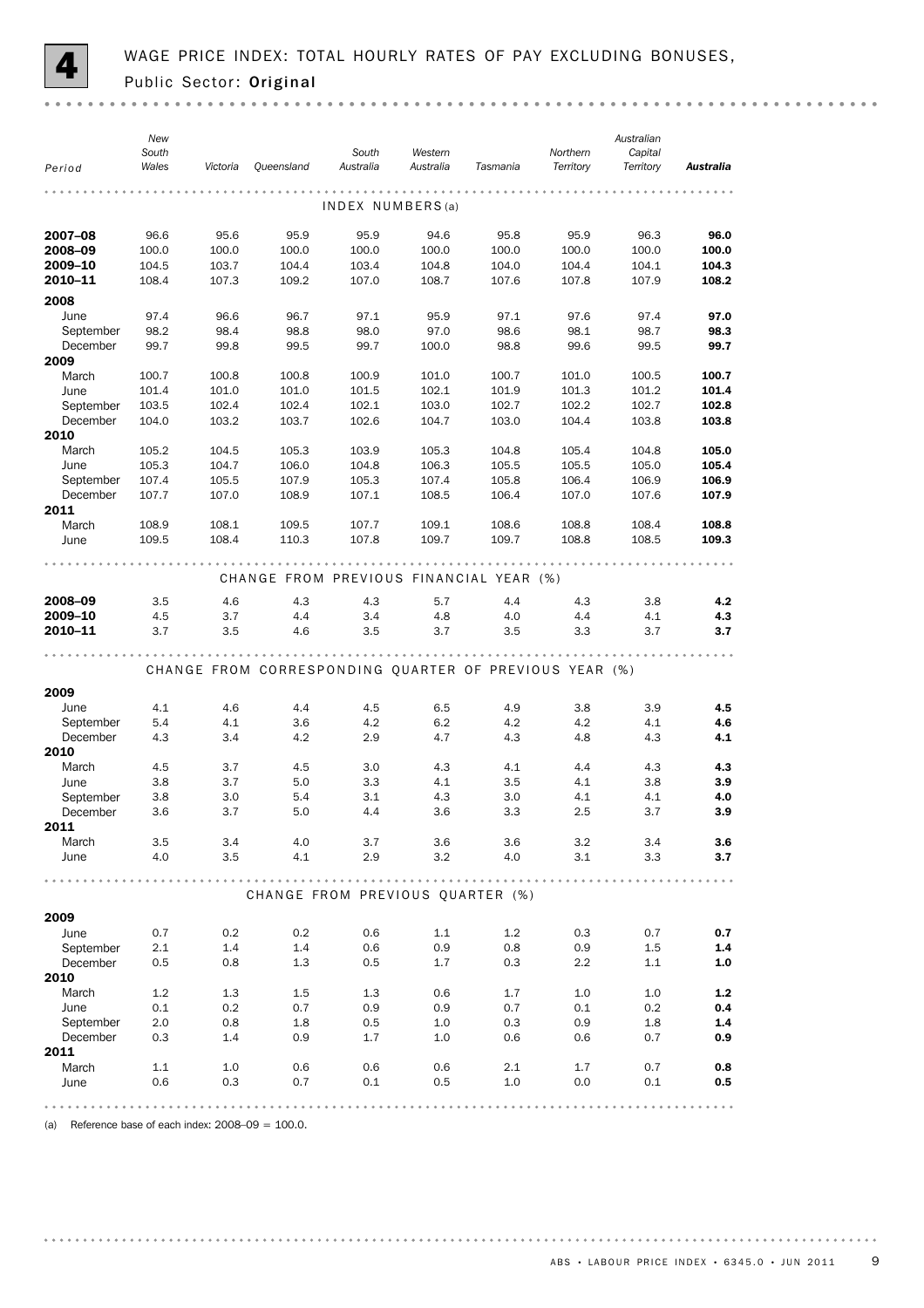

|                                                                                            | <b>FINANCIAL YEAR</b> |                |                |                | QUARTER         |                 |                 |                 |                 |  |  |
|--------------------------------------------------------------------------------------------|-----------------------|----------------|----------------|----------------|-----------------|-----------------|-----------------|-----------------|-----------------|--|--|
| Industry                                                                                   | 2007-08               | 2008-09        | 2009-10        | 2010-11        | Jun Otr<br>2010 | Sep Qtr<br>2010 | Dec Qtr<br>2010 | Mar Qtr<br>2011 | Jun Qtr<br>2011 |  |  |
|                                                                                            |                       |                | PRIVATE        |                |                 |                 |                 |                 |                 |  |  |
| Mining                                                                                     | 94.7                  | 100.0          | 103.6          | 108.0          | 105.5           | 106.0           | 107.5           | 108.8           | 109.8           |  |  |
| Manufacturing                                                                              | 96.5                  | 100.0          | 102.3          | 106.2          | 103.3           | 104.7           | 105.9           | 106.6           | 107.5           |  |  |
| Electricity, gas, water and waste services                                                 | 95.6                  | 100.0          | 103.6          | 107.6          | 104.8           | 106.1           | 107.2           | 108.3           | 108.8           |  |  |
| Construction                                                                               | 95.5                  | 100.0          | 103.3          | 107.3          | 104.5           | 105.9           | 106.8           | 107.8           | 108.6           |  |  |
| Wholesale trade                                                                            | 96.1                  | 100.0          | 102.3          | 106.1          | 102.9           | 104.2           | 105.7           | 106.8           | 107.7           |  |  |
| Retail trade                                                                               | 96.2                  | 100.0          | 102.7          | 106.2          | 103.6           | 105.2           | 105.9           | 106.5           | 107.0           |  |  |
| Accommodation and food services                                                            | 97.1                  | 100.0          | 102.3          | 105.7          | 103.0           | 105.1           | 105.4           | 106.0           | 106.1           |  |  |
| Transport, postal and warehousing                                                          | 95.6                  | 100.0          | 103.8          | 107.3          | 104.4           | 106.0           | 106.9           | 107.9           | 108.3           |  |  |
| Information media and telecommunications                                                   | 97.1                  | 100.0          | 102.0          | 105.1          | 102.6           | 103.8           | 104.9           | 105.7           | 105.9           |  |  |
| Financial and insurance services                                                           | 96.2                  | 100.0          | 102.5          | 106.9          | 103.7           | 105.4           | 106.4           | 107.5           | 108.4           |  |  |
| Rental, hiring and real estate services<br>Professional, scientific and technical services | 96.7<br>94.9          | 100.0<br>100.0 | 102.2<br>103.0 | 105.3<br>107.5 | 102.8<br>104.1  | 104.2<br>106.1  | 104.8<br>107.0  | 105.5<br>108.2  | 106.6<br>108.5  |  |  |
| Administrative and support services                                                        | 96.0                  | 100.0          | 102.2          | 105.9          | 103.1           | 104.9           | 105.8           | 106.2           | 106.8           |  |  |
| Public administration and safety                                                           | 97.3                  | 100.0          | 102.6          | 106.2          | 103.0           | 105.4           | 106.1           | 106.6           | 106.7           |  |  |
| Education and training                                                                     | 95.3                  | 100.0          | 104.1          | 108.1          | 105.7           | 106.6           | 107.1           | 109.0           | 109.7           |  |  |
| Health care and social assistance                                                          | 96.6                  | 100.0          | 103.3          | 107.3          | 104.5           | 106.2           | 106.9           | 107.7           | 108.3           |  |  |
| Arts and recreation services                                                               | 96.3                  | 100.0          | 102.7          | 105.9          | 103.3           | 104.8           | 105.5           | 106.2           | 106.9           |  |  |
| Other services                                                                             | 96.7                  | 100.0          | 102.4          | 105.8          | 103.2           | 104.7           | 105.2           | 106.2           | 106.9           |  |  |
| All industries                                                                             | 96.2                  | 100.0          | 102.8          | 106.7          | 103.8           | 105.4           | 106.3           | 107.2           | 107.8           |  |  |
|                                                                                            |                       |                |                |                |                 |                 |                 |                 |                 |  |  |
|                                                                                            |                       |                | PUBLIC         |                |                 |                 |                 |                 |                 |  |  |
| Electricity, gas, water and waste services                                                 | 95.8                  | 100.0          | 104.9          | 109.4          | 106.8           | 107.6           | 109.5           | 109.9           | 110.6           |  |  |
| Professional, scientific and technical services                                            | 97.1                  | 100.0          | 104.3          | 108.4          | 106.0           | 107.9           | 108.4           | 108.7           | 108.7           |  |  |
| Public administration and safety                                                           | 95.9                  | 100.0          | 104.1          | 108.0          | 105.1           | 107.0           | 107.9           | 108.5           | 108.7           |  |  |
| Education and training                                                                     | 96.0                  | 100.0          | 104.0          | 108.4          | 105.6           | 106.8           | 107.7           | 109.3           | 109.7           |  |  |
| Health care and social assistance                                                          | 96.2                  | 100.0          | 104.9          | 108.3          | 105.8           | 107.0           | 108.0           | 108.5           | 109.6           |  |  |
| All industries(b)                                                                          | 96.0                  | 100.0          | 104.3          | 108.2          | 105.4           | 106.9           | 107.9           | 108.8           | 109.3           |  |  |
|                                                                                            |                       |                |                |                |                 |                 |                 |                 |                 |  |  |
|                                                                                            |                       |                | ALL SECTORS    |                |                 |                 |                 |                 |                 |  |  |
| Mining                                                                                     | 94.7                  | 100.0          | 103.6          | 108.0          | 105.5           | 106.0           | 107.5           | 108.8           | 109.8           |  |  |
| Manufacturing                                                                              | 96.5                  | 100.0          | 102.3          | 106.2          | 103.3           | 104.7           | 105.9           | 106.6           | 107.5           |  |  |
| Electricity, gas, water and waste services                                                 | 95.8                  | 100.0          | 104.4          | 108.7          | 106.0           | 107.0           | 108.6           | 109.3           | 109.9           |  |  |
| Construction                                                                               | 95.6                  | 100.0          | 103.2          | 107.3          | 104.5           | 105.9           | 106.9           | 107.8           | 108.6           |  |  |
| Wholesale trade                                                                            | 96.1                  | 100.0          | 102.3          | 106.1          | 102.9           | 104.2           | 105.7           | 106.8           | 107.7           |  |  |
| Retail trade                                                                               | 96.3                  | 100.0          | 102.7          | 106.2          | 103.6           | 105.2           | 105.9           | 106.5           | 107.0           |  |  |
| Accommodation and food services                                                            | 97.1<br>95.7          | 100.0<br>100.0 | 102.3          | 105.7<br>107.4 | 103.0<br>104.4  | 105.1<br>106.0  | 105.4<br>106.7  | 106.0<br>108.0  | 106.1<br>108.7  |  |  |
| Transport, postal and warehousing<br>Information media and telecommunications              | 97.0                  | 100.0          | 103.8<br>102.2 | 105.3          | 102.8           | 103.9           | 105.1           | 105.9           | 106.1           |  |  |
| Financial and insurance services                                                           | 96.2                  | 100.0          | 102.6          | 107.0          | 103.8           | 105.5           | 106.5           | 107.6           | 108.5           |  |  |
| Rental, hiring and real estate services                                                    | 96.7                  | 100.0          | 102.6          | 105.8          | 103.2           | 104.7           | 105.3           | 106.0           | 107.0           |  |  |
| Professional, scientific and technical services                                            | 95.1                  | 100.0          | 103.0          | 107.5          | 104.3           | 106.3           | 107.0           | 108.2           | 108.5           |  |  |
| Administrative and support services                                                        | 96.0                  | 100.0          | 102.2          | 106.0          | 103.1           | 105.0           | 105.8           | 106.2           | 106.8           |  |  |
| Public administration and safety                                                           | 95.9                  | 100.0          | 104.0          | 107.9          | 104.9           | 106.8           | 107.7           | 108.4           | 108.6           |  |  |
| Education and training                                                                     | 95.8                  | 100.0          | 104.0          | 108.3          | 105.7           | 106.7           | 107.5           | 109.2           | 109.7           |  |  |
| Health care and social assistance                                                          | 96.4                  | 100.0          | 104.0          | 107.8          | 105.1           | 106.6           | 107.4           | 108.1           | 108.9           |  |  |
| Arts and recreation services                                                               | 96.4                  | 100.0          | 103.0          | 106.3          | 103.8           | 105.3           | 106.0           | 106.7           | 107.3           |  |  |
| Other services                                                                             | 96.7                  | 100.0          | 102.4          | 105.8          | 103.2           | 104.7           | 105.3           | 106.2           | 107.0           |  |  |
| <b>All industries</b>                                                                      | 96.2                  | 100.0          | 103.1          | 107.0          | 104.2           | 105.7           | 106.6           | 107.6           | 108.2           |  |  |
|                                                                                            |                       |                |                |                |                 |                 |                 |                 |                 |  |  |

(a) Reference base of each index: 2008–09 = 100.0. (b) Includes those industries not separately listed.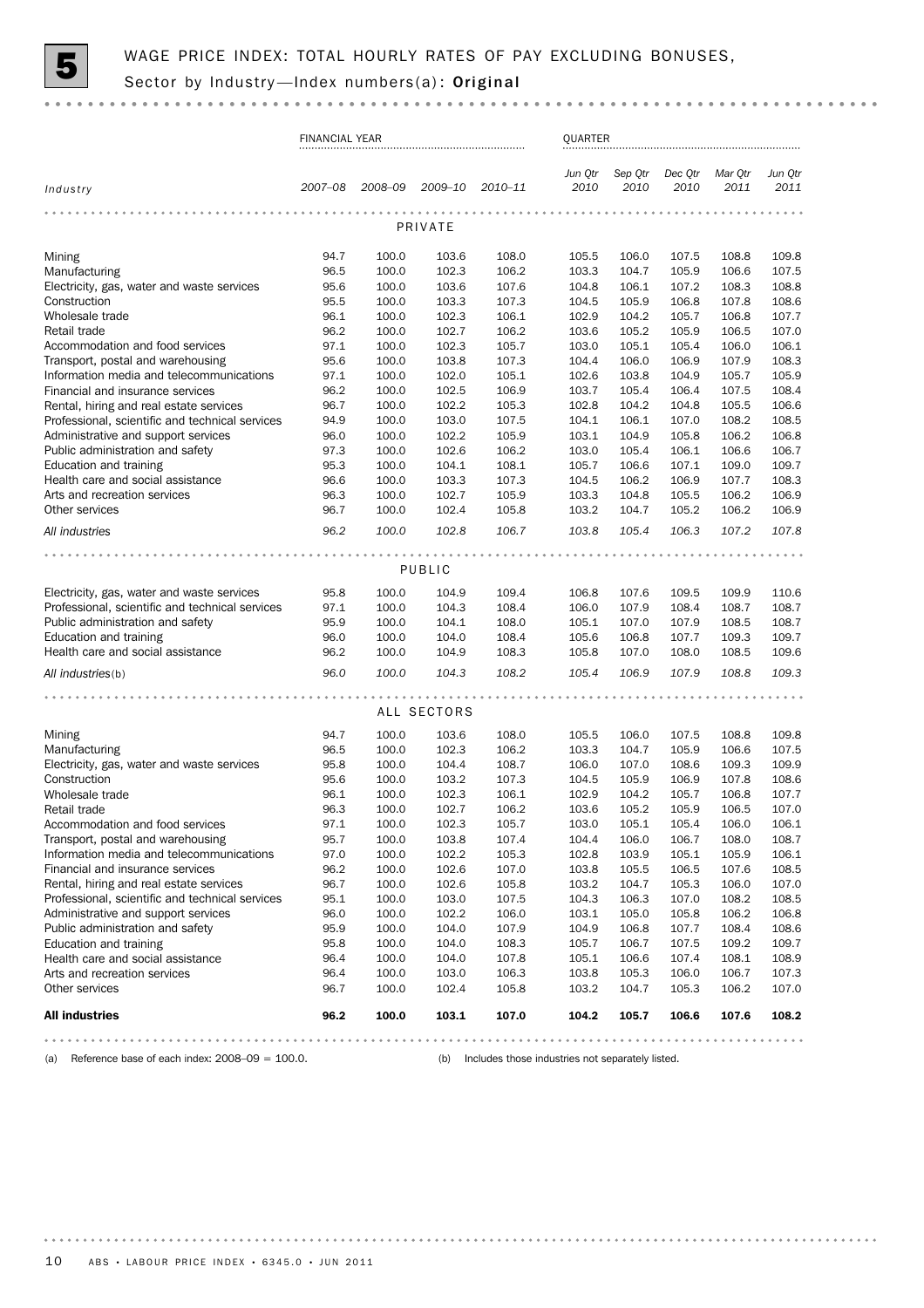

|                                                 |                       |         |             |                   | FROM CORRESPONDING |         |                       |         |         |         |  |  |
|-------------------------------------------------|-----------------------|---------|-------------|-------------------|--------------------|---------|-----------------------|---------|---------|---------|--|--|
|                                                 | FROM PREVIOUS         |         |             | <b>QUARTER OF</b> |                    |         |                       |         |         |         |  |  |
|                                                 | <b>FINANCIAL YEAR</b> |         |             | PREVIOUS YEAR     |                    |         | FROM PREVIOUS QUARTER |         |         |         |  |  |
|                                                 |                       |         |             | Jun Qtr           | Jun Qtr            | Jun Qtr | Sep Qtr               | Dec Qtr | Mar Qtr | Jun Qtr |  |  |
| Industry                                        | 2008-09               | 2009-10 | 2010–11     | 2009              | 2010               | 2011    | 2010                  | 2010    | 2011    | 2011    |  |  |
|                                                 |                       |         |             |                   |                    |         |                       |         |         |         |  |  |
|                                                 |                       |         | PRIVATE     |                   |                    |         |                       |         |         |         |  |  |
| Mining                                          | 5.6                   | 3.6     | 4.2         | 4.2               | 3.8                | 4.1     | 0.5                   | 1.4     | 1.2     | 0.9     |  |  |
| Manufacturing                                   | 3.6                   | 2.3     | 3.8         | 2.6               | 2.5                | 4.1     | 1.4                   | 1.1     | 0.7     | 0.8     |  |  |
| Electricity, gas, water and waste services      | 4.6                   | 3.6     | 3.9         | 4.3               | 3.7                | 3.8     | 1.2                   | 1.0     | 1.0     | 0.5     |  |  |
| Construction                                    | 4.7                   | 3.3     | 3.9         | 4.5               | 2.9                | 3.9     | 1.3                   | 0.8     | 0.9     | 0.7     |  |  |
| Wholesale trade                                 | 4.1                   | 2.3     | 3.7         | 3.3               | 1.7                | 4.7     | 1.3                   | 1.4     | 1.0     | 0.8     |  |  |
| Retail trade                                    | 4.0                   | 2.7     | 3.4         | 3.6               | 2.7                | 3.3     | 1.5                   | 0.7     | 0.6     | 0.5     |  |  |
| Accommodation and food services                 | 3.0                   | 2.3     | 3.3         | 3.4               | 2.0                | 3.0     | 2.0                   | 0.3     | 0.6     | 0.1     |  |  |
| Transport, postal and warehousing               | 4.6                   | 3.8     | 3.4         | 4.4               | 3.2                | 3.7     | 1.5                   | 0.8     | 0.9     | 0.4     |  |  |
| Information media and telecommunications        | 3.0                   | 2.0     | 3.0         | 2.8               | 1.9                | 3.2     | 1.2                   | 1.1     | 0.8     | 0.2     |  |  |
| Financial and insurance services                | 4.0                   | 2.5     | 4.3         | 3.2               | 3.0                | 4.5     | 1.6                   | 0.9     | 1.0     | 0.8     |  |  |
| Rental, hiring and real estate services         | 3.4                   | 2.2     | 3.0         | 3.4               | 2.2                | 3.7     | 1.4                   | 0.6     | 0.7     | 1.0     |  |  |
| Professional, scientific and technical services | 5.4                   | 3.0     | 4.4         | 5.2               | 2.7                | 4.2     | 1.9                   | 0.8     | 1.1     | 0.3     |  |  |
| Administrative and support services             | 4.2                   | 2.2     | 3.6         | 2.9               | 2.5                | 3.6     | 1.7                   | 0.9     | 0.4     | 0.6     |  |  |
| Public administration and safety                | 2.8                   | 2.6     | 3.5         | 3.1               | 2.1                | 3.6     | 2.3                   | 0.7     | 0.5     | 0.1     |  |  |
| Education and training                          | 4.9                   | 4.1     | 3.8         | 5.0               | 3.6                | 3.8     | 0.9                   | 0.5     | 1.8     | 0.6     |  |  |
| Health care and social assistance               | 3.5                   | 3.3     | 3.9         | 3.5               | 3.5                | 3.6     | 1.6                   | 0.7     | 0.7     | 0.6     |  |  |
| Arts and recreation services                    | 3.8                   | 2.7     | 3.1         | 3.8               | 2.4                | 3.5     | 1.5                   | 0.7     | 0.7     | 0.7     |  |  |
| Other services                                  | 3.4                   | 2.4     | 3.3         | 3.3               | 2.3                | 3.6     | 1.5                   | 0.5     | 1.0     | 0.7     |  |  |
| All industries                                  | 4.0                   | 2.8     | 3.8         | 3.5               | 2.8                | 3.9     | 1.5                   | 0.9     | 0.8     | 0.6     |  |  |
|                                                 |                       |         |             |                   |                    |         |                       |         |         |         |  |  |
|                                                 |                       |         | PUBLIC      |                   |                    |         |                       |         |         |         |  |  |
| Electricity, gas, water and waste services      | 4.4                   | 4.9     | 4.3         | 4.7               | 5.5                | 3.6     | 0.7                   | 1.8     | 0.4     | 0.6     |  |  |
| Professional, scientific and technical services | 3.0                   | 4.3     | 3.9         | 3.9               | 4.5                | 2.5     | 1.8                   | 0.5     | 0.3     | 0.0     |  |  |
| Public administration and safety                | 4.3                   | 4.1     | 3.7         | 4.5               | 3.9                | 3.4     | 1.8                   | 0.8     | 0.6     | 0.2     |  |  |
| Education and training                          | 4.2                   | 4.0     | 4.2         | 4.3               | 3.9                | 3.9     | 1.1                   | 0.8     | 1.5     | 0.4     |  |  |
| Health care and social assistance               | 4.0                   | 4.9     | 3.2         | 4.4               | 4.4                | 3.6     | 1.1                   | 0.9     | 0.5     | 1.0     |  |  |
|                                                 |                       |         |             |                   |                    |         |                       |         |         |         |  |  |
| All industries(a)                               | 4.2                   | 4.3     | 3.7         | 4.5               | 3.9                | 3.7     | 1.4                   | 0.9     | 0.8     | 0.5     |  |  |
|                                                 |                       |         | ALL SECTORS |                   |                    |         |                       |         |         |         |  |  |
|                                                 |                       |         |             |                   |                    |         |                       |         |         |         |  |  |
| Mining                                          | 5.6                   | 3.6     | 4.2         | 4.2               | 3.8                | 4.1     | 0.5                   | 1.4     | 1.2     | 0.9     |  |  |
| Manufacturing                                   | 3.6                   | 2.3     | 3.8         | 2.6               | 2.5                | 4.1     | 1.4                   | 1.1     | 0.7     | 0.8     |  |  |
| Electricity, gas, water and waste services      | 4.4                   | 4.4     | 4.1         | 4.5               | 4.7                | 3.7     | 0.9                   | 1.5     | 0.6     | 0.5     |  |  |
| Construction                                    | 4.6                   | 3.2     | 4.0         | 4.4               | 2.9                | 3.9     | 1.3                   | 0.9     | 0.8     | 0.7     |  |  |
| Wholesale trade                                 | 4.1                   | 2.3     | 3.7         | 3.3               | $1.7\,$            | 4.7     | $1.3\,$               | 1.4     | $1.0\,$ | 0.8     |  |  |
| Retail trade                                    | 3.8                   | 2.7     | 3.4         | 3.6               | 2.7                | 3.3     | $1.5\,$               | 0.7     | 0.6     | 0.5     |  |  |
| Accommodation and food services                 | 3.0                   | 2.3     | 3.3         | 3.4               | 2.0                | 3.0     | 2.0                   | 0.3     | 0.6     | 0.1     |  |  |
| Transport, postal and warehousing               | 4.5                   | 3.8     | 3.5         | 4.4               | 3.2                | 4.1     | 1.5                   | 0.7     | 1.2     | 0.6     |  |  |
| Information media and telecommunications        | 3.1                   | 2.2     | 3.0         | 3.0               | 2.0                | 3.2     | 1.1                   | 1.2     | 0.8     | 0.2     |  |  |
| Financial and insurance services                | 4.0                   | 2.6     | 4.3         | 3.2               | 3.1                | 4.5     | 1.6                   | 0.9     | 1.0     | 0.8     |  |  |
| Rental, hiring and real estate services         | 3.4                   | 2.6     | 3.1         | 3.6               | 2.5                | 3.7     | 1.5                   | 0.6     | 0.7     | 0.9     |  |  |
| Professional, scientific and technical services | 5.2                   | 3.0     | 4.4         | 5.1               | 2.9                | 4.0     | 1.9                   | 0.7     | 1.1     | 0.3     |  |  |
| Administrative and support services             | 4.2                   | 2.2     | 3.7         | 2.9               | 2.5                | 3.6     | 1.8                   | 0.8     | 0.4     | 0.6     |  |  |
| Public administration and safety                | 4.3                   | 4.0     | 3.8         | 4.5               | 3.7                | 3.5     | 1.8                   | 0.8     | 0.6     | 0.2     |  |  |
| Education and training                          | 4.4                   | 4.0     | 4.1         | 4.5               | 3.9                | 3.8     | 0.9                   | 0.7     | 1.6     | 0.5     |  |  |
| Health care and social assistance               | 3.7                   | 4.0     | 3.7         | 3.9               | 4.0                | 3.6     | 1.4                   | 0.8     | 0.7     | 0.7     |  |  |
| Arts and recreation services                    | 3.7                   | 3.0     | $3.2\,$     | 3.9               | 2.8                | 3.4     | 1.4                   | 0.7     | 0.7     | 0.6     |  |  |
| Other services                                  | 3.4                   | 2.4     | 3.3         | 3.2               | 2.4                | 3.7     | 1.5                   | 0.6     | 0.9     | 0.8     |  |  |
| <b>All industries</b>                           | 4.0                   | 3.1     | 3.8         | 3.7               | 3.1                | 3.8     | 1.4                   | 0.9     | 0.9     | 0.6     |  |  |
|                                                 |                       |         |             |                   |                    |         |                       |         |         |         |  |  |

(a) Includes those industries not separately listed.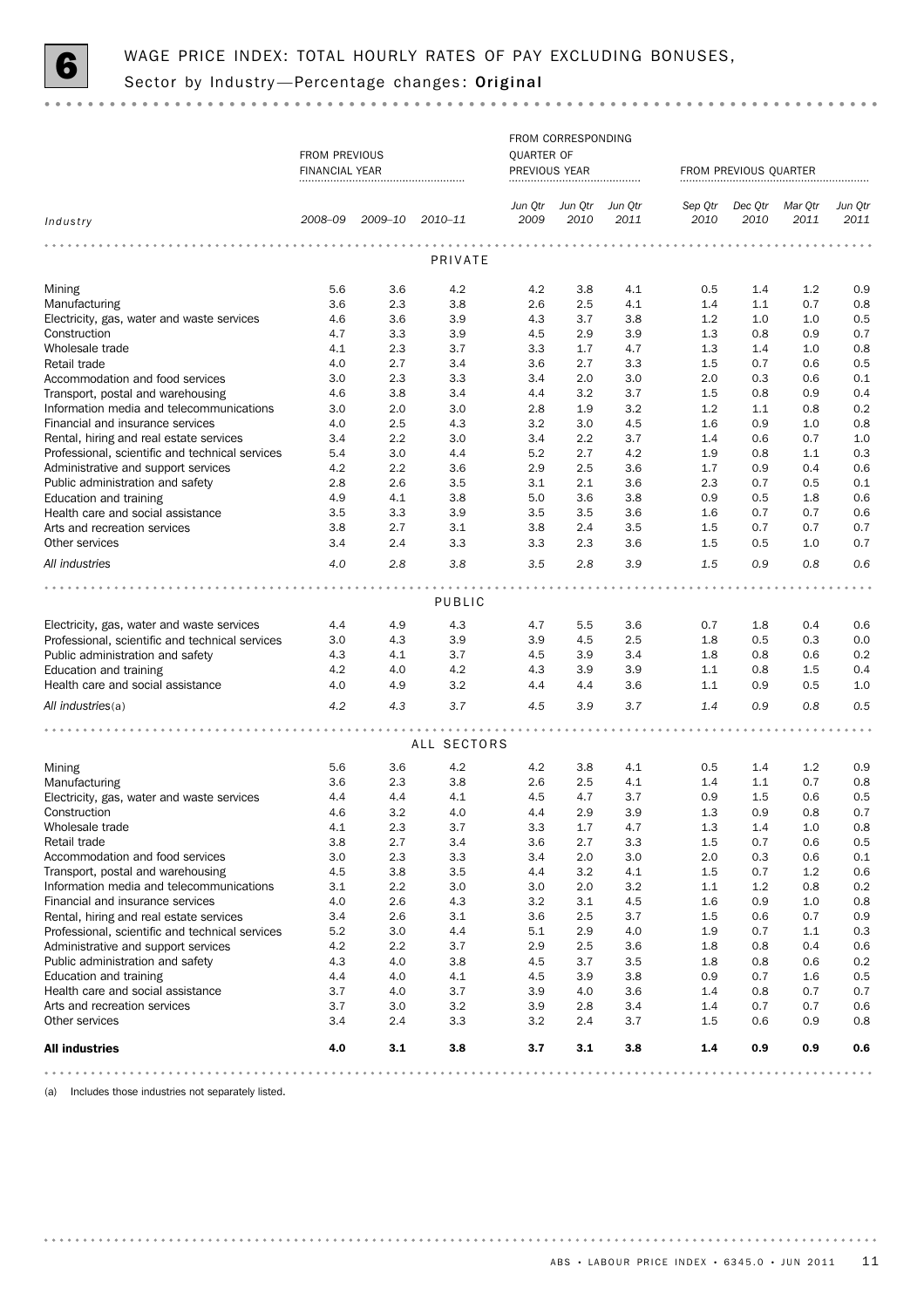|                    |                | ORDINARY TIME HOURLY RATES |                  | TOTAL HOURLY RATES                                     |                |                |  |  |  |
|--------------------|----------------|----------------------------|------------------|--------------------------------------------------------|----------------|----------------|--|--|--|
| Period             | Private        | Public                     | All Sectors      | Private                                                | Public         | All Sectors    |  |  |  |
|                    |                |                            | INDEX NUMBERS(a) |                                                        |                |                |  |  |  |
|                    |                |                            |                  |                                                        |                |                |  |  |  |
| 2007-08            | 96.2           | 96.0                       | 96.1             | 96.2                                                   | 96.0           | 96.1           |  |  |  |
| 2008-09            | 100.0          | 100.0                      | 100.0            | 100.0                                                  | 100.0          | 100.0          |  |  |  |
| 2009-10<br>2010-11 | 102.9<br>106.9 | 104.2<br>108.2             | 103.2<br>107.2   | 102.8<br>106.9                                         | 104.3<br>108.2 | 103.2<br>107.2 |  |  |  |
| 2008               |                |                            |                  |                                                        |                |                |  |  |  |
| June               | 97.6           | 97.0                       | 97.4             | 97.6                                                   | 97.0           | 97.4           |  |  |  |
| September          | 98.8           | 98.2                       | 98.7             | 98.8                                                   | 98.3           | 98.7           |  |  |  |
| December           | 99.8           | 99.7                       | 99.7             | 99.8                                                   | 99.7           | 99.7           |  |  |  |
| 2009               |                |                            |                  |                                                        |                |                |  |  |  |
| March              | 100.3          | 100.8                      | 100.5            | 100.3                                                  | 100.7          | 100.5          |  |  |  |
| June               | 101.1          | 101.3                      | 101.2            | 101.1                                                  | 101.3          | 101.2          |  |  |  |
| September          | 101.7          | 102.8                      | 102.0            | 101.7                                                  | 102.8          | 102.0          |  |  |  |
| December           | 102.5          | 103.8                      | 102.8            | 102.4                                                  | 103.8          | 102.8          |  |  |  |
| 2010               |                |                            |                  |                                                        |                |                |  |  |  |
| March              | 103.3          | 104.9                      | 103.7            | 103.2                                                  | 105.0          | 103.6          |  |  |  |
| June               | 104.0          | 105.4                      | 104.4            | 104.0                                                  | 105.4          | 104.3          |  |  |  |
| September          | 105.7          | 106.9                      | 106.0            | 105.7                                                  | 106.9          | 106.0          |  |  |  |
| December           | 106.4          | 107.8                      | 106.8            | 106.4                                                  | 107.8          | 106.8          |  |  |  |
| 2011               |                |                            |                  |                                                        |                |                |  |  |  |
| March              | 107.5          | 108.8                      | 107.8            | 107.5                                                  | 108.8          | 107.8          |  |  |  |
| June               | 107.9          | 109.3                      | 108.2            | 107.9                                                  | 109.3          | 108.2          |  |  |  |
|                    |                |                            |                  | CHANGE FROM PREVIOUS FINANCIAL YEAR (%)                |                |                |  |  |  |
| 2008-09            | 4.0            | 4.2                        | 4.1              | 4.0                                                    | 4.2            | 4.1            |  |  |  |
| 2009-10            | 2.9            | 4.2                        | 3.2              | 2.8                                                    | 4.3            | 3.2            |  |  |  |
| 2010-11            | 3.9            | 3.8                        | 3.9              | 4.0                                                    | 3.7            | 3.9            |  |  |  |
|                    |                |                            |                  |                                                        |                |                |  |  |  |
|                    |                |                            |                  | CHANGE FROM CORRESPONDING QUARTER OF PREVIOUS YEAR (%) |                |                |  |  |  |
|                    |                |                            |                  |                                                        |                |                |  |  |  |
| 2009               |                |                            |                  |                                                        |                |                |  |  |  |
| June               | 3.6            | 4.4                        | 3.9              | 3.6                                                    | 4.4            | 3.9            |  |  |  |
| September          | 2.9            | 4.7                        | 3.3              | 2.9                                                    | 4.6            | 3.3            |  |  |  |
| December<br>2010   | 2.7            | 4.1                        | 3.1              | 2.6                                                    | 4.1            | 3.1            |  |  |  |
| March              | 3.0            | 4.1                        | 3.2              | 2.9                                                    | 4.3            | 3.1            |  |  |  |
| June               | 2.9            | 4.0                        | 3.2              | 2.9                                                    | 4.0            | 3.1            |  |  |  |
| September          | 3.9            | 4.0                        | 3.9              | 3.9                                                    | 4.0            | 3.9            |  |  |  |
| December           | 3.8            | 3.9                        | 3.9              | 3.9                                                    | 3.9            | 3.9            |  |  |  |
| 2011               |                |                            |                  |                                                        |                |                |  |  |  |
| March              | 4.1            | 3.7                        | 4.0              | 4.2                                                    | 3.6            | 4.1            |  |  |  |
| June               | 3.8            | 3.7                        | (b)3.6           | 3.8                                                    | 3.7            | 3.7            |  |  |  |
|                    |                |                            |                  |                                                        |                |                |  |  |  |
|                    |                |                            |                  | CHANGE FROM PREVIOUS OUARTER (%)                       |                |                |  |  |  |
| 2009               |                |                            |                  |                                                        |                |                |  |  |  |
| June               | 0.8            | 0.5                        | 0.7              | 0.8                                                    | 0.6            | 0.7            |  |  |  |
| September          | 0.6            | 1.5                        | 0.8              | 0.6                                                    | $1.5\,$        | 0.8            |  |  |  |
| December           | 0.8            | 1.0                        | 0.8              | 0.7                                                    | 1.0            | 0.8            |  |  |  |
| 2010               |                |                            |                  |                                                        |                |                |  |  |  |
| March              | 0.8            | $1.1\,$                    | 0.9              | 0.8                                                    | 1.2            | 0.8            |  |  |  |
| June               | 0.7            | 0.5                        | 0.7              | 0.8                                                    | 0.4            | 0.7            |  |  |  |
| September          | 1.6            | 1.4                        | $1.5\,$          | 1.6                                                    | 1.4            | 1.6            |  |  |  |
| December           | 0.7            | 0.8                        | 0.8              | 0.7                                                    | 0.8            | 0.8            |  |  |  |
| 2011               |                |                            |                  |                                                        |                |                |  |  |  |
| March              | 1.0            | 0.9                        | 0.9              | 1.0                                                    | 0.9            | 0.9            |  |  |  |
| June               | 0.4            | 0.5                        | 0.4              | 0.4                                                    | 0.5            | 0.4            |  |  |  |
|                    |                |                            |                  |                                                        |                |                |  |  |  |

(a) Reference base of each index:  $2008-09 = 100.0$ .

(b) See Explanatory notes paragraph 33.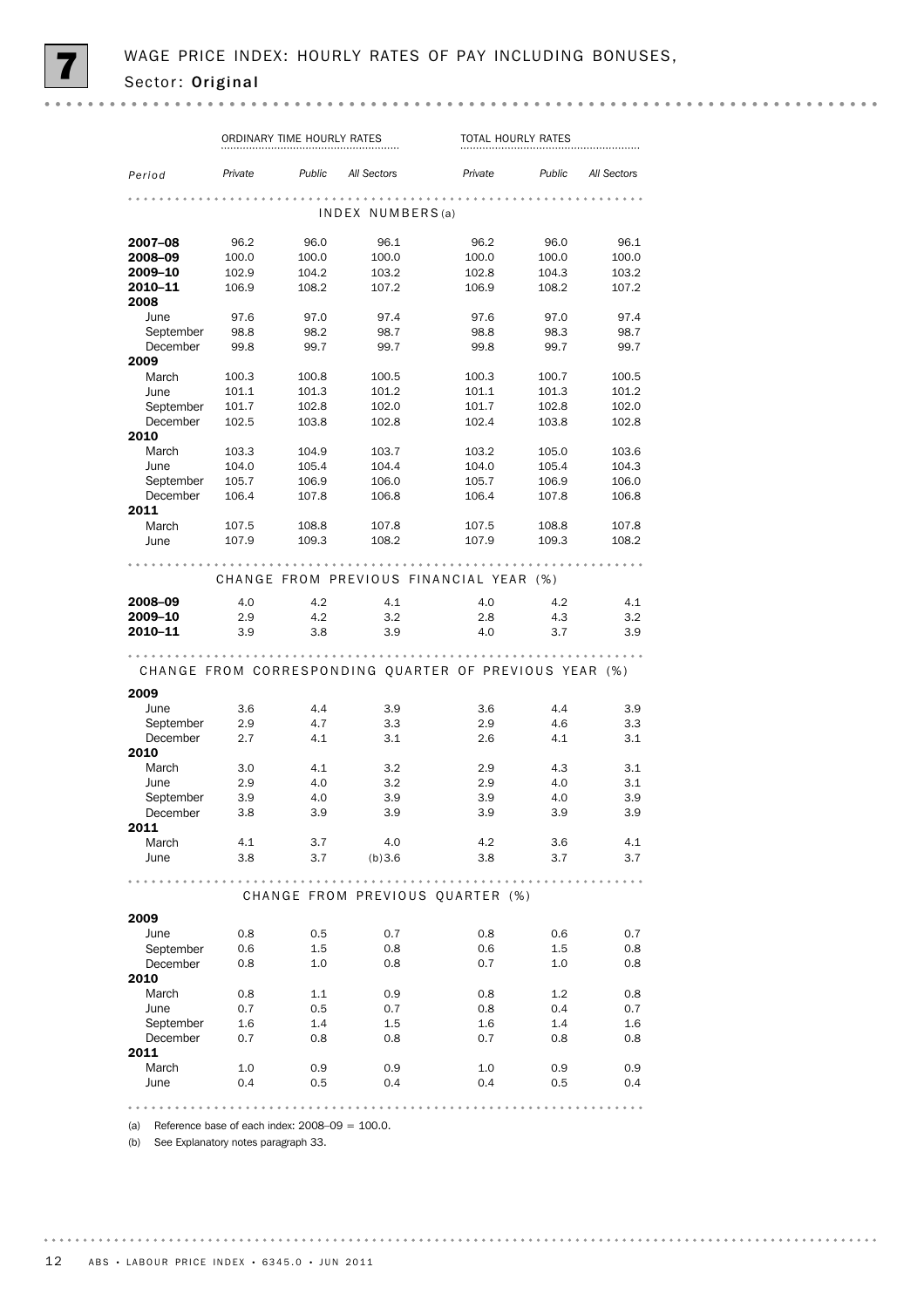|                       | New<br>South   |                |                                                        | South          | Western          |                | Northern       | Australian<br>Capital |                  |
|-----------------------|----------------|----------------|--------------------------------------------------------|----------------|------------------|----------------|----------------|-----------------------|------------------|
| Period                | Wales          | Victoria       | Queensland                                             | Australia      | Australia        | Tasmania       | Territory      | Territory             | <b>Australia</b> |
|                       |                |                |                                                        |                | INDEX NUMBERS(a) |                |                |                       |                  |
| 2007-08               | 96.4           | 96.2           | 96.0                                                   | 96.3           | 95.1             | 95.9           | 95.7           | 96.3                  | 96.1             |
| 2008-09               | 100.0          | 100.0          | 100.0                                                  | 100.0          | 100.0            | 100.0          | 100.0          | 100.0                 | 100.0            |
| 2009-10               | 103.2<br>107.0 | 102.8<br>106.7 | 103.3<br>107.4                                         | 102.8<br>106.4 | 103.4<br>107.5   | 103.7<br>107.3 | 103.4<br>107.5 | 103.5<br>107.3        | 103.1<br>107.0   |
| 2010-11               |                |                |                                                        |                |                  |                |                |                       |                  |
| 2008                  |                |                |                                                        |                |                  |                |                |                       |                  |
| June                  | 97.7           | 97.7           | 97.1                                                   | 97.4           | 96.8             | 97.1           | 97.5           | 97.3                  | 97.4             |
| September             | 98.7           | 98.7           | 98.6                                                   | 98.4           | 98.1             | 98.5           | 98.3           | 98.6                  | 98.6             |
| December<br>2009      | 99.7           | 99.8           | 99.7                                                   | 99.9           | 99.9             | 99.6           | 99.7           | 99.5                  | 99.7             |
| March                 | 100.5          | 100.5          | 100.6                                                  | 100.7          | 100.7            | 100.7          | 100.8          | 100.6                 | 100.6            |
| June                  | 101.2          | 101.0          | 101.1                                                  | 101.0          | 101.3            | 101.2          | 101.2          | 101.3                 | 101.1            |
| September<br>December | 102.3<br>102.6 | 101.7<br>102.5 | 102.1<br>102.8                                         | 101.7<br>102.3 | 102.1<br>102.9   | 102.6<br>103.2 | 101.9<br>103.1 | 102.3<br>103.2        | 102.0<br>102.6   |
| 2010                  |                |                |                                                        |                |                  |                |                |                       |                  |
| March                 | 103.7          | 103.2          | 103.8                                                  | 103.2          | 103.7            | 104.3<br>104.8 | 104.0          | 104.0                 | 103.5            |
| June<br>September     | 104.3<br>105.8 | 103.7<br>105.3 | 104.4<br>106.1                                         | 103.9<br>105.1 | 104.7<br>106.1   | 105.9          | 104.6<br>105.8 | 104.3<br>106.2        | 104.2<br>105.7   |
| December              | 106.5          | 106.3          | 107.1                                                  | 106.3          | 107.0            | 106.7          | 107.0          | 107.0                 | 106.6            |
| 2011<br>March         |                |                |                                                        |                |                  |                |                |                       |                  |
| June                  | 107.6<br>108.2 | 107.2<br>107.9 | 107.8<br>108.5                                         | 106.9<br>107.3 | 108.0<br>108.7   | 107.9<br>108.5 | 108.3<br>108.7 | 107.8<br>108.0        | 107.5<br>108.2   |
|                       |                |                | CHANGE FROM PREVIOUS FINANCIAL YEAR (%)                |                |                  |                |                |                       |                  |
| 2008-09               | 3.7            | 4.0            | 4.2                                                    | 3.8            | 5.2              | 4.3            | 4.5            | 3.8                   | 4.1              |
| 2009-10               | 3.2            | 2.8            | 3.3                                                    | 2.8            | 3.4              | 3.7            | 3.4            | 3.5                   | 3.1              |
| 2010-11               | 3.7            | 3.8            | 4.0                                                    | 3.5            | 4.0              | 3.5            | 4.0            | 3.7                   | 3.8              |
|                       |                |                | CHANGE FROM CORRESPONDING QUARTER OF PREVIOUS YEAR (%) |                |                  |                |                |                       |                  |
| 2009                  |                |                |                                                        |                |                  |                |                |                       |                  |
| June                  | 3.6            | 3.4            | 4.1                                                    | 3.7            | 4.6              | 4.2            | 3.8            | 4.1                   | 3.8              |
| September             | 3.6            | 3.0            | 3.5                                                    | 3.4            | 4.1              | 4.2            | 3.7            | 3.8                   | 3.4              |
| December<br>2010      | 2.9            | 2.7            | 3.1                                                    | 2.4            | 3.0              | 3.6            | 3.4            | 3.7                   | 2.9              |
| March                 | 3.2            | 2.7            | 3.2                                                    | 2.5            | 3.0              | 3.6            | 3.2            | 3.4                   | 2.9              |
| June                  | 3.1            | 2.7            | 3.3                                                    | 2.9            | 3.4              | 3.6            | 3.4            | 3.0                   | 3.1              |
| September             | 3.4            | 3.5            | 3.9                                                    | 3.3            | 3.9              | 3.2            | 3.8            | 3.8                   | 3.6              |
| December<br>2011      | 3.8            | 3.7            | 4.2                                                    | 3.9            | 4.0              | 3.4            | 3.8            | 3.7                   | 3.9              |
| March                 | 3.8            | 3.9            | 3.9                                                    | 3.6            | 4.1              | 3.5            | 4.1            | 3.7                   | 3.9              |
| June                  | 3.7            | 4.1            | 3.9                                                    | 3.3            | 3.8              | 3.5            | 3.9            | 3.5                   | 3.8              |
|                       |                |                | CHANGE FROM PREVIOUS QUARTER (%)                       |                |                  |                |                |                       |                  |
| 2009                  |                |                |                                                        |                |                  |                |                |                       |                  |
| June                  | 0.7            | 0.5            | 0.5                                                    | 0.3            | 0.6              | 0.5            | 0.4            | 0.7                   | 0.5              |
| September             | 1.1            | 0.7            | 1.0                                                    | 0.7            | 0.8              | 1.4            | 0.7            | 1.0                   | 0.9              |
| December<br>2010      | 0.3            | 0.8            | 0.7                                                    | 0.6            | 0.8              | 0.6            | 1.2            | 0.9                   | 0.6              |
| March                 | 1.1            | 0.7            | 1.0                                                    | 0.9            | 0.8              | 1.1            | 0.9            | 0.8                   | 0.9              |
| June                  | 0.6            | 0.5            | 0.6                                                    | 0.7            | 1.0              | 0.5            | 0.6            | 0.3                   | 0.7              |
| September             | 1.4            | $1.5\,$        | 1.6                                                    | 1.2            | 1.3              | 1.0            | 1.1            | 1.8                   | $1.4$            |
| December<br>2011      | 0.7            | 0.9            | 0.9                                                    | 1.1            | 0.8              | 0.8            | 1.1            | 0.8                   | 0.9              |
| March                 | 1.0            | 0.8            | 0.7                                                    | 0.6            | 0.9              | 1.1            | 1.2            | 0.7                   | 0.8              |
| June                  | 0.6            | 0.7            | 0.6                                                    | 0.4            | 0.6              | 0.6            | 0.4            | 0.2                   | 0.7              |
|                       |                |                |                                                        |                |                  |                |                |                       |                  |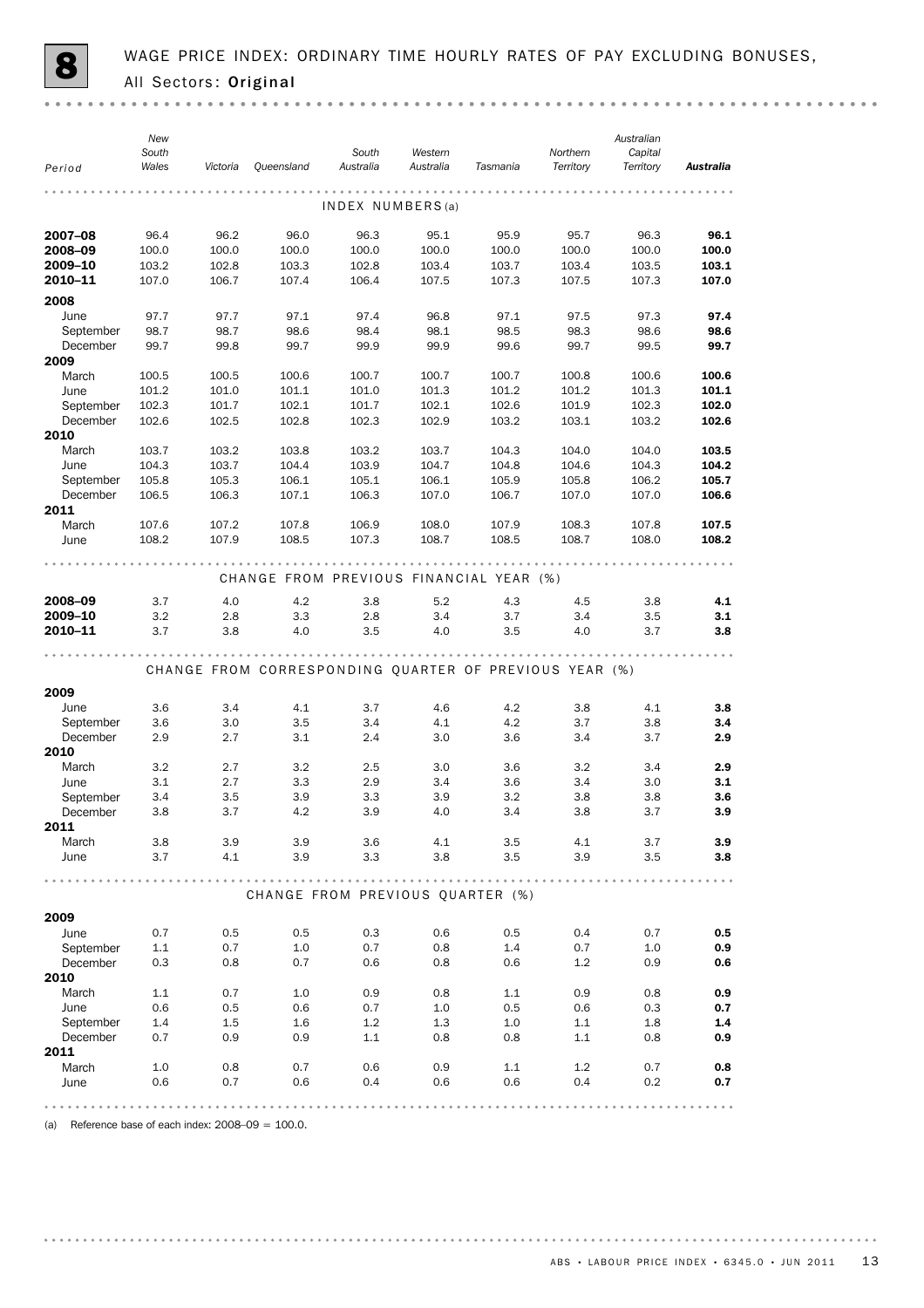

|                                                                         | <b>FINANCIAL YEAR</b> |                |                |                | QUARTER         |                 |                 |                 |                 |  |  |
|-------------------------------------------------------------------------|-----------------------|----------------|----------------|----------------|-----------------|-----------------|-----------------|-----------------|-----------------|--|--|
| Industry                                                                | 2007–08               | 2008-09        | 2009-10        | 2010-11        | Jun Qtr<br>2010 | Sep Qtr<br>2010 | Dec Qtr<br>2010 | Mar Qtr<br>2011 | Jun Qtr<br>2011 |  |  |
|                                                                         |                       |                | PRIVATE        |                |                 |                 |                 |                 |                 |  |  |
|                                                                         |                       |                |                |                |                 |                 |                 |                 |                 |  |  |
| Mining<br>Manufacturing                                                 | 94.6<br>96.6          | 100.0<br>100.0 | 103.6<br>102.3 | 108.1<br>106.1 | 105.5<br>103.4  | 106.1<br>104.7  | 107.5<br>105.8  | 108.8<br>106.5  | 109.8<br>107.5  |  |  |
| Electricity, gas, water and waste services                              | 95.5                  | 100.0          | 103.6          | 107.6          | 104.9           | 106.0           | 107.2           | 108.3           | 108.9           |  |  |
| Construction                                                            | 95.5                  | 100.0          | 103.3          | 107.4          | 104.5           | 106.0           | 106.9           | 107.9           | 108.7           |  |  |
| Wholesale trade                                                         | 96.1                  | 100.0          | 102.3          | 106.1          | 102.9           | 104.2           | 105.7           | 106.8           | 107.8           |  |  |
| Retail trade                                                            | 96.2                  | 100.0          | 102.8          | 106.2          | 103.7           | 105.2           | 106.0           | 106.6           | 107.0           |  |  |
| Accommodation and food services                                         | 97.1                  | 100.0          | 102.3          | 105.7          | 103.0           | 105.1           | 105.4           | 106.0           | 106.1           |  |  |
| Transport, postal and warehousing                                       | 95.7                  | 100.0          | 103.8          | 107.3          | 104.5           | 106.1           | 106.9           | 107.9           | 108.3           |  |  |
| Information media and telecommunications                                | 97.1                  | 100.0          | 102.0          | 105.1          | 102.6           | 103.8           | 104.8           | 105.7           | 105.9           |  |  |
| Financial and insurance services                                        | 96.1                  | 100.0          | 102.5          | 106.9          | 103.7           | 105.4           | 106.4           | 107.5           | 108.4           |  |  |
| Rental, hiring and real estate services                                 | 96.7                  | 100.0          | 102.1          | 105.2          | 102.7           | 104.2           | 104.7           | 105.4           | 106.5           |  |  |
| Professional, scientific and technical services                         | 94.9                  | 100.0          | 103.0          | 107.5          | 104.2           | 106.2           | 107.0           | 108.3           | 108.5           |  |  |
| Administrative and support services<br>Public administration and safety | 96.0<br>97.3          | 100.0<br>100.0 | 102.2<br>102.5 | 106.0<br>106.1 | 103.1<br>103.0  | 105.0<br>105.3  | 105.8<br>106.0  | 106.3<br>106.5  | 106.8<br>106.7  |  |  |
| Education and training                                                  | 95.3                  | 100.0          | 104.1          | 108.1          | 105.8           | 106.6           | 107.1           | 109.1           | 109.7           |  |  |
| Health care and social assistance                                       | 96.6                  | 100.0          | 103.3          | 107.3          | 104.5           | 106.2           | 106.9           | 107.7           | 108.2           |  |  |
| Arts and recreation services                                            | 96.3                  | 100.0          | 102.7          | 105.9          | 103.3           | 104.8           | 105.5           | 106.2           | 106.9           |  |  |
| Other services                                                          | 96.7                  | 100.0          | 102.3          | 105.7          | 103.1           | 104.6           | 105.2           | 106.1           | 106.9           |  |  |
| All industries                                                          | 96.2                  | 100.0          | 102.8          | 106.7          | 103.8           | 105.4           | 106.3           | 107.2           | 107.9           |  |  |
|                                                                         |                       |                |                |                |                 |                 |                 |                 |                 |  |  |
|                                                                         |                       |                | PUBLIC         |                |                 |                 |                 |                 |                 |  |  |
| Electricity, gas, water and waste services                              | 95.7                  | 100.0          | 104.9          | 109.4          | 106.7           | 107.6           | 109.5           | 109.9           | 110.6           |  |  |
| Professional, scientific and technical services                         | 97.1                  | 100.0          | 104.3          | 108.4          | 106.0           | 107.9           | 108.4           | 108.7           | 108.7           |  |  |
| Public administration and safety                                        | 95.8                  | 100.0          | 104.1          | 108.0          | 105.1           | 107.0           | 107.9           | 108.5           | 108.7           |  |  |
| Education and training                                                  | 96.0                  | 100.0          | 104.0          | 108.4          | 105.6           | 106.8           | 107.7           | 109.3           | 109.7           |  |  |
| Health care and social assistance                                       | 96.2                  | 100.0          | 104.9          | 108.3          | 105.7           | 107.0           | 108.0           | 108.5           | 109.6           |  |  |
| All industries(b)                                                       | 96.0                  | 100.0          | 104.2          | 108.2          | 105.4           | 106.9           | 107.8           | 108.8           | 109.3           |  |  |
|                                                                         |                       |                |                |                |                 |                 |                 |                 |                 |  |  |
|                                                                         |                       |                | ALL SECTORS    |                |                 |                 |                 |                 |                 |  |  |
| Mining                                                                  | 94.6                  | 100.0          | 103.6          | 108.1          | 105.5           | 106.1           | 107.5           | 108.8           | 109.8           |  |  |
| Manufacturing                                                           | 96.6                  | 100.0          | 102.4          | 106.2          | 103.4           | 104.7           | 105.8           | 106.5           | 107.6           |  |  |
| Electricity, gas, water and waste services                              | 95.7                  | 100.0          | 104.4          | 108.7          | 106.0           | 107.0           | 108.6           | 109.3           | 109.9           |  |  |
| Construction<br>Wholesale trade                                         | 95.6<br>96.1          | 100.0<br>100.0 | 103.3<br>102.3 | 107.4<br>106.1 | 104.5<br>102.9  | 106.0<br>104.2  | 106.9<br>105.7  | 107.9<br>106.8  | 108.7<br>107.8  |  |  |
| Retail trade                                                            | 96.2                  | 100.0          | 102.7          | 106.2          | 103.6           | 105.2           | 105.9           | 106.5           | 107.0           |  |  |
| Accommodation and food services                                         | 97.1                  | 100.0          | 102.3          | 105.7          | 103.0           | 105.1           | 105.4           | 106.0           | 106.1           |  |  |
| Transport, postal and warehousing                                       | 95.7                  | 100.0          | 103.8          | 107.3          | 104.4           | 105.9           | 106.7           | 108.0           | 108.6           |  |  |
| Information media and telecommunications                                | 97.0                  | 100.0          | 102.2          | 105.2          | 102.8           | 103.9           | 105.0           | 105.9           | 106.1           |  |  |
| Financial and insurance services                                        | 96.2                  | 100.0          | 102.6          | 107.0          | 103.8           | 105.5           | 106.5           | 107.6           | 108.5           |  |  |
| Rental, hiring and real estate services                                 | 96.6                  | 100.0          | 102.6          | 105.7          | 103.2           | 104.7           | 105.2           | 105.9           | 106.9           |  |  |
| Professional, scientific and technical services                         | 95.1                  | 100.0          | 103.1          | 107.6          | 104.3           | 106.3           | 107.1           | 108.3           | 108.5           |  |  |
| Administrative and support services                                     | 96.0                  | 100.0          | 102.2          | 106.0          | 103.1           | 105.0           | 105.9           | 106.3           | 106.9           |  |  |
| Public administration and safety                                        | 95.9                  | 100.0          | 104.0          | 107.9          | 104.9           | 106.8           | 107.7           | 108.4           | 108.5           |  |  |
| Education and training                                                  | 95.8                  | 100.0          | 104.0          | 108.3          | 105.7           | 106.7           | 107.5           | 109.3           | 109.7           |  |  |
| Health care and social assistance                                       | 96.4                  | 100.0          | 104.0          | 107.7          | 105.1           | 106.5           | 107.4           | 108.0           | 108.9           |  |  |
| Arts and recreation services                                            | 96.4                  | 100.0          | 103.0          | 106.3          | 103.8           | 105.3           | 106.0           | 106.7           | 107.3           |  |  |
| Other services                                                          | 96.7                  | 100.0          | 102.4          | 105.7          | 103.2           | 104.6           | 105.2           | 106.1           | 106.9           |  |  |
| <b>All industries</b>                                                   | 96.1                  | 100.0          | 103.1          | 107.0          | 104.2           | 105.7           | 106.6           | 107.5           | 108.2           |  |  |
|                                                                         |                       |                |                |                |                 |                 |                 |                 |                 |  |  |

(a) Reference base of each index: 2008–09 = 100.0. (b) Includes those industries not separately listed.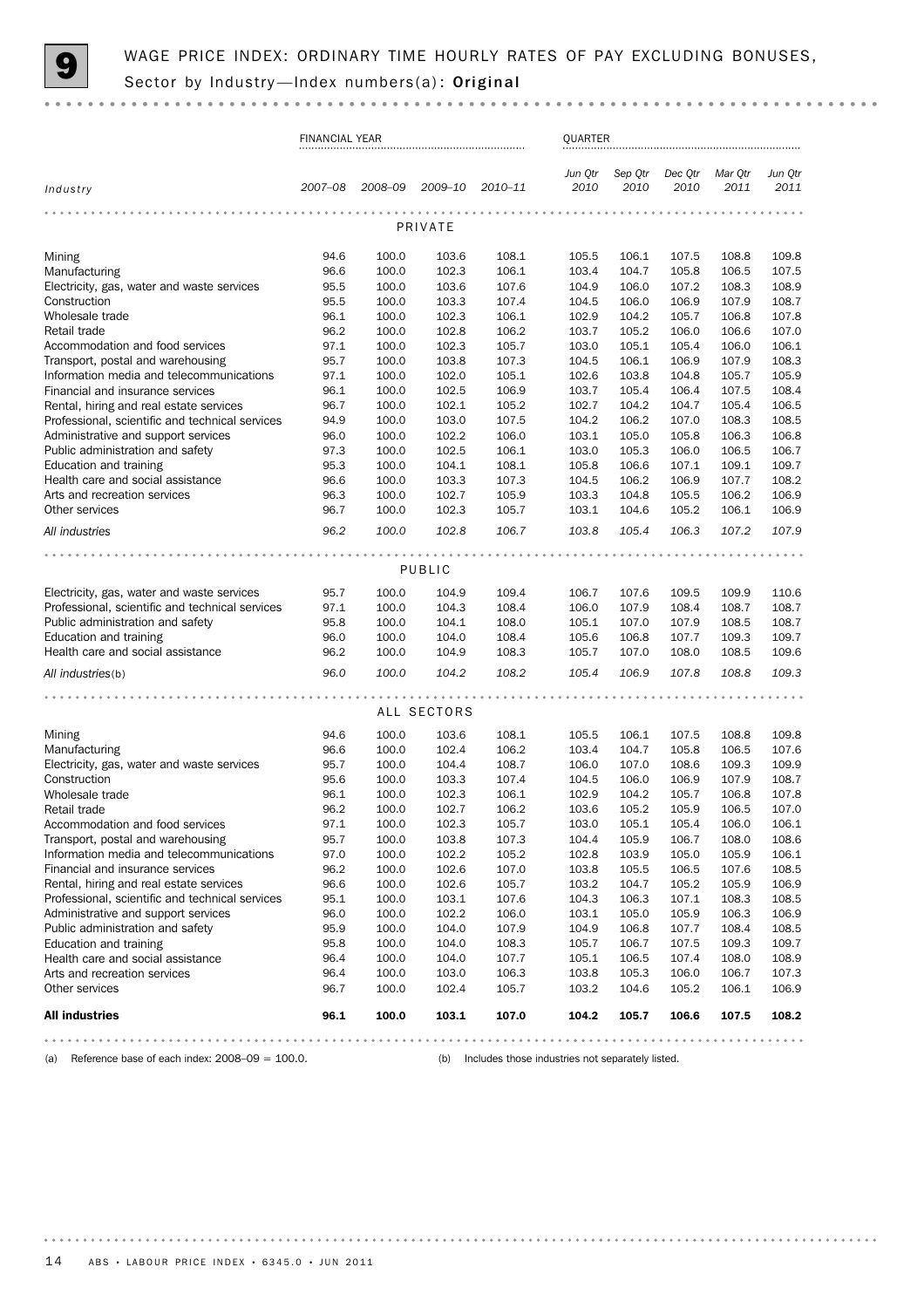

 $\alpha$  ,  $\alpha$  ,  $\alpha$ 

|                                                                      | FROM CORRESPONDING<br>QUARTER OF<br>FROM PREVIOUS FINANCIAL YEAR<br>PREVIOUS YEAR |                         |             |            |                                 |            | FROM PREVIOUS QUARTER |            |                                         |            |  |  |
|----------------------------------------------------------------------|-----------------------------------------------------------------------------------|-------------------------|-------------|------------|---------------------------------|------------|-----------------------|------------|-----------------------------------------|------------|--|--|
|                                                                      |                                                                                   |                         |             |            |                                 |            |                       |            |                                         |            |  |  |
| Industry                                                             |                                                                                   | 2008-09 2009-10 2010-11 |             | 2009       | Jun Qtr Jun Qtr Jun Qtr<br>2010 | 2011       | 2010                  | 2010       | Sep Qtr Dec Qtr Mar Qtr Jun Qtr<br>2011 | 2011       |  |  |
|                                                                      |                                                                                   |                         |             |            |                                 |            |                       |            |                                         |            |  |  |
|                                                                      |                                                                                   |                         | PRIVATE     |            |                                 |            |                       |            |                                         |            |  |  |
| Mining                                                               | 5.7                                                                               | 3.6                     | 4.3         | 4.2        | 3.8                             | 4.1        | 0.6                   | 1.3        | 1.2                                     | 0.9        |  |  |
| Manufacturing                                                        | 3.5                                                                               | 2.3                     | 3.7         | 2.7        | 2.5                             | 4.0        | 1.3                   | 1.1        | 0.7                                     | 0.9        |  |  |
| Electricity, gas, water and waste services                           | 4.7                                                                               | 3.6                     | 3.9         | 4.5        | 3.7                             | 3.8        | 1.0                   | 1.1        | 1.0                                     | 0.6        |  |  |
| Construction                                                         | 4.7                                                                               | 3.3                     | 4.0         | 4.6        | 2.9                             | 4.0        | 1.4                   | 0.8        | 0.9                                     | 0.7        |  |  |
| Wholesale trade                                                      | 4.1                                                                               | 2.3                     | 3.7         | 3.3        | 1.7                             | 4.8        | 1.3                   | 1.4        | 1.0                                     | 0.9        |  |  |
| Retail trade                                                         | 4.0                                                                               | 2.8                     | 3.3         | 3.6        | 2.8                             | 3.2        | 1.4                   | 0.8        | 0.6                                     | 0.4        |  |  |
| Accommodation and food services<br>Transport, postal and warehousing | 3.0<br>4.5                                                                        | 2.3<br>3.8              | 3.3<br>3.4  | 3.4<br>4.4 | 2.0<br>3.2                      | 3.0<br>3.6 | 2.0<br>1.5            | 0.3<br>0.8 | 0.6<br>0.9                              | 0.1<br>0.4 |  |  |
| Information media and telecommunications                             | 3.0                                                                               | 2.0                     | 3.0         | 2.8        | 1.9                             | 3.2        | 1.2                   | 1.0        | 0.9                                     | 0.2        |  |  |
| Financial and insurance services                                     | 4.1                                                                               | 2.5                     | 4.3         | 3.2        | 3.0                             | 4.5        | 1.6                   | 0.9        | 1.0                                     | 0.8        |  |  |
| Rental, hiring and real estate services                              | 3.4                                                                               | 2.1                     | 3.0         | 3.4        | 2.1                             | 3.7        | 1.5                   | 0.5        | 0.7                                     | 1.0        |  |  |
| Professional, scientific and technical services                      | 5.4                                                                               | 3.0                     | 4.4         | 5.2        | 2.8                             | 4.1        | 1.9                   | 0.8        | 1.2                                     | 0.2        |  |  |
| Administrative and support services                                  | 4.2                                                                               | 2.2                     | 3.7         | 2.9        | 2.5                             | 3.6        | 1.8                   | 0.8        | 0.5                                     | 0.5        |  |  |
| Public administration and safety                                     | 2.8                                                                               | 2.5                     | 3.5         | 3.1        | 2.1                             | 3.6        | 2.2                   | 0.7        | 0.5                                     | 0.2        |  |  |
| Education and training                                               | 4.9                                                                               | 4.1                     | 3.8         | 5.0        | 3.7                             | 3.7        | 0.8                   | 0.5        | 1.9                                     | 0.5        |  |  |
| Health care and social assistance                                    | 3.5                                                                               | 3.3                     | 3.9         | 3.5        | 3.5                             | 3.5        | 1.6                   | 0.7        | 0.7                                     | 0.5        |  |  |
| Arts and recreation services                                         | 3.8                                                                               | 2.7                     | 3.1         | 3.8        | 2.4                             | 3.5        | 1.5                   | 0.7        | 0.7                                     | 0.7        |  |  |
| Other services                                                       | 3.4                                                                               | 2.3                     | 3.3         | 3.3        | 2.2                             | 3.7        | 1.5                   | 0.6        | 0.9                                     | 0.8        |  |  |
| All industries                                                       | 4.0                                                                               | 2.8                     | 3.8         | 3.6        | 2.7                             | 3.9        | 1.5                   | 0.9        | 0.8                                     | 0.7        |  |  |
|                                                                      |                                                                                   |                         |             |            |                                 |            |                       |            |                                         |            |  |  |
|                                                                      |                                                                                   |                         | PUBLIC      |            |                                 |            |                       |            |                                         |            |  |  |
| Electricity, gas, water and waste services                           | 4.5                                                                               | 4.9                     | 4.3         | 4.8        | 5.4                             | 3.7        | 0.8                   | 1.8        | 0.4                                     | 0.6        |  |  |
| Professional, scientific and technical services                      | 3.0                                                                               | 4.3                     | 3.9         | 3.9        | 4.5                             | 2.5        | 1.8                   | 0.5        | 0.3                                     | 0.0        |  |  |
| Public administration and safety                                     | 4.4                                                                               | 4.1                     | 3.7         | 4.5        | 3.9                             | 3.4        | 1.8                   | 0.8        | 0.6                                     | 0.2        |  |  |
| Education and training                                               | 4.2                                                                               | 4.0                     | 4.2         | 4.3        | 3.9                             | 3.9        | 1.1                   | 0.8        | 1.5                                     | 0.4        |  |  |
| Health care and social assistance                                    | 4.0                                                                               | 4.9                     | 3.2         | 4.5        | 4.3                             | 3.7        | 1.2                   | 0.9        | 0.5                                     | 1.0        |  |  |
| All industries(a)                                                    | 4.2                                                                               | 4.2                     | 3.8         | 4.4        | 4.0                             | 3.7        | 1.4                   | 0.8        | 0.9                                     | 0.5        |  |  |
|                                                                      |                                                                                   |                         |             |            |                                 |            |                       |            |                                         |            |  |  |
|                                                                      |                                                                                   |                         | ALL SECTORS |            |                                 |            |                       |            |                                         |            |  |  |
| Mining                                                               | 5.7                                                                               | 3.6                     | 4.3         | 4.2        | 3.8                             | 4.1        | 0.6                   | 1.3        | 1.2                                     | 0.9        |  |  |
| Manufacturing                                                        | 3.5                                                                               | 2.4                     | 3.7         | 2.5        | 2.6                             | 4.1        | 1.3                   | 1.1        | 0.7                                     | 1.0        |  |  |
| Electricity, gas, water and waste services                           | 4.5                                                                               | 4.4                     | 4.1         | 4.7        | 4.7                             | 3.7        | 0.9                   | 1.5        | 0.6                                     | 0.5        |  |  |
| Construction                                                         | 4.6                                                                               | 3.3                     | 4.0         | 4.5        | 2.9                             | 4.0        | 1.4                   | 0.8        | 0.9                                     | 0.7        |  |  |
| Wholesale trade                                                      | 4.1                                                                               | 2.3                     | 3.7         | 3.3        | 1.7                             | 4.8        | 1.3                   | 1.4        | 1.0                                     | 0.9        |  |  |
| Retail trade                                                         | 4.0<br>3.0                                                                        | 2.7<br>2.3              | 3.4<br>3.3  | 3.5<br>3.4 | 2.8<br>2.0                      | 3.3<br>3.0 | 1.5<br>2.0            | 0.7        | 0.6<br>0.6                              | 0.5<br>0.1 |  |  |
| Accommodation and food services<br>Transport, postal and warehousing | 4.5                                                                               | 3.8                     | 3.4         | 4.4        | 3.2                             | 4.0        | 1.4                   | 0.3<br>0.8 | 1.2                                     | 0.6        |  |  |
| Information media and telecommunications                             | 3.1                                                                               | 2.2                     | 2.9         | 3.0        | 2.0                             | 3.2        | 1.1                   | 1.1        | 0.9                                     | 0.2        |  |  |
| Financial and insurance services                                     | 4.0                                                                               | 2.6                     | 4.3         | 3.2        | 3.1                             | 4.5        | 1.6                   | 0.9        | 1.0                                     | 0.8        |  |  |
| Rental, hiring and real estate services                              | 3.5                                                                               | 2.6                     | 3.0         | 3.6        | 2.5                             | 3.6        | 1.5                   | 0.5        | 0.7                                     | 0.9        |  |  |
| Professional, scientific and technical services                      | 5.2                                                                               | 3.1                     | 4.4         | 5.1        | 2.9                             | 4.0        | 1.9                   | 0.8        | 1.1                                     | 0.2        |  |  |
| Administrative and support services                                  | 4.2                                                                               | 2.2                     | 3.7         | 2.9        | 2.5                             | 3.7        | 1.8                   | 0.9        | 0.4                                     | 0.6        |  |  |
| Public administration and safety                                     | 4.3                                                                               | 4.0                     | 3.8         | 4.5        | 3.7                             | 3.4        | 1.8                   | 0.8        | 0.6                                     | 0.1        |  |  |
| Education and training                                               | 4.4                                                                               | 4.0                     | 4.1         | 4.5        | 3.9                             | 3.8        | 0.9                   | 0.7        | 1.7                                     | 0.4        |  |  |
| Health care and social assistance                                    | 3.7                                                                               | 4.0                     | 3.6         | 3.9        | 4.0                             | 3.6        | 1.3                   | 0.8        | 0.6                                     | 0.8        |  |  |
| Arts and recreation services                                         | 3.7                                                                               | 3.0                     | 3.2         | 3.9        | 2.8                             | 3.4        | 1.4                   | 0.7        | 0.7                                     | 0.6        |  |  |
| Other services                                                       | 3.4                                                                               | 2.4                     | 3.2         | 3.3        | 2.3                             | 3.6        | 1.4                   | 0.6        | 0.9                                     | 0.8        |  |  |
| <b>All industries</b>                                                | 4.1                                                                               | 3.1                     | 3.8         | 3.8        | 3.1                             | 3.8        | 1.4                   | 0.9        | 0.8                                     | 0.7        |  |  |

(a) Includes those industries not separately listed.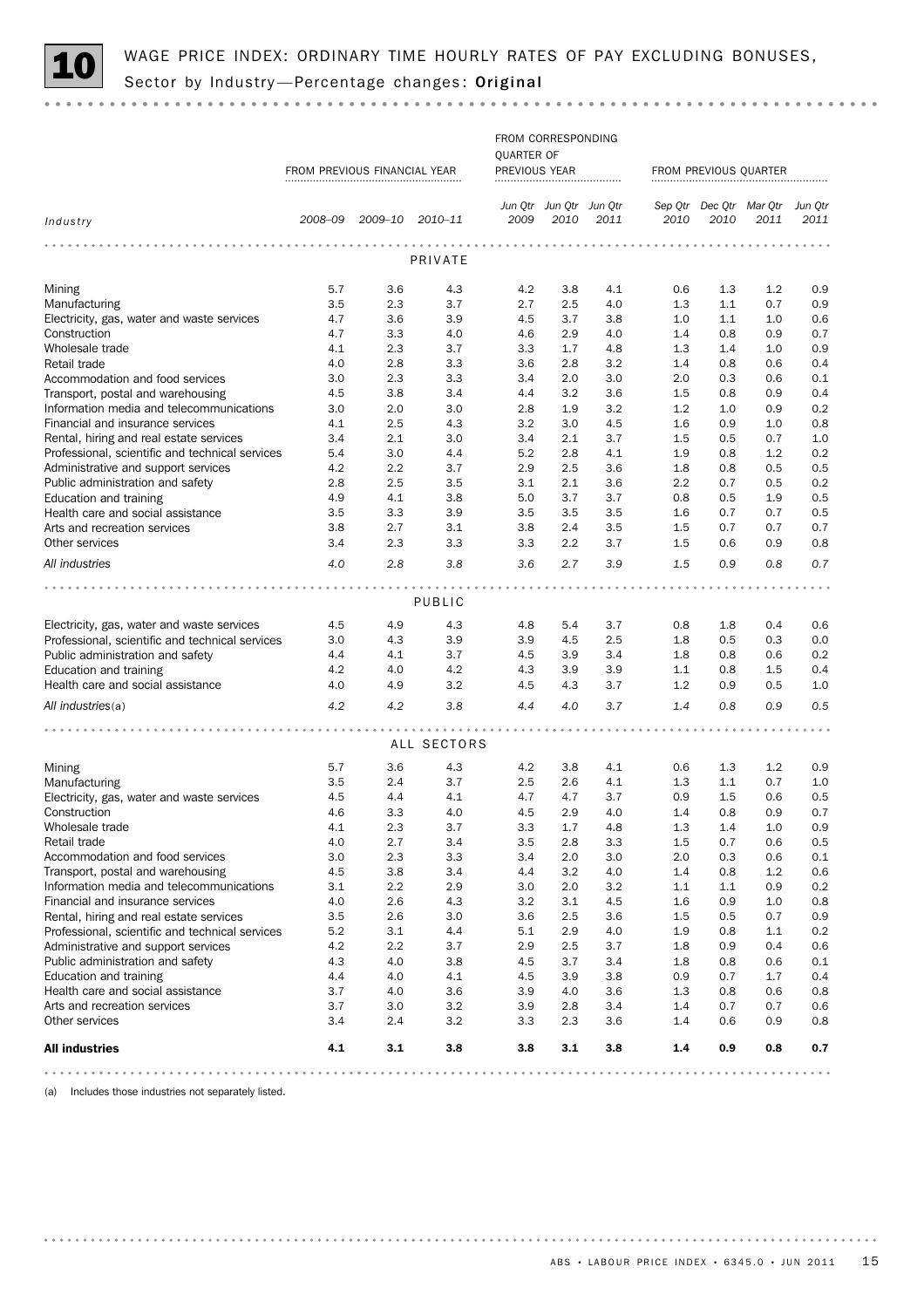### EXPLANATORY NOTES

| <b>INTRODUCTION</b>                               | This publication contains indexes measuring changes in the price of labour in the<br>1<br>Australian labour market.                                                                                                                                                                                                                                                                                                                                                                                                                                                                                                                                                                                                                                                                                                                                                                                                                                                                                                                                                                                                                                                                                                                                                                                                                           |
|---------------------------------------------------|-----------------------------------------------------------------------------------------------------------------------------------------------------------------------------------------------------------------------------------------------------------------------------------------------------------------------------------------------------------------------------------------------------------------------------------------------------------------------------------------------------------------------------------------------------------------------------------------------------------------------------------------------------------------------------------------------------------------------------------------------------------------------------------------------------------------------------------------------------------------------------------------------------------------------------------------------------------------------------------------------------------------------------------------------------------------------------------------------------------------------------------------------------------------------------------------------------------------------------------------------------------------------------------------------------------------------------------------------|
|                                                   | The methodology used to construct the wage, non-wage and labour price indexes<br>2<br>(LPI) is similar to that used for other price indexes such as the Consumer Price Index. In<br>the LPI, index numbers are compiled using information collected from a representative<br>sample of employee jobs within a sample of employing organisations. Individual indexes<br>are compiled for various combinations of state/territory, sector (private/public) and<br>broad industry group. Industry is classified according to the Australian and New<br>Zealand Standard Industrial Classification (ANZSIC) 2006 (cat. no. 1292.0). Prior to<br>September quarter 2009, the ANZSIC 1993 version of the classification was used. Wage<br>price indexes for broad occupation groups have been discontinued with the last data in<br>the series relating to the September quarter 2008. Appendix 3 of the December quarter<br>2008 edition of this publication outlines where to find historical data for occupation<br>based indexes. That appendix also contains a concordance between the old and new<br>publication tables as a result of these series ceasing. For more detailed information on<br>the methodology used in the construction of the LPI, refer to Labour Price Index:<br>Concepts, Sources and Methods (cat. no. 6351.0.55.001). |
| PUBLISHED INDEXES                                 | Four wage price indexes are constructed and published quarterly. These indexes<br>З<br>were first compiled for the September quarter 1997, and cover:<br>• ordinary time hourly rates of pay excluding bonuses index<br>• ordinary time hourly rates of pay including bonuses index<br>total hourly rates of pay excluding bonuses index<br>total hourly rates of pay including bonuses index.<br>In these indexes the term 'bonuses' refers to bonuses and commissions.                                                                                                                                                                                                                                                                                                                                                                                                                                                                                                                                                                                                                                                                                                                                                                                                                                                                      |
|                                                   | Four non-wage price indexes are constructed. These are financial year indexes and<br>4<br>were first compiled for the 2001-02 financial year. The non-wage indexes cover:<br>annual and public holiday leave<br>■ superannuation<br>payroll tax<br>workers' compensation.                                                                                                                                                                                                                                                                                                                                                                                                                                                                                                                                                                                                                                                                                                                                                                                                                                                                                                                                                                                                                                                                     |
|                                                   | From the individual wage and non-wage components a labour price index can be<br>5<br>constructed. Two versions of the labour price index are produced and, like the non-wage<br>price indexes, they are financial year indexes (first compiled for 2001–02):<br>• labour price index excluding bonuses<br>• labour price index including bonuses.                                                                                                                                                                                                                                                                                                                                                                                                                                                                                                                                                                                                                                                                                                                                                                                                                                                                                                                                                                                             |
|                                                   | The full set of LPIs is updated annually in the September quarter LPI publication. In<br>6<br>all other quarters a summary LPI table is published as an appendix to the publication.                                                                                                                                                                                                                                                                                                                                                                                                                                                                                                                                                                                                                                                                                                                                                                                                                                                                                                                                                                                                                                                                                                                                                          |
| DESIGN OF THE INDEXES<br><b>BROAD DESCRIPTION</b> | The wage, non-wage and labour price indexes measure changes over time in the<br>7<br>price of labour unaffected by changes in the quality or quantity of work performed. A<br>range of procedures have been developed to identify and measure quality and quantity<br>changes and ensure that only pure price changes are reflected in the indexes.                                                                                                                                                                                                                                                                                                                                                                                                                                                                                                                                                                                                                                                                                                                                                                                                                                                                                                                                                                                           |
|                                                   | Price-determining characteristics of the jobs are detailed in fixed pricing<br>8<br>specifications and any changes in labour payments due to changes in the pricing<br>specifications do not contribute to index movements. The following are examples of<br>changes in price-determining characteristics which are not reflected in index<br>movements:                                                                                                                                                                                                                                                                                                                                                                                                                                                                                                                                                                                                                                                                                                                                                                                                                                                                                                                                                                                      |
|                                                   | • changes in the nature of work performed (e.g. different tasks or responsibilities)<br>• changes in the quantity of work performed (e.g. the number of hours worked)                                                                                                                                                                                                                                                                                                                                                                                                                                                                                                                                                                                                                                                                                                                                                                                                                                                                                                                                                                                                                                                                                                                                                                         |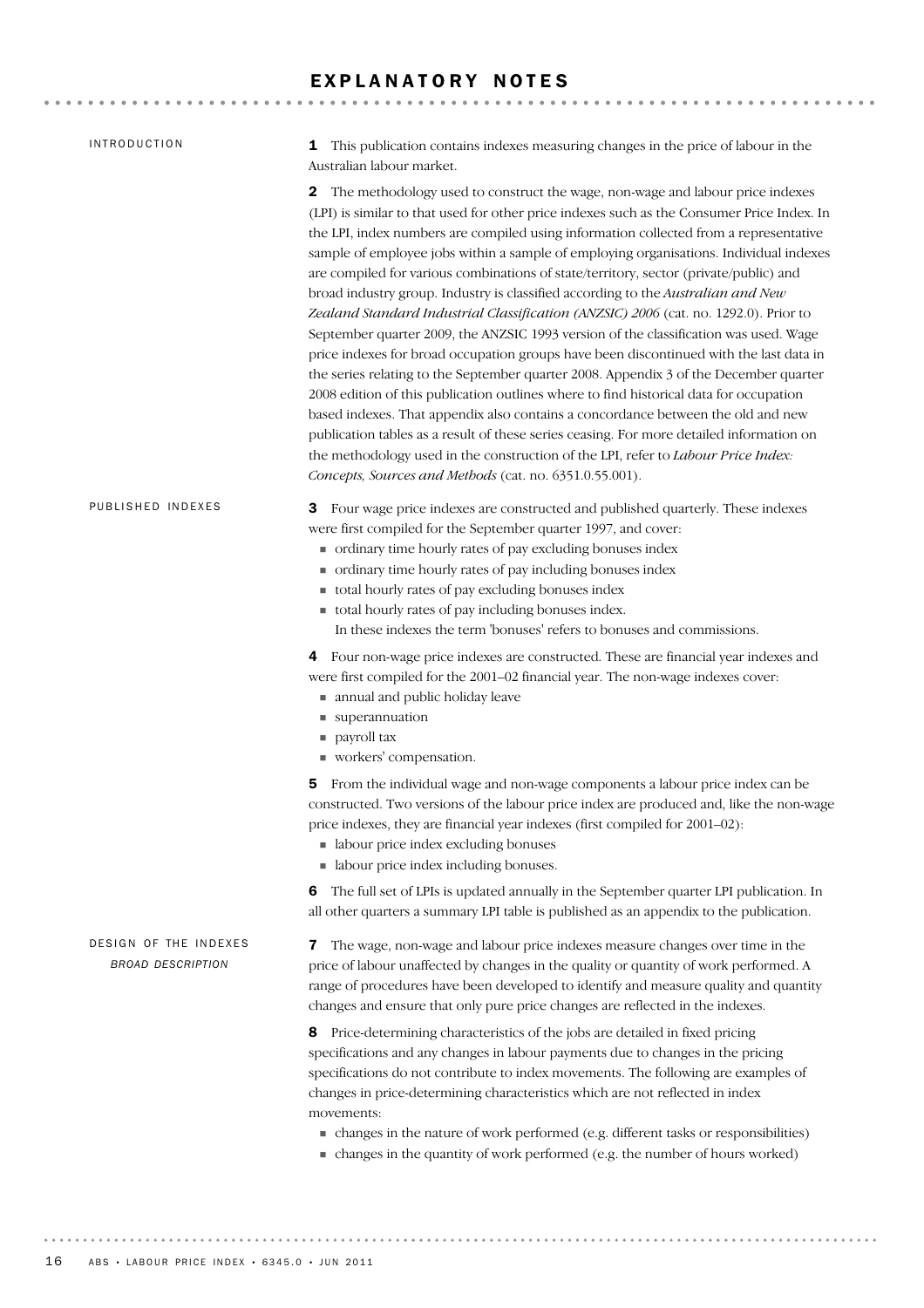| <b>BROAD DESCRIPTION continued</b> | • changes in the characteristics of the job occupant (e.g. age, apprenticeship year,<br>successful completion of training or a qualification, grade or level, experience,<br>length of service, etc.)<br>• changes in the location where the work is performed.                                                                                                                                                                                                                                                                                                |  |  |  |  |  |  |  |  |
|------------------------------------|----------------------------------------------------------------------------------------------------------------------------------------------------------------------------------------------------------------------------------------------------------------------------------------------------------------------------------------------------------------------------------------------------------------------------------------------------------------------------------------------------------------------------------------------------------------|--|--|--|--|--|--|--|--|
|                                    | Changes in the price of labour resulting from changes in the composition of the<br>9<br>labour market are also excluded from index movements. To achieve this, price<br>movements for each segment of the labour market (defined by state/territory, sector and<br>industry) are combined using expenditure weights that remain constant between<br>successive weighting base periods.                                                                                                                                                                         |  |  |  |  |  |  |  |  |
| <b>WAGE PRICE INDEXES</b>          | The ordinary time hourly rates of pay indexes that exclude bonuses measure<br>10<br>quarterly changes in ordinary time hourly wage and salary rates. Changes in rates of pay<br>reflected in these indexes (i.e. pure price changes) arise from a range of sources<br>including award variations, enterprise and workplace agreements, minimum wage<br>setting, individual contracts and informal arrangements.                                                                                                                                                |  |  |  |  |  |  |  |  |
|                                    | <b>11</b> These indexes are not affected by changes in:<br>penalty payments for overtime, shifts, weekends and public holidays (which<br>fluctuate depending on the number of hours paid at penalty rates)<br>allowances (which fluctuate according to how much work is performed under<br>special work conditions e.g. height, dirt, heat allowances)<br>• bonus payments (which may, or may not, relate to an individual's work<br>performance).<br>These payments are specifically excluded when calculating ordinary time hourly<br>wage and salary rates. |  |  |  |  |  |  |  |  |
|                                    | 12 The effect of rolling ordinary time penalty payments and allowances into ordinary<br>time hourly rates is excluded from these indexes. However, when overtime penalty<br>payments are rolled into ordinary time hourly rates, the ordinary time indexes will<br>increase accordingly.                                                                                                                                                                                                                                                                       |  |  |  |  |  |  |  |  |
|                                    | The total bourly rates of pay indexes that exclude bonuses are based on a<br>13<br>weighted combination of ordinary time hourly wage and salary rates (described in<br>paragraphs 10 and 11) and overtime hourly rates. As a result, the total hourly indexes<br>reflect changes in both the ordinary time and overtime hourly rates. However, the effect<br>of changes in the amount of overtime paid at each overtime rate is not shown in these<br>indexes.                                                                                                 |  |  |  |  |  |  |  |  |
|                                    | Only those indexes that exclude bonuses and commissions are pure price indexes<br>14<br>because bonus and commission payments can reflect changes in the quality of work<br>performed. No attempt is made to remove this quality element from the indexes that<br>include bonuses and commissions.                                                                                                                                                                                                                                                             |  |  |  |  |  |  |  |  |
|                                    | 15 A review of the treatment of bonuses and commissions resulted in methodological<br>changes in the March quarter 2006. Details of these changes and the likely impact on the<br>indexes that include bonuses and commissions can be found in each of the 2006 editions<br>of this publication.                                                                                                                                                                                                                                                               |  |  |  |  |  |  |  |  |
| NON-WAGE PRICE INDEXES             | The annual and public holiday leave index is calculated using both ordinary time<br>16<br>hourly wage and salary rates, and the amount of annual and public holiday leave offered<br>by employers. Pure price changes in either of these variables will reflect in the index. The<br>index specifically prices leave entitlements and therefore will not show changes due to<br>fluctuations in the actual amount of leave taken by job occupants.                                                                                                             |  |  |  |  |  |  |  |  |
|                                    | The superannuation index is calculated using ordinary time hourly wage and<br>17<br>salary rates, and the rate of superannuation that is paid by employers. Pure price changes<br>in either of these variables will be reflected in the index. Superannuation payments equal<br>to and above the legislated minimum specified in the Superannuation Guarantee Act                                                                                                                                                                                              |  |  |  |  |  |  |  |  |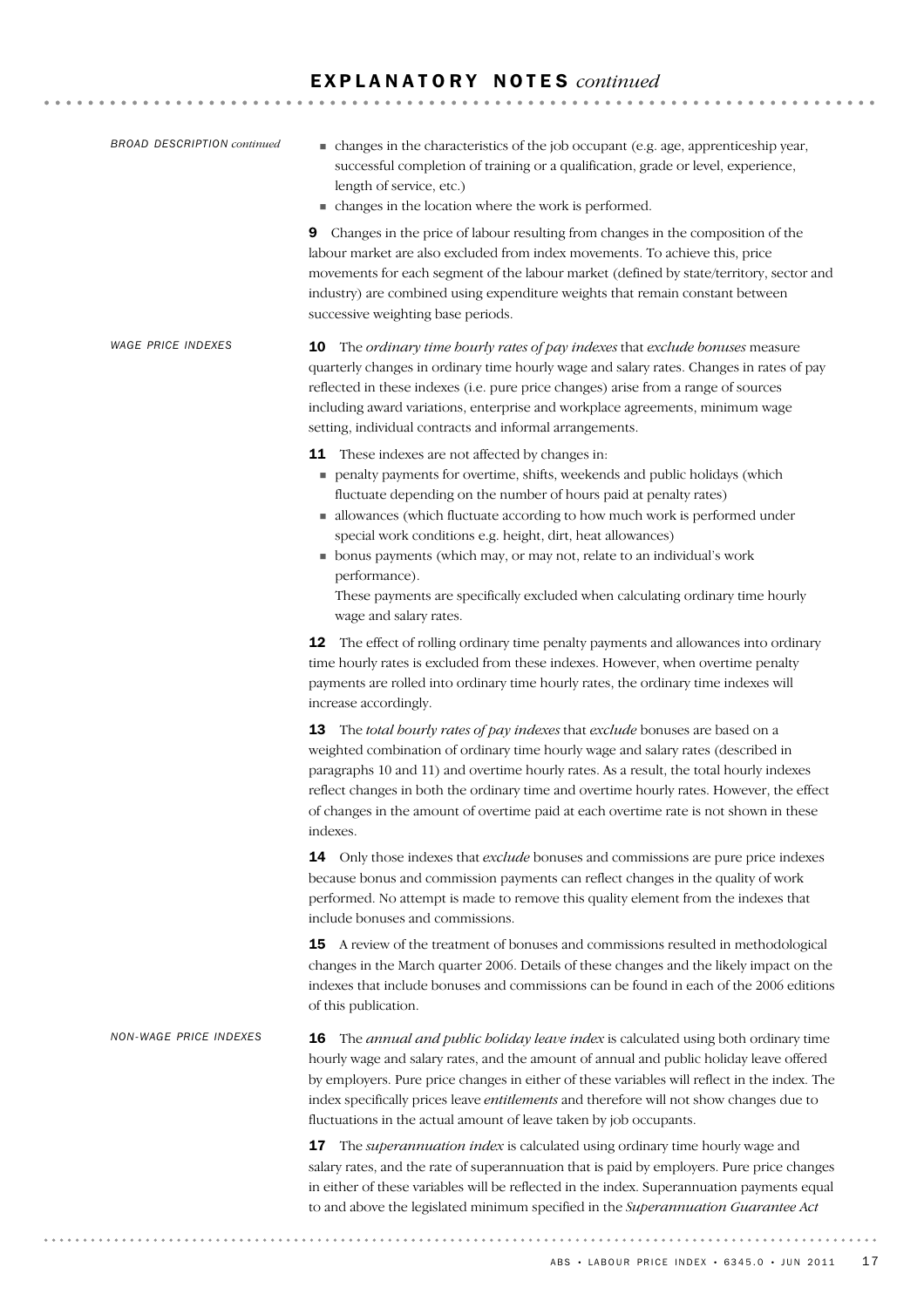| <b>NON-WAGE PRICE INDEXES</b><br>continued | 1992 are included in the index. Amounts that are salary sacrificed to superannuation are<br>included in the wage price indexes and not the superannuation index.                                                                                                                                                                                                                                                                                                                                                                                                                                                                                                                                                                                                                                                                                                                                                                                                                                                                                       |
|--------------------------------------------|--------------------------------------------------------------------------------------------------------------------------------------------------------------------------------------------------------------------------------------------------------------------------------------------------------------------------------------------------------------------------------------------------------------------------------------------------------------------------------------------------------------------------------------------------------------------------------------------------------------------------------------------------------------------------------------------------------------------------------------------------------------------------------------------------------------------------------------------------------------------------------------------------------------------------------------------------------------------------------------------------------------------------------------------------------|
|                                            | The payroll tax and workers' compensation indexes are calculated differently to<br>18<br>the other wage and non-wage indexes. As these costs are both levied at the employer<br>level, the indexes are calculated using total payroll information rather than rates of pay<br>data. The separate indexes are derived by applying either payroll tax rates/thresholds or<br>workers' compensation premium rates to the total payroll data. The indexes reflect pure<br>price changes in total payroll and either changes in the payroll tax rates/thresholds or<br>workers' compensation premium rates.                                                                                                                                                                                                                                                                                                                                                                                                                                                 |
|                                            | Data quality concerns exist in relation to the workers' compensation premium rates<br>19<br>for the ACT private sector. Until these concerns are resolved, these data will be imputed<br>based on industry averages across Australia. Workers' compensation index numbers for<br>the ACT private sector will not be published separately.                                                                                                                                                                                                                                                                                                                                                                                                                                                                                                                                                                                                                                                                                                              |
| <b>LABOUR PRICE INDEXES</b>                | Two labour price indexes (one including bonuses and one excluding them) are<br>20<br>constructed from the individual wage and non-wage components. As with the wage price<br>indexes, only the labour price index that excludes bonuses is a pure price index because<br>bonuses tend to reflect, at least partly, changes in the quality of work performed.                                                                                                                                                                                                                                                                                                                                                                                                                                                                                                                                                                                                                                                                                           |
| <b>SCOPE AND COVERAGE</b>                  | 21 The target population of employers for the LPI is all employing organisations in<br>Australia (private and public sectors) except:<br>numerises primarily engaged in agriculture, forestry or fishing<br>private households employing staff<br>■ foreign embassies, consulates, etc.                                                                                                                                                                                                                                                                                                                                                                                                                                                                                                                                                                                                                                                                                                                                                                |
|                                            | 22 A sample redesign of the LPI was undertaken and the outcome implemented from<br>the December quarter 2009. A result of this review was to stop collecting data on a<br>quarterly basis from micro businesses (0-4 employment). The size and frequency of pay<br>changes for jobs in micro businesses was found to be the same as businesses with<br>employment of five or more. Therefore, micro businesses are now treated as being out<br>of coverage of the LPI but remain in scope through their continued inclusion in the<br>expenditure weights used in compiling the LPI. The introduction of this change does not<br>impact what the LPI is measuring.                                                                                                                                                                                                                                                                                                                                                                                     |
|                                            | <b>23</b> All employee jobs in the target population of employers are in scope of the LPI,<br>except the following:<br>Australian permanent defence force jobs<br>non-salaried directors<br>proprietors/partners of unincorporated businesses<br>ш<br>persons paid by commission only<br>ш<br>working proprietors/owner managers of Pty Ltd companies<br>employees on workers' compensation who are not paid through the payroll<br>'non-maintainable' jobs (i.e. jobs that are expected to be occupied for less than six<br>months of a year)<br>jobs for which wages and salaries are not determined by the Australian labour<br>ш<br>market (e.g. most employees of Community Development Employment Programs,<br>or jobs where the remuneration is set in a foreign country).<br>As such, full-time, part-time, permanent, casual, managerial and non-managerial<br>24<br>jobs are in scope of the LPI. Costs incurred by employers for work undertaken by<br>self-employed persons such as consultants and subcontractors are out-of-scope of the |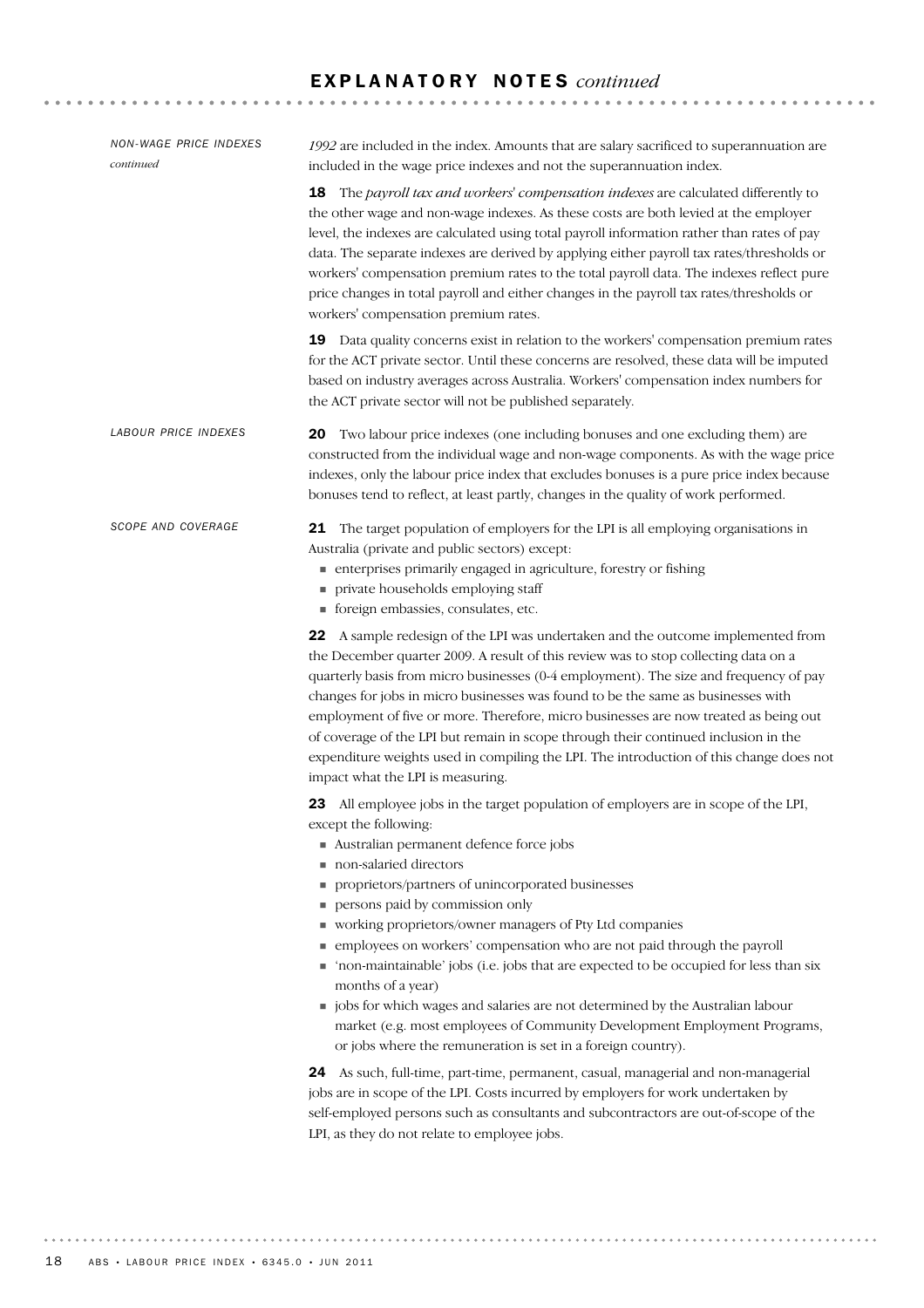*DATA COLLECTION*

25 Information for the wage price indexes is collected each quarter by mail questionnaires from a sample survey of private and public sector employers selected from the ABS Business Register. The survey reference date is the last pay period ending on or before the third Friday of the middle month of the quarter, except for bonuses which are collected in respect to those paid during the three month period ending on the third Friday of the middle month of the quarter. In the first quarter they participate in the survey, each employer selects a sample of jobs from their workplace(s) using sampling instructions provided by the ABS, and provides information for these jobs, including detailed pricing specifications. In subsequent quarters they are asked to provide details of payments made to the current occupants of these same jobs. It is essential that the same jobs are priced in successive quarters, whether the individual job occupants are the same or not. Approximately 18,000 matched jobs are priced each quarter from the selected employers.

26 The sampling method retains the highest possible common sample of employers over time, and retains the same sampled jobs within those employers where possible. However, it is also necessary to ensure the LPI continues to be relevant and representative over time. For these reasons, the employer sample is refreshed annually (for the December quarter) in a way that ensures a high proportion of common selections while allowing new employers to be represented in the sample. Refreshing the sample also allows the ABS to control the length of time that small businesses are included in the sample.

27 Between each annual refresh of the employer sample, a small number of employee jobs will be lost from the survey sample because of the closure of some businesses. In addition, some jobs in continuing businesses will be replaced in the sample because of restructuring and other job changes.

28 Annual leave and superannuation information is collected from the same job sample as that used to construct the wage price indexes. However, data are only collected annually as part of the June quarter LPI survey. Changes in the job sample due to factors such as the annual refreshing of the employer sample, together with the requirement of pricing the same jobs in successive years, reduces the number of matched jobs used to calculate the annual and public holiday leave index and the superannuation index compared with the matched jobs underlying the wage price indexes.

29 Information from administrative and other ABS data sources is used to construct the payroll tax and workers' compensation indexes, as well as the public holiday component of the annual and public holiday leave index.

30 In the LPI, as with other price indexes, expenditure weights are used to combine elementary aggregates into broader level indexes. Expenditure weights reflect changes in the distribution of the number of employee jobs among industries, states/territories and sectors, as well as changes in labour cost relativities. These weights are derived from independent estimates of labour costs for each elementary aggregate. The estimates are sourced from other ABS surveys. The main source of estimates for updating expenditure weights in LPI is the Survey of Major Labour Costs (MLC). However, due to the time that has elapsed since the last MLC survey was conducted, estimates from the biennial Survey of Employee Earnings and Hours (EEH) are being used. The 2010 EEH has been used for the December quarter 2010 update. The use of an alternative source was considered necessary to ensure the most contemporary pattern of employer expenditure for labour among each segment of the labour market (elementary aggregate) was used. Appendix 1 shows the distribution of employers' expenditure on wages and salaries, updated in the December quarter 2010.

...........................

*WEIGHTING*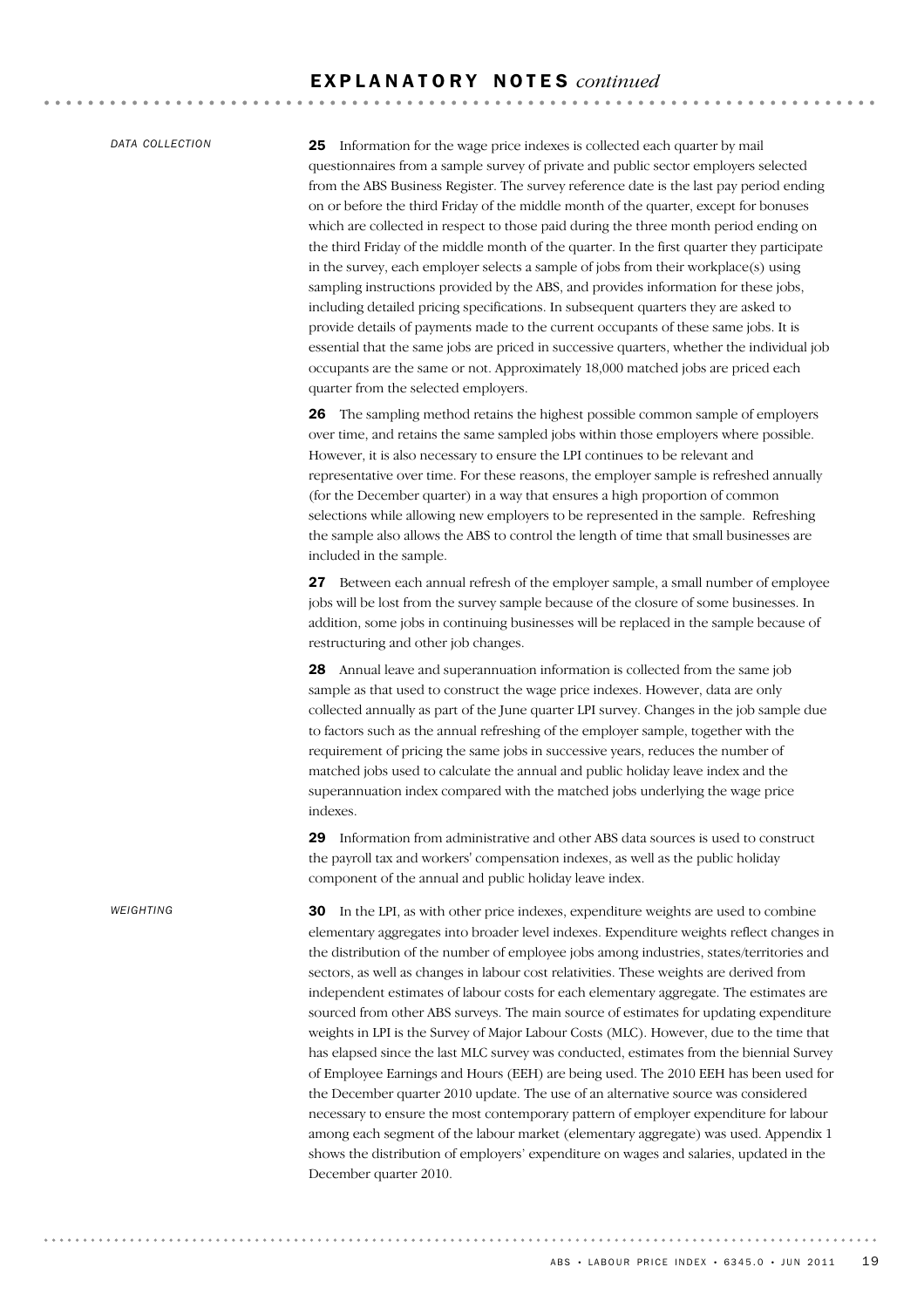| <b>WEIGHTING</b> continued         | based on the old expenditure weights and the series based on the new weights are<br>continuous series from the commencement of the index, while incorporating the<br>updated expenditure weights.                                                                                                                                                                                                                                                                                                                                                                                                          | <b>31</b> To facilitate comparison of index numbers over time, the published indexes are not<br>re-referenced (i.e. reset to 100.0) each time this re-weighting occurs. Instead, the series<br>linked via an arithmetic calculation, which is referred to as chaining. This provides a                                                                                                                                                                                                                                                                          |
|------------------------------------|------------------------------------------------------------------------------------------------------------------------------------------------------------------------------------------------------------------------------------------------------------------------------------------------------------------------------------------------------------------------------------------------------------------------------------------------------------------------------------------------------------------------------------------------------------------------------------------------------------|-----------------------------------------------------------------------------------------------------------------------------------------------------------------------------------------------------------------------------------------------------------------------------------------------------------------------------------------------------------------------------------------------------------------------------------------------------------------------------------------------------------------------------------------------------------------|
| INTERPRETATION OF INDEX<br>NUMBERS | index numbers for any two periods can be used to directly calculate the change or<br>compared across states/territories, sectors or industries.                                                                                                                                                                                                                                                                                                                                                                                                                                                            | <b>32</b> Index numbers in this publication measure changes in the price of labour between<br>the commencement of the series and a later period. Index number levels cannot be<br>compared across states/territories as they do not provide comparative information on<br>the relative levels of labour costs. Similarly, index number levels cannot be compared<br>across sectors or industries. The usefulness of index numbers stems from the fact that<br>movement in the price of labour between the two periods. These movements can be                   |
| PERCENTAGE CHANGE AND<br>ROUNDING  | 33<br>percentage changes (also rounded to one decimal place) are calculated from the<br>decimal place) are calculated from the rounded index numbers.                                                                                                                                                                                                                                                                                                                                                                                                                                                      | The published index numbers have been rounded to one decimal place, and the<br>rounded index numbers. In some cases, this can result in the percentage change for the<br>total level of a group of indexes being outside the range of the percentage changes for<br>the component level indexes. Seasonally adjusted and trend quarterly estimates are<br>calculated from unrounded original indexes. The percentage changes (rounded to one                                                                                                                    |
| <b>INDEX MOVEMENTS</b>             | 34 Movements in indexes from one period to another can be expressed either as<br>changes in index points or as percentage changes. In this publication, percentage<br>changes are calculated to illustrate three different kinds of movements in indexes:<br>movements between consecutive quarters<br>'through the year')<br>movements between consecutive financial years.<br>35<br>and percentage changes between any two periods:<br>Total hourly rates of pay excluding bonuses, All Sectors, Australia<br>June quarter 2011<br>less June quarter 2010<br>Change in index points<br>Percentage change | movements between corresponding quarters of consecutive years (i.e. changes<br>The following example illustrates the method of calculating changes in index points<br>Index numbers, trend (see table 1)<br>108.5<br>104.5<br>4.0<br>$4.0/104.5 \times 100 = 3.8\%$                                                                                                                                                                                                                                                                                             |
| FINANCIAL YEAR INDEXES             | example illustrates the method of calculating the financial year index number for<br>$2010 - 11$ :<br>Total hourly rates of pay excluding bonuses, Australia<br>September quarter 2010<br>plus December quarter 2010<br>plus March quarter 2011<br>plus June quarter 2011<br>Financial year 2010-11                                                                                                                                                                                                                                                                                                        | 36 Index numbers for financial years are calculated as simple (arithmetic) averages of<br>the four quarterly index numbers for the financial year. As the wage price indexes were<br>first produced for the September quarter 1997, the first financial year index number that<br>can be calculated is for 1997-98. Consequently, the first percentage change between<br>financial years that can be calculated is between 1997-98 and 1998-99. The following<br>Index numbers, original (see table 2)<br>105.7<br>106.6<br>107.6<br>108.2<br>$428.1/4 = 107.0$ |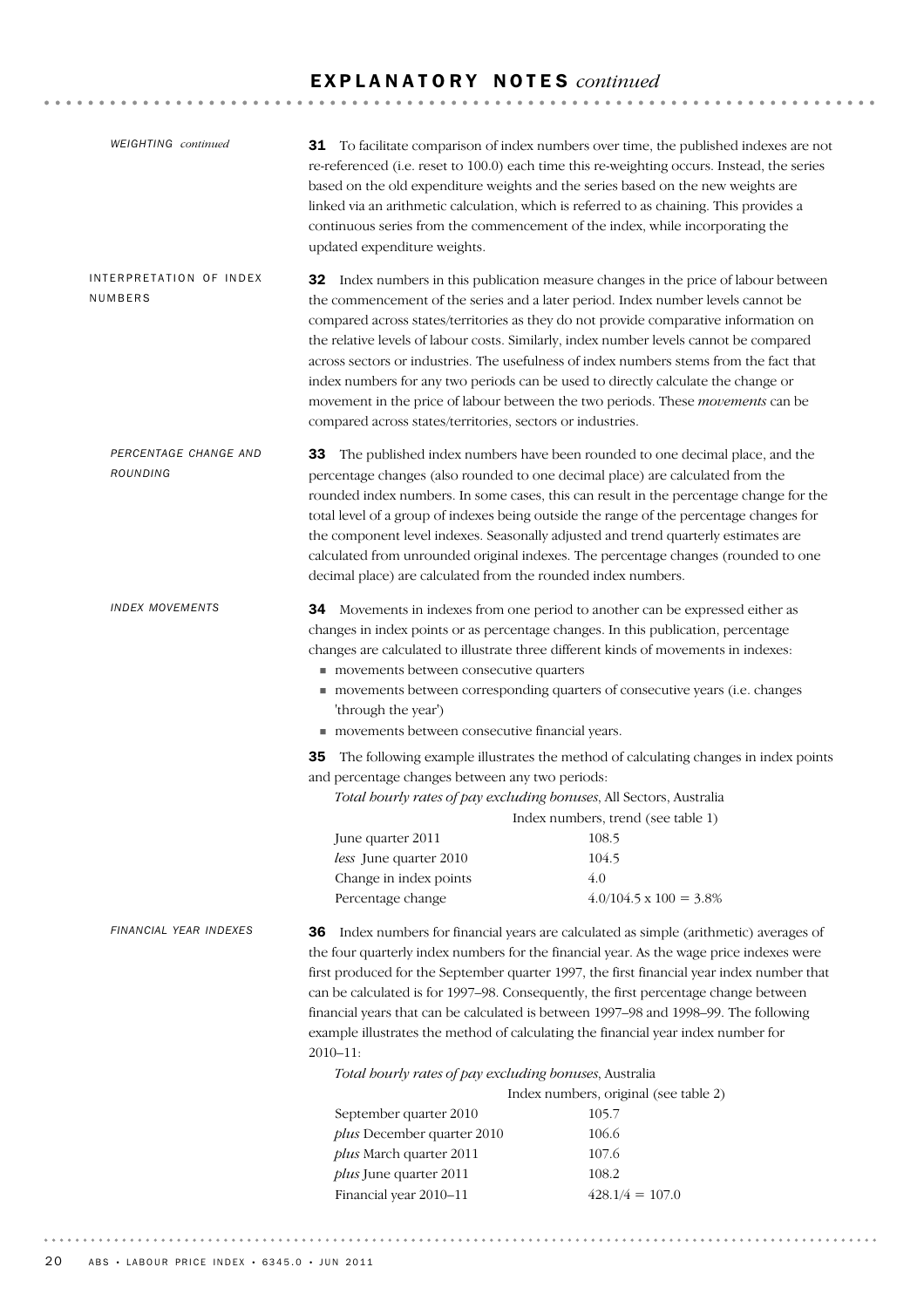*FINANCIAL YEAR INDEXES continued*

SEASONALLY ADJUSTED INDEXES

37 Percentage changes between the index numbers for any two financial years can be calculated using the method outlined in paragraph 35 above.

38 Seasonally adjusted estimates are derived by estimating and removing systematic calendar related effects from the original series. In most economic data these calendar related effects are a combination of the classical seasonal influences (e.g. the effect of the weather, social traditions or administrative practices) plus other kinds of calendar related variations, such as the number of trading days, Easter or the proximity of significant days in the year (e.g. Christmas). In the seasonal adjustment process, both seasonal and other calendar related factors evolve over time to reflect changes in activity patterns. The seasonally adjusted estimates reflect the sampling and non-sampling errors to which the original estimates are subject.

39 The *total hourly rates of pay excluding bonuses index* is the only index of the LPI that is seasonally adjusted. Institutional effects largely drive the seasonality of this index. Important factors in determining this seasonality are the timing of effect of agreements, the length of these agreements, and the timing of the implementation of significant wage determinations that impact on rates of pay. A significant institutional change in wage setting arrangements can affect the relative level (or trend) and seasonality of the index.

40 Prior to 2006, the Australian Industrial Relations Commission (AIRC) handed down annual Safety Net Review (SNR) decisions which set federal full-time minimum award rates. Since the commencement of the wage price index, the SNR contributed to the level of the wage price index. Most of its impact on the wage price index was in the September quarter with some residual effect in the December quarter each year. This impact contributed to the level of seasonality for those quarters. As a result of industrial relations changes associated with WorkChoices there was no SNR decision in 2006. The setting of federal minimum wage rates became the responsibility of the Australian Fair Pay Commission (AFPC).

41 The AFPC's first decision was handed down on 26 October 2006 with a date of effect of 1 December 2006. The impact on the wage price index of the first AFPC ruling was mainly in the March quarter 2007. From 2007 to 2009, AFPC determinations have impacted the December quarter wage price index.

42 On 1 July 2009 Fair Work Australia began operations as part of a new national workplace relations system underpinned by the Fair Work Act 2009. In June 2010 Fair Work Australia announced its first annual minimum wage decision: an increase of \$26 a week, effective from 1 July 2010. The increase in minimum wage rates impacted the wage price index in the September quarter 2010.

43 Fair Work Australia minimum wage decisions are expected to continue to take effect in the September quarter of each year for the foreseeable future. This change in timing of minimum wage decisions is expected to see the original index increase more in the September quarter than in other quarters. To account for the change in timing, the seasonally adjusted and trend series have been reanalysed. The new series have been calculated to remove the influence of the different timing of minimum wage decisions in any year on the wage price index.

*CONCURRENT SEASONAL ANALYSIS*

44 The LPI uses a concurrent seasonal adjustment methodology to derive the adjustment factors. This method uses the original time series available at each reference period to estimate seasonal factors for the current and previous quarters. Concurrent seasonal adjustment is technically superior to the more traditional method of reanalysing seasonal patterns once each year because it uses all available data to fine tune the estimates of the seasonal component each quarter. With concurrent analysis, the seasonally adjusted series are subject to revision each quarter as the estimates of the seasonal factors are improved. In most instances, the only significant revisions will be to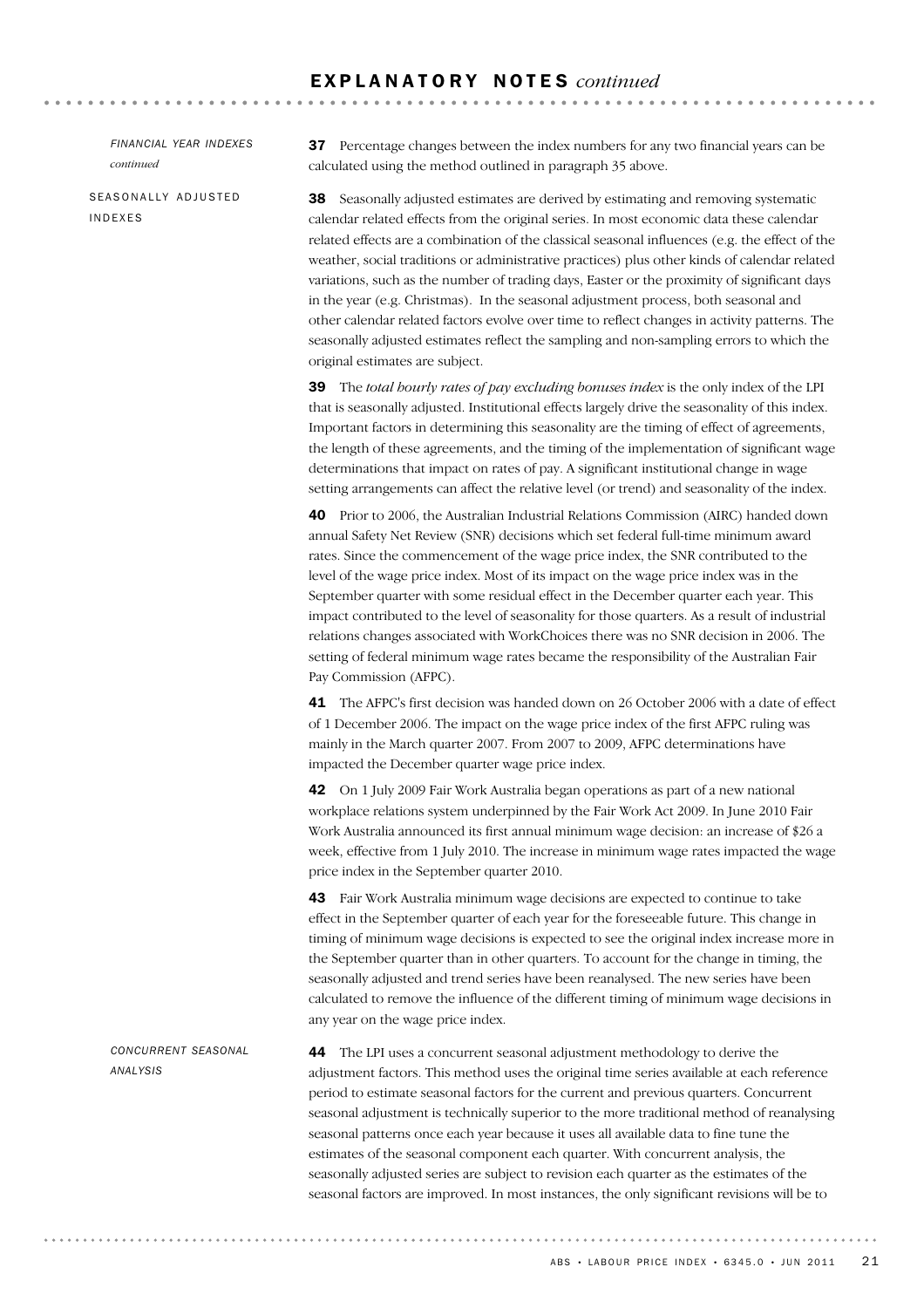| CONCURRENT SEASONAL<br><b>ANALYSIS</b> continued | the combined adjustment factors for the previous quarter and for the same quarter in<br>the preceding year as the reference quarter (i.e. if the latest quarter is $Q_t$ then the most<br>significant revisions will be to $Q_{t-1}$ and $Q_{t-4}$ ). Seasonal patterns are also reanalysed when<br>there are known changes to regular events. This can lead to additional revisions.                                                                                                                                                                                                                                                                                                                                                                                                                                                                                                                                                            |
|--------------------------------------------------|--------------------------------------------------------------------------------------------------------------------------------------------------------------------------------------------------------------------------------------------------------------------------------------------------------------------------------------------------------------------------------------------------------------------------------------------------------------------------------------------------------------------------------------------------------------------------------------------------------------------------------------------------------------------------------------------------------------------------------------------------------------------------------------------------------------------------------------------------------------------------------------------------------------------------------------------------|
| ARIMA MODELLING                                  | The ABS uses Autoregressive Integrated Moving Averages (ARIMA) modelling<br>45<br>techniques to produce seasonally adjusted estimates. ARIMA modelling is a technique<br>that can be used to extend original estimates beyond the end of a time series. The<br>extended values are temporary, intermediate values, that are used internally to improve<br>seasonal adjustment. They do not affect the original estimates and are discarded at the<br>end of the seasonal adjustment process. The use of ARIMA modelling generally results in<br>a reduction in revisions to the seasonally adjusted estimates when subsequent data<br>becomes available. ARIMA modelling in the LPI was introduced in the June quarter 2008.<br>For more information on the details of ARIMA modelling see the feature article 'Use of<br>ARIMA modelling to reduce revisions' in the October 2004 issue of Australian Economic<br>Indicators (cat. no. 1350.0). |
| TREND ESTIMATES                                  | The trend is a measure of the underlying direction of a series. The ABS trend<br>46<br>estimates for the wage price index are derived by applying a 7-term Henderson-weighted<br>moving average to all quarters of the respective seasonally adjusted indexes except the<br>first three and last three quarters. Trend estimates are created for these quarters by<br>applying surrogates of the 7-term Henderson weighted moving average to the seasonally<br>adjusted indexes, tailored to each time series. In general, trend estimates give a better<br>indication of underlying behaviour than the seasonally adjusted estimates. Please refer to<br>the ABS Information Paper, A Guide to Interpreting Time Series - Monitoring Trends<br>(cat. no. 1349.0).                                                                                                                                                                               |
|                                                  | <b>47</b> Increases in minimum wage rates contribute to the relative level (or trend) of the<br>wage price index. A review of the seasonally adjusted series was undertaken in the<br>September quarter 2010 to remove the impacts of the different timing of the increases in<br>minimum wage rates. A trend break correction has been applied between the June<br>quarter and the September quarter 2009 to remove the shift in the underlying level as a<br>result of no increase to minimum wage rates being awarded in 2009.                                                                                                                                                                                                                                                                                                                                                                                                                |
| REFERENCE BASE PERIOD                            | The reference base period of an index series is that period for which the value of<br>48<br>the index is set to 100.0. It is most commonly a year but can also be a different length of<br>time, ranging from two or three years down to a single quarter. It often coincides with<br>the weighting base for the series, but this is not essential. The September quarter 1997<br>was used as the original reference base for the wage price indexes as it was the first<br>quarter for which data was available. With the introduction of the non-wage indexes, the<br>reference base was changed to 2003-04.                                                                                                                                                                                                                                                                                                                                   |
|                                                  | 49 With the implementation of the Australian and New Zealand Standard Industrial<br>Classification 2006, all indexes are presented on a reference base of 2008-09. An<br>explanation of the re-referencing process is included in Appendix 2.                                                                                                                                                                                                                                                                                                                                                                                                                                                                                                                                                                                                                                                                                                    |
| REVISIONS TO INDEXES                             | Original index numbers will be released as final figures at the time they are first<br>50<br>published. Revisions will only occur in exceptional circumstances. Trend and seasonally<br>adjusted indexes for some quarters will be revised as extra quarters are included in the<br>series analysed for seasonal influences (see paragraphs 38 to 47).                                                                                                                                                                                                                                                                                                                                                                                                                                                                                                                                                                                           |
| RELATED PUBLICATIONS                             | 51 Users may also wish to refer to the following publications which are available free                                                                                                                                                                                                                                                                                                                                                                                                                                                                                                                                                                                                                                                                                                                                                                                                                                                           |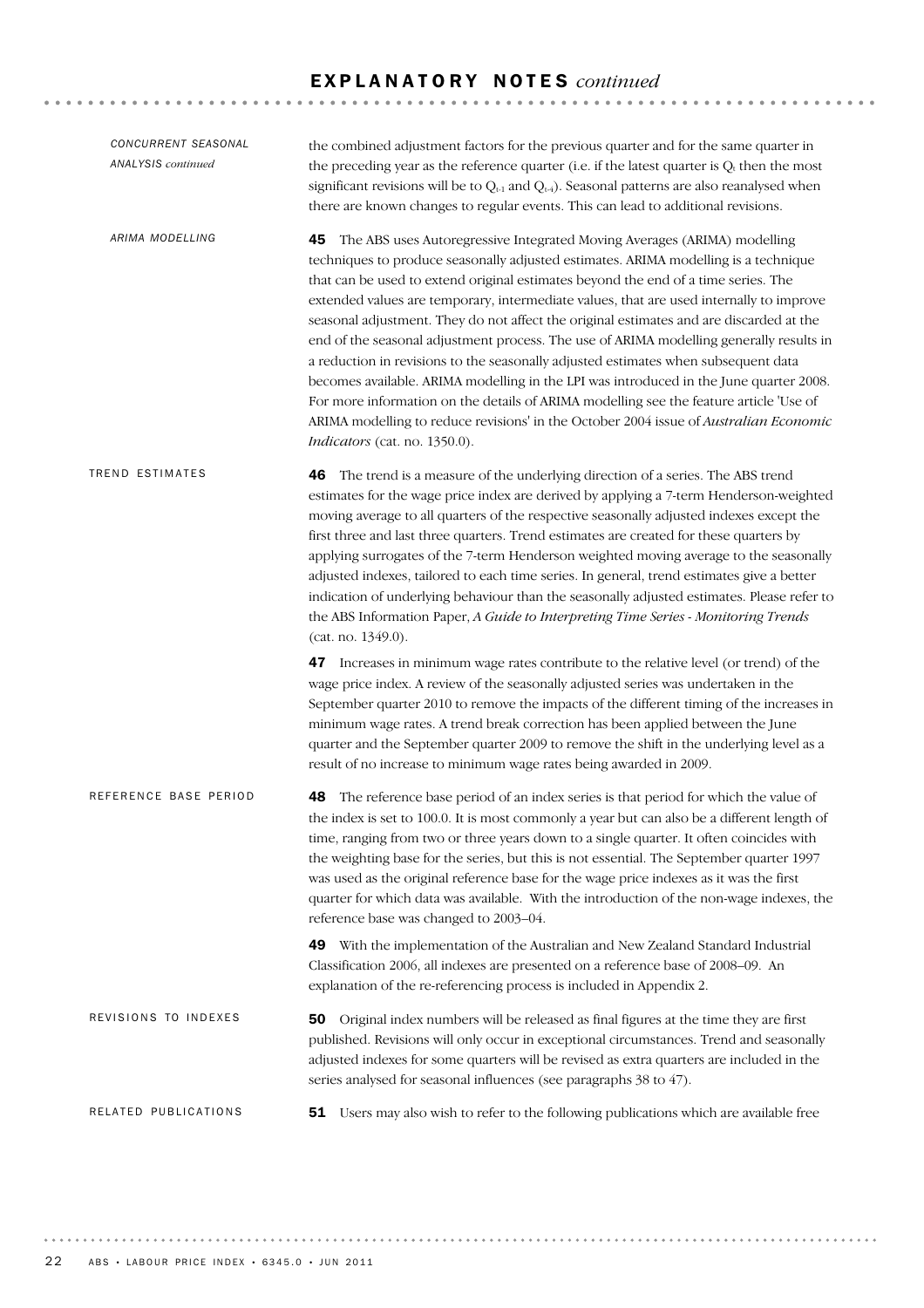| RELATED PUBLICATIONS  | on the ABS website $\langle \text{http://www.abs.gov.au>}:$                                  |
|-----------------------|----------------------------------------------------------------------------------------------|
| continued             | Labour Price Index: Concepts, Sources and Methods, (cat. no. 6351.0.55.001)                  |
|                       | Information Paper: Update on ANZSIC 2006 Implementation for Labour Price                     |
|                       | <i>Index, Australia, 2009,</i> (cat. no. 6345.0.55.001)                                      |
|                       | Consumer Price Index, Australia, (cat. no. 6401.0)                                           |
|                       | House Price Indexes, Eight Capital Cities, (cat. no. 6416.0)                                 |
|                       | International Trade Price Indexes, Australia, (cat. no. 6457.0)                              |
|                       | <i>Producer Price Indexes, Australia, (cat. no. 6427.0)</i>                                  |
|                       | Australian Consumer Price Index: Concepts, Sources and Methods,                              |
|                       | (cat. no. 6461.0)                                                                            |
|                       | Producer and International Trade Price Indexes: Concepts, Sources and Methods,               |
|                       | (cat no. 6429.0)                                                                             |
|                       | Australian Labour Market Statistics, (cat. no. 6105.0)                                       |
|                       | Current publications and other products released by the ABS are listed on the ABS<br>52      |
|                       | website <http: www.abs.gov.au="">. The ABS also issues a daily Release Advice on the</http:> |
|                       | website which details products to be released in the week ahead.                             |
|                       |                                                                                              |
| ABS DATA AVAILABLE ON | As well as the statistics included in this and related publications, the ABS may have<br>53  |
| REQUEST               | other relevant data available on request. Inquiries should be made to Kathryn Parlor         |
|                       | on Perth (08) 9360 5151 or the National Information and Referral Service on                  |
|                       | 1300 135 070.                                                                                |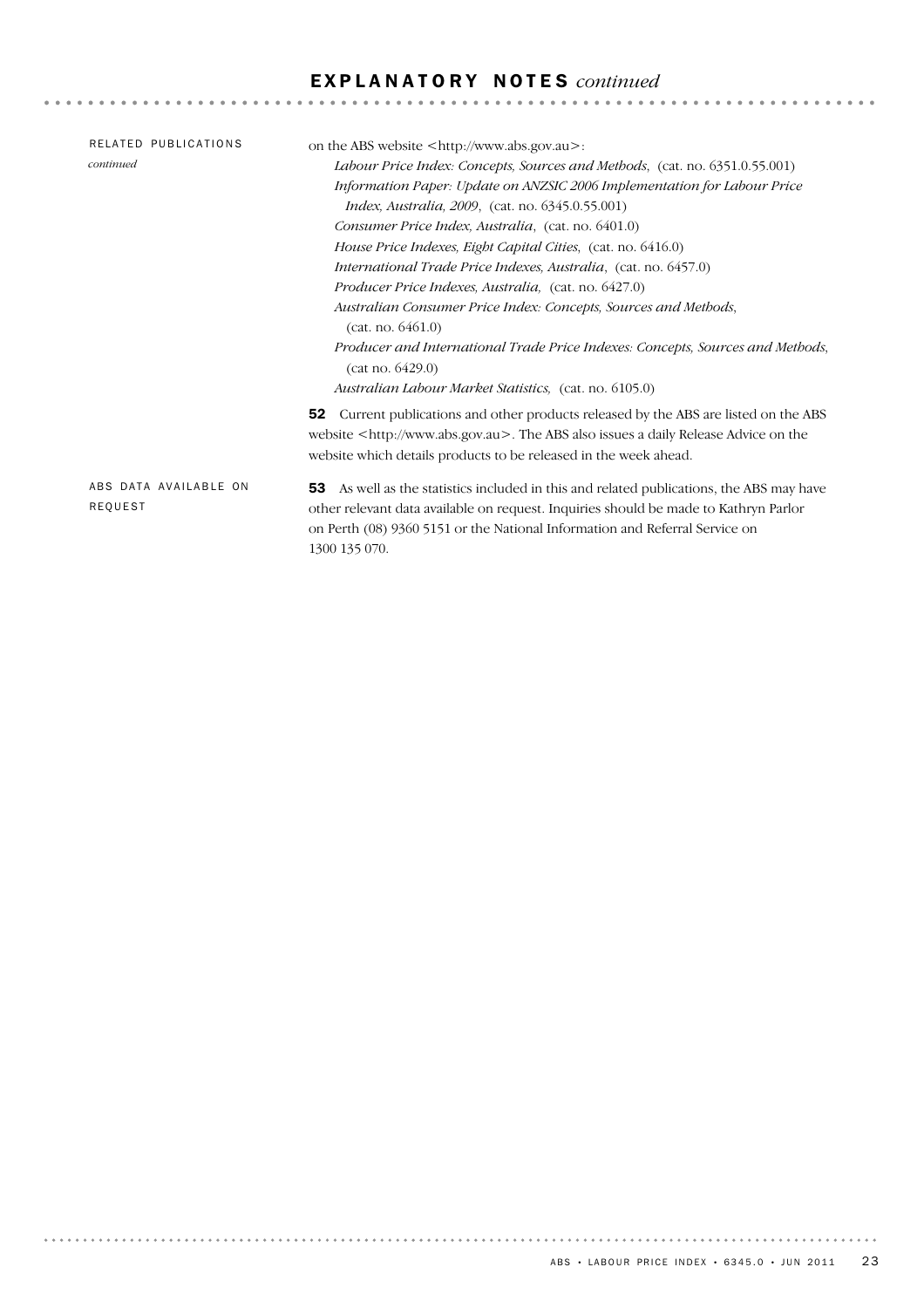AS UPDATED DECEMBER QUARTER 2010

### A1 DISTRIBUTION OF EMPLOYERS' EXPENDITURE ON WAGES (a) (b)

|                                                 | Private | Public | Total |
|-------------------------------------------------|---------|--------|-------|
|                                                 | %       | %      | %     |
| Australia by sector                             |         |        |       |
| Australia                                       | 75.5    | 24.5   | 100.0 |
| <b>Sector by State/Territory</b>                |         |        |       |
| <b>New South Wales</b>                          | 33.8    | 29.0   | 32.6  |
| Victoria                                        | 25.3    | 20.4   | 24.1  |
| Queensland                                      | 18.7    | 19.4   | 18.9  |
| South Australia                                 | 6.3     | 7.8    | 6.7   |
| Western Australia                               | 11.9    | 11.5   | 11.8  |
| Tasmania                                        | 1.5     | 2.7    | 1.8   |
| Northern Territory                              | 1.0     | 1.9    | 1.2   |
| <b>Australian Capital Territory</b>             | 1.6     | 7.2    | 3.0   |
| <b>Australia</b>                                | 100.0   | 100.0  | 100.0 |
| Sector by broad industry group $(c)$            |         |        |       |
| Mining                                          | 4.4     | (d)    | 3.3   |
| Manufacturing                                   | 13.1    | (d)    | 9.9   |
| Electricity, gas, water and waste services      | 0.8     | 4.4    | 1.7   |
| Construction                                    | 9.2     | (d)    | 7.0   |
| Wholesale trade                                 | 6.6     | (d)    | 5.0   |
| Retail trade                                    | 8.2     | (d)    | 6.2   |
| Accommodation and food services                 | 4.5     | (d)    | 3.4   |
| Transport, postal and warehousing               | 5.0     | (d)    | 5.3   |
| Information media and telecommunications        | 2.9     | (d)    | 2.3   |
| Financial and insurance services                | 7.9     | (d)    | 6.2   |
| Rental, hiring and real estate services         | 2.3     | (d)    | 1.8   |
| Professional, scientific and technical services | 11.0    | 2.1    | 8.8   |
| Administrative and support services             | 6.0     | (d)    | 4.6   |
| Public administration and safety                | 0.9     | 33.8   | 9.0   |
| Education and training                          | 3.7     | 28.4   | 9.8   |
| Health care and social assistance               | 8.4     | 21.6   | 11.7  |
| Arts and recreation services                    | 1.2     | (d)    | 1.2   |
| Other services                                  | 3.8     | (d)    | 2.9   |
| <b>All industries</b>                           | 100.0   | 100.0  | 100.0 |

(a) See paragraphs 30-31 of the Explanatory Notes.

(b) Components may not sum to 100.0 due to rounding.

- (c) Classified according to the *Australian and New Zealand Standard Industrial Classification (ANZSIC), 2006* (cat. no. 1292.0).
- (d) For the public sector, these industries are combined and included in the 'All Industries' total.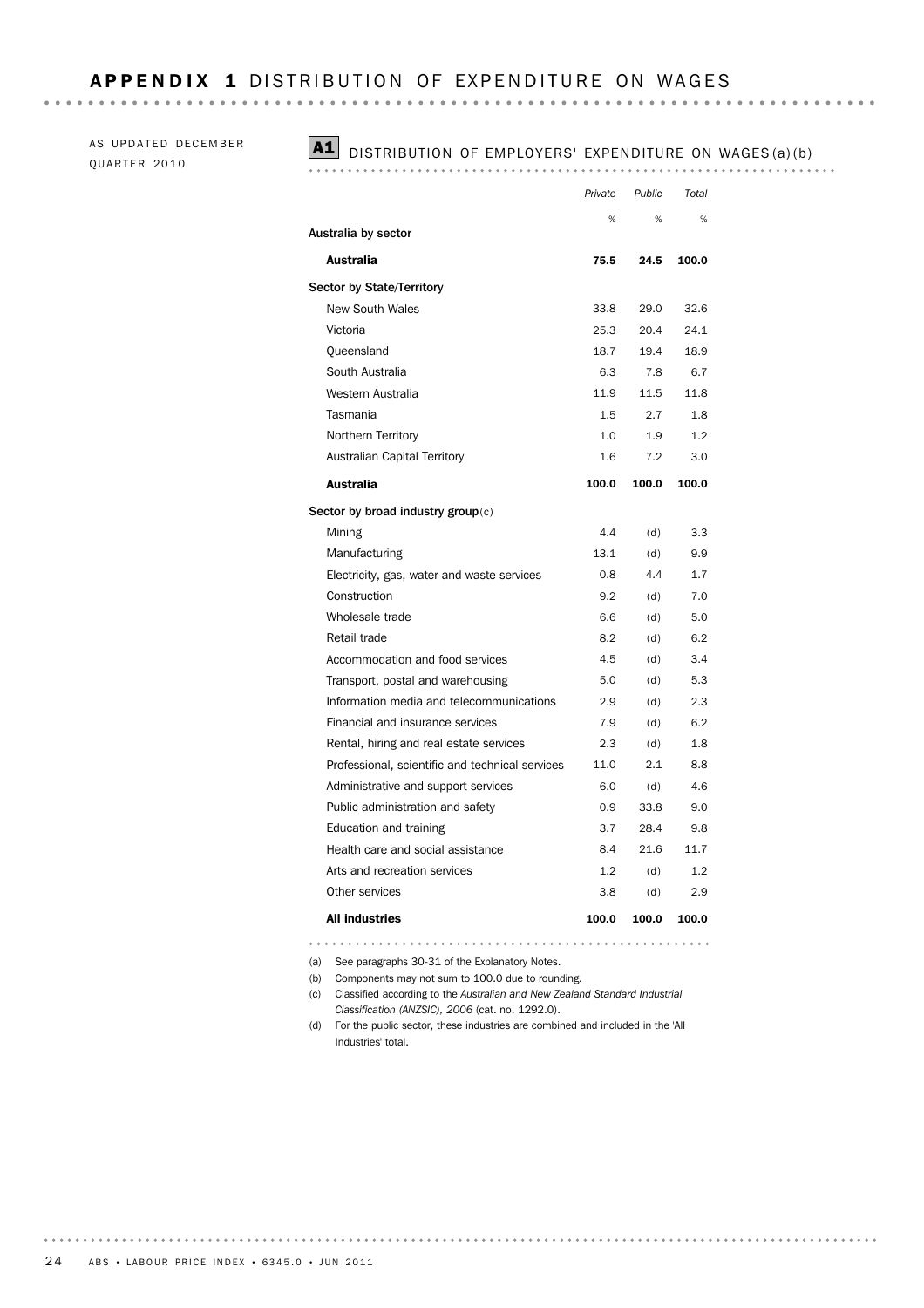# APPENDIX 2 RE-REFERENCING THE WAGE PRICE INDEX

| REFERENCE BASE                                                         | The reference base of an index series is that period for which the value of the index is set<br>to 100.0. With the introduction of the 2006 edition of ANZSIC, all indexes are now<br>presented on a reference base of 2008-09. Since the September quarter 2004, the LPI has<br>used a reference base of $2003-04 = 100.0$ . Prior to this time the reference base for the<br>wage price indexes was September quarter 1997. This was the first quarter for which data<br>was available.                                                                                                                  |
|------------------------------------------------------------------------|------------------------------------------------------------------------------------------------------------------------------------------------------------------------------------------------------------------------------------------------------------------------------------------------------------------------------------------------------------------------------------------------------------------------------------------------------------------------------------------------------------------------------------------------------------------------------------------------------------|
| CONVERTING A SERIES TO<br>THE NEW REFERENCE BASE                       | The conversion of series from the old base to the new base involves a rescaling of the<br>index numbers. The conversion factor that should be applied to the index numbers is<br>calculated by obtaining the ratio of the index numbers on the old and new bases for the<br>new reference period.                                                                                                                                                                                                                                                                                                          |
|                                                                        | The conversion factor is calculated using the <i>unrounded</i> index number for the 2008-09<br>financial year. The calculation of financial year indexes is outlined in paragraph 35 of the<br>Explanatory Notes.                                                                                                                                                                                                                                                                                                                                                                                          |
|                                                                        | For example, for the total hourly rates of pay excluding bonuses index for Australia, an<br>arithmetic conversion factor is obtained as follows:<br>Index number for financial year 2008–09 (on base 2003–04 = 100.0) is 121.775<br>Index number for financial year 2008–09 (on base $2008-09 = 100.0$ ) is $100.0$<br>Conversion factor = $100/121.775 = 0.8212$                                                                                                                                                                                                                                          |
|                                                                        | The factor may be multiplied by any total hourly rates of pay excluding bonuses index<br>number for Australia on the old reference base to give the corresponding number on the<br>new reference base. The procedure shown in the above example may be followed in<br>respect of any specific index series for which index numbers have been published on the<br>old reference base, with the exception of industry index series. It is not appropriate to<br>convert the ANZSIC 1993 industry series on the 2003-04 reference base in previous<br>issues to the 2008-09 reference base using this method. |
| ROUNDING                                                               | Index numbers and percentage changes are always published to one decimal place, with<br>the percentage changes being calculated from the rounded index numbers. Index<br>numbers for periods longer than a single quarter (e.g. for financial years) are calculated<br>as the simple arithmetic average of the relevant rounded quarterly index numbers. The<br>conversion factor described above is applied to the rounded index numbers.                                                                                                                                                                 |
|                                                                        | A consequence of re-referencing price indexes can be that period to period percentage<br>changes calculated using re-referenced index number series may differ slightly from<br>those calculated using the original series. These differences do not constitute a revision<br>of the index but simply reflect the effect of rounding.                                                                                                                                                                                                                                                                      |
| CONVERTING THE<br>RE-REFERENCED SERIES<br>BACK TO THE PREVIOUS<br>BASE | The conversion of series from the new base to the old base also involves a rescaling of<br>the index numbers. The rescaling factor is obtained by taking the inverse of the<br>previously described scaling factor.                                                                                                                                                                                                                                                                                                                                                                                        |
|                                                                        | For example, for the total hourly rates of pay excluding bonuses index for Australia, the<br>rescaling factor is obtained as follows:<br>Index number for financial year 2008–09 (on base 2003–04 = 100.0) is 121.775<br>Index number for financial year 2008–09 (on base $2008-09 = 100.0$ ) is $100.0$<br>Conversion factor = $121.775/100 = 1.2178$                                                                                                                                                                                                                                                     |
|                                                                        | The factor may be multiplied by any total hourly rates of pay excluding bonuses index<br>number for Australia on the new reference base to give the corresponding number on<br>the old reference base. As mentioned above, the industry price index series in previous<br>issues should not be converted due to the use of two different industry classifications.                                                                                                                                                                                                                                         |
|                                                                        | Conversion factors for most of the published total bourly rates of pay excluding bonuses<br>indexes are provided in table A2. Additional factors can be obtained using the formulas<br>above or by contacting Kathryn Parlor on Perth (08) 9360 5151.                                                                                                                                                                                                                                                                                                                                                      |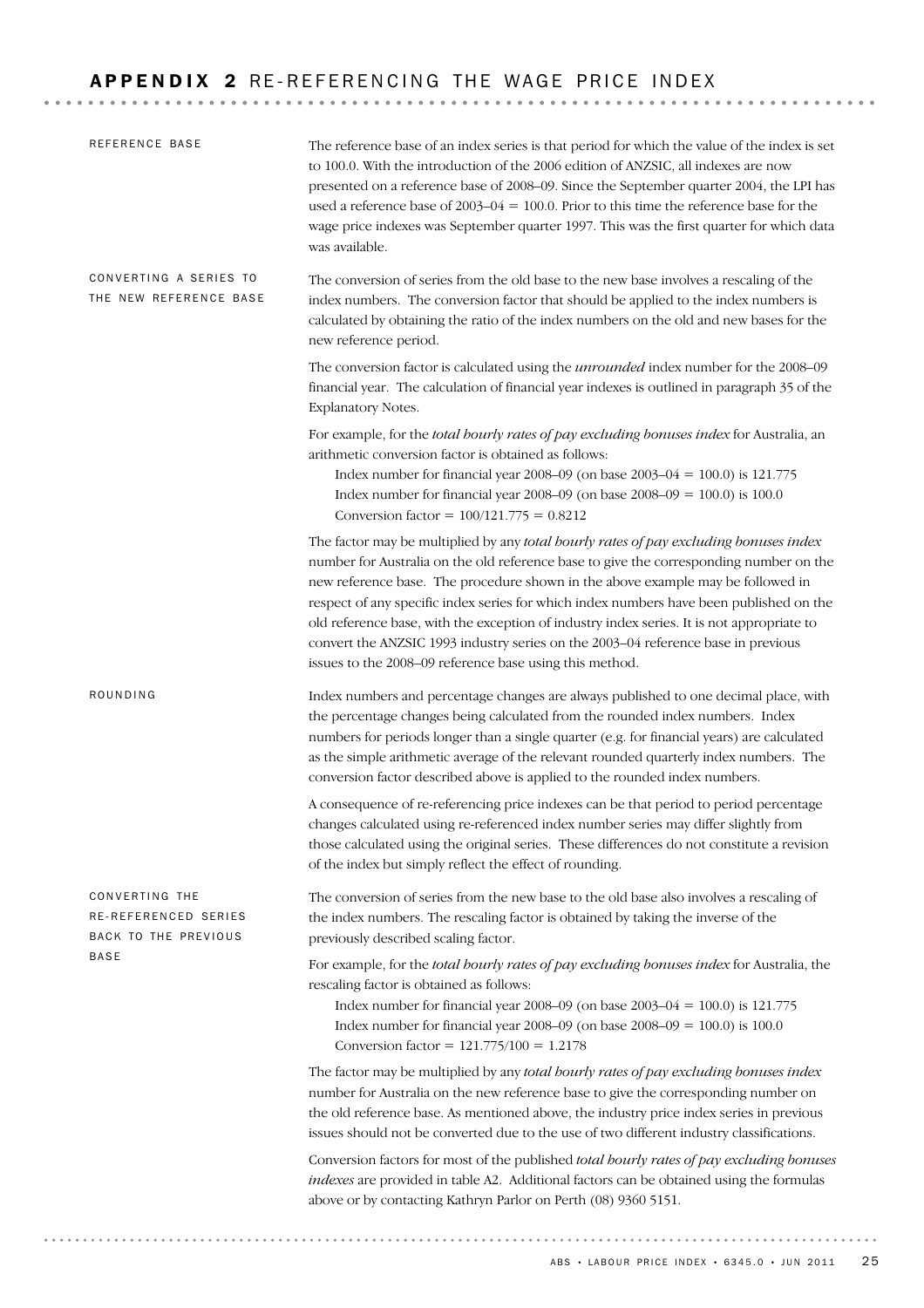### CONVERSION FACTORS



FACTORS USED TO CONVERT INDEX NUMBERS, from old  $\overline{A2}$  reference base (2003–04 financial year = 100.0)— to new reference base (2008– 09 financial year = 100.0)

|                                                 | Private | Public                   | All sectors |
|-------------------------------------------------|---------|--------------------------|-------------|
| Australia                                       | 0.8242  | 0.8122                   | 0.8212      |
| Sector by State/Territory                       |         |                          |             |
| <b>New South Wales</b>                          | 0.8349  | 0.8119                   | 0.8292      |
| Victoria                                        | 0.8294  | 0.8259                   | 0.8285      |
| Oueensland                                      | 0.8155  | 0.8055                   | 0.8128      |
| South Australia                                 | 0.8294  | 0.8071                   | 0.8234      |
| Western Australia                               | 0.7842  | 0.8013                   | 0.7880      |
| Tasmania                                        | 0.8236  | 0.8021                   | 0.8165      |
| Northern Territory                              | 0.8120  | 0.8300                   | 0.8195      |
| <b>Australian Capital Territory</b>             | 0.8302  | 0.8105                   | 0.8173      |
| Sector by Industry $(a)$                        |         |                          |             |
| Mining                                          | 0.7720  |                          | 0.7720      |
| Manufacturing                                   | 0.8263  | $\ddot{\phantom{0}}$     | 0.8248      |
| Electricity, gas, water and waste services      | 0.8073  | 0.7940                   | 0.7988      |
| Construction                                    | 0.7885  | . .                      | 0.7895      |
| Wholesale trade                                 | 0.8328  | $\ddot{\phantom{0}}$     | 0.8328      |
| Retail trade                                    | 0.8395  | $\ddot{\phantom{0}}$     | 0.8393      |
| Accommodation and food services                 | 0.8660  | $\ddot{\phantom{0}}$     | 0.8660      |
| Transport, postal and warehousing               | 0.8270  | $\ddot{\phantom{0}}$     | 0.8255      |
| Information media and telecommunications        | 0.8493  | $\ddot{\phantom{0}}$     | 0.8455      |
| Financial and insurance services                | 0.8213  | $\ddot{\phantom{0}}$     | 0.8195      |
| Rental, hiring and real estate services         | 0.8393  | $\overline{\phantom{a}}$ | 0.8358      |
| Professional, scientific and technical services | 0.8058  | 0.8180                   | 0.8068      |
| Administrative and support services             | 0.8395  | $\ddot{\phantom{0}}$     | 0.8395      |
| Public administration and safety                | 0.8303  | 0.8110                   | 0.8118      |
| Education and training                          | 0.8030  | 0.8043                   | 0.8045      |
| Health care and social assistance               | 0.8208  | 0.8200                   | 0.8203      |
| Arts and recreation services                    | 0.8353  | $\ddot{\phantom{0}}$     | 0.8358      |
| Other services                                  | 0.8365  |                          | 0.8365      |
|                                                 |         |                          |             |

. . not applicable (a) Classified according to the *Australian and New Zealand Standard Industrial*

*Classification (ANZSIC) 2006* (cat. no. 1292.0)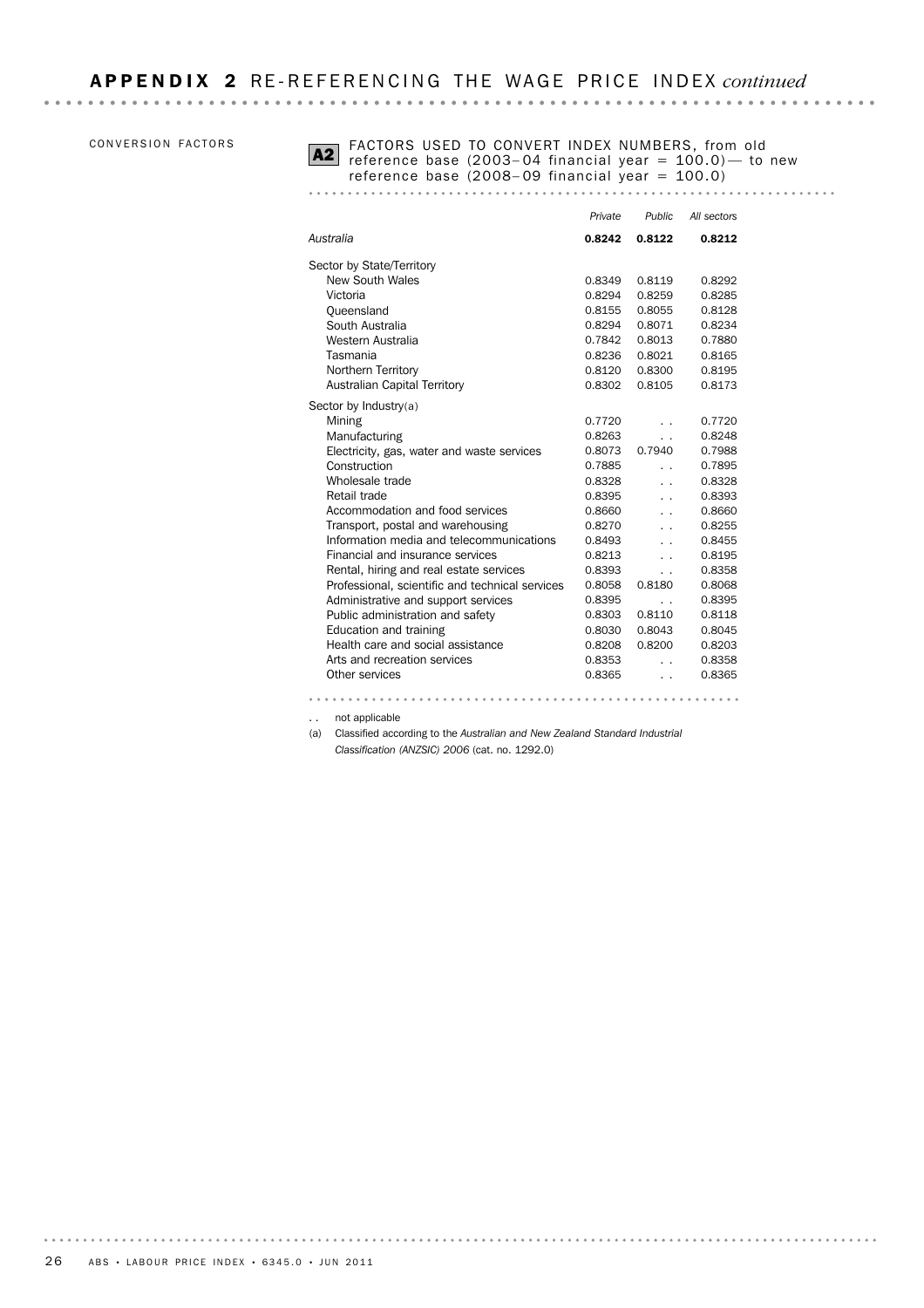NON-WAGE AND LABOUR PRICE INDEXES

### A3 NON-WAGE AND LABOUR PRICE INDEXES (a), Sector

. . . . . . . . . . . .

|             | INDEX NUMBERS (b) |         |         |                       | FINANCIAL YEAR (%)                   | CHANGE FROM PREVIOUS |         |
|-------------|-------------------|---------|---------|-----------------------|--------------------------------------|----------------------|---------|
|             | 2006-07           | 2007-08 | 2008-09 | 2009-10               | 2007-08                              | 2008-09              | 2009-10 |
|             |                   |         |         |                       | ANNUAL AND PUBLIC HOLIDAY LEAVE      |                      |         |
| Private     | 95.1              | 100.5   | 100.0   | 105.9                 | 5.7                                  | $-0.5$               | 5.9     |
| Public      | 93.9              | 99.3    | 100.0   | 106.9                 | 5.8                                  | 0.7                  | 6.9     |
| All sectors | 94.7              | 100.3   | 100.0   | 106.2                 | 5.9                                  | $-0.3$               | 6.2     |
|             |                   |         |         |                       |                                      |                      |         |
|             |                   |         |         | SUPERANNUATION        |                                      |                      |         |
| Private     | 92.2              | 96.4    | 100.0   | 103.1                 | 4.6                                  | 3.7                  | 3.1     |
| Public      | 92.3              | 96.4    | 100.0   | 104.5                 | 4.4                                  | 3.7                  | 4.5     |
| All sectors | 92.3              | 96.4    | 100.0   | 103.4                 | 4.4                                  | 3.7                  | 3.4     |
|             |                   |         |         |                       |                                      |                      |         |
|             |                   |         |         | PAYROLL TAX           |                                      |                      |         |
| Private     | 93.8              | 98.0    | 100.0   | 101.1                 | 4.5                                  | 2.0                  | 1.1     |
| Public      | 94.6              | 98.0    | 100.0   | 103.0                 | 3.6                                  | 2.0                  | 3.0     |
| All sectors | 94.0              | 98.0    | 100.0   | 101.5                 | 4.3                                  | 2.0                  | 1.5     |
|             |                   |         |         |                       |                                      |                      |         |
|             |                   |         |         | WORKERS' COMPENSATION |                                      |                      |         |
| Private     | 106.1             | 101.1   | 100.0   | 104.4                 | $-4.7$                               | $-1.1$               | 4.4     |
| Public      | 105.7             | 100.5   | 100.0   | 105.5                 | $-4.9$                               | $-0.5$               | 5.5     |
| All sectors | 106.0             | 101.0   | 100.0   | 104.6                 | $-4.7$                               | $-1.0$               | 4.6     |
|             |                   |         |         |                       |                                      |                      |         |
|             |                   |         |         |                       | LABOUR PRICE INDEX EXCLUDING BONUSES |                      |         |
| Private     | 92.8              | 96.6    | 100.0   | 103.0                 | 4.1                                  | 3.5                  | 3.0     |
| Public      | 92.7              | 96.4    | 100.0   | 104.5                 | 4.0                                  | 3.7                  | 4.5     |
| All sectors | 92.8              | 96.6    | 100.0   | 103.4                 | 4.1                                  | 3.5                  | 3.4     |
|             |                   |         |         |                       |                                      |                      |         |

(a) Refer to paragraphs 16-20 of Explanatory Notes for a description of the indexes.

(b) Reference base of each index:  $2008-09 = 100.0$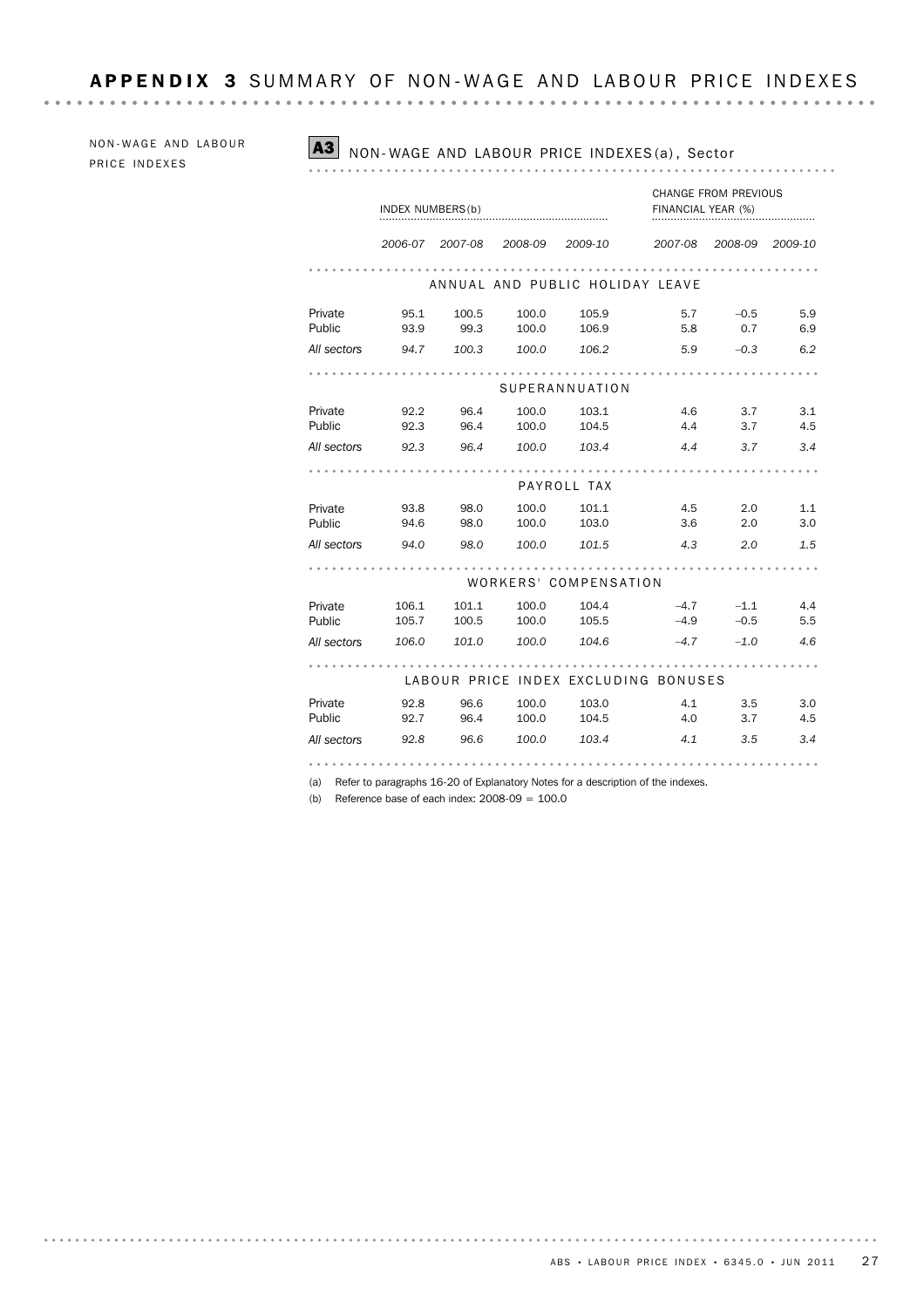# GLOSSARY

| Annual and public holiday<br>leave index   | Measures changes in the price of annual and public holiday leave (see Explanatory Notes<br>paragraph 16).                                                                                                                                                                                                 |
|--------------------------------------------|-----------------------------------------------------------------------------------------------------------------------------------------------------------------------------------------------------------------------------------------------------------------------------------------------------------|
| <b>Bonuses</b>                             | Payments made to a job occupant that are in addition to regular wages and salaries and<br>which generally relate to the job occupant's, or the organisation's, performance. In the<br>LPI, the term 'bonuses' refers to bonuses and commissions.                                                          |
| Elementary aggregates                      | The finest aggregations of jobs, in terms of state/territory, sector and industry group, for<br>which expenditure weights are available.                                                                                                                                                                  |
| Employee job                               | A job for which the occupant receives remuneration in wages, salary, payment in kind, or<br>piece rates.                                                                                                                                                                                                  |
| Employer                                   | Organisation with one or more employees.                                                                                                                                                                                                                                                                  |
| Expenditure weights                        | A measure of the relative importance of each elementary aggregate, based on employers'<br>total expenditure on the LPI component being considered (e.g. wages and salaries,<br>superannuation, etc.). Expenditure weights are used to combine elementary aggregate<br>indexes into broader level indexes. |
| Index number                               | Measures the ratio of the price of labour between the commencement of the index series<br>and a later period.                                                                                                                                                                                             |
| Industry                                   | Classified according to the Australian and New Zealand Standard Industrial<br>Classification (ANZSIC), 2006 (cat. no. 1292.0).                                                                                                                                                                            |
| Labour price index                         | Measures changes in the price of labour. Includes wages and salaries, overtime, bonuses<br>(only in the labour price including bonuses index), annual and public holiday leave,<br>superannuation, payroll tax and workers' compensation (see Explanatory Notes<br>paragraph 20).                         |
| Ordinary time hourly rates of<br>pay index | Measures quarterly change in ordinary time hourly rates of pay (see Explanatory Notes<br>paragraphs 10 and 11).                                                                                                                                                                                           |
| Ordinary time hours                        | Award, standard or agreed hours of work paid for at the ordinary rate.                                                                                                                                                                                                                                    |
| Overtime hours                             | The number of hours paid for in excess of ordinary time hours.                                                                                                                                                                                                                                            |
| Payroll tax index                          | Measures changes in the price of payroll tax (see Explanatory Notes paragraph 18).                                                                                                                                                                                                                        |
| Reference base period                      | The period for which an index series is given the value of 100.0. The current reference<br>base for the LPI is the 2008-09 financial year.                                                                                                                                                                |
| Reference date                             | The reference date for this survey is the last pay period ending on or before the third<br>Friday of the middle month of the quarter, except for bonuses which are collected in<br>respect to those paid during the three month period ending on the third Friday of the<br>middle month of the quarter.  |
| Sector                                     | Public sector comprises local government authorities and all government departments<br>and agencies created by, or reporting to, the Commonwealth, or state/territory<br>parliaments. The private sector comprises all organisations not classified as public sector.                                     |
| Seasonal adjustment                        | Process of removing systematic calendar related effects from the original series (see<br>Explanatory Notes paragraphs 38-45, 50).                                                                                                                                                                         |
| Superannuation index                       | Measures changes in the price of superannuation (see Explanatory Notes paragraph 17).                                                                                                                                                                                                                     |
| Total hourly rates of pay index            | Measures quarterly change in combined ordinary time and overtime hourly rates of pay<br>(see Explanatory Notes paragraph 13).                                                                                                                                                                             |
| Trend                                      | A measure of the underlying direction of a series (see Explanatory Notes paragraphs<br>$46-47, 50$ .                                                                                                                                                                                                      |
| Wage price index                           | Measures changes in the price of wages.                                                                                                                                                                                                                                                                   |
| Weighting base                             | The period to which the expenditure weights relate.                                                                                                                                                                                                                                                       |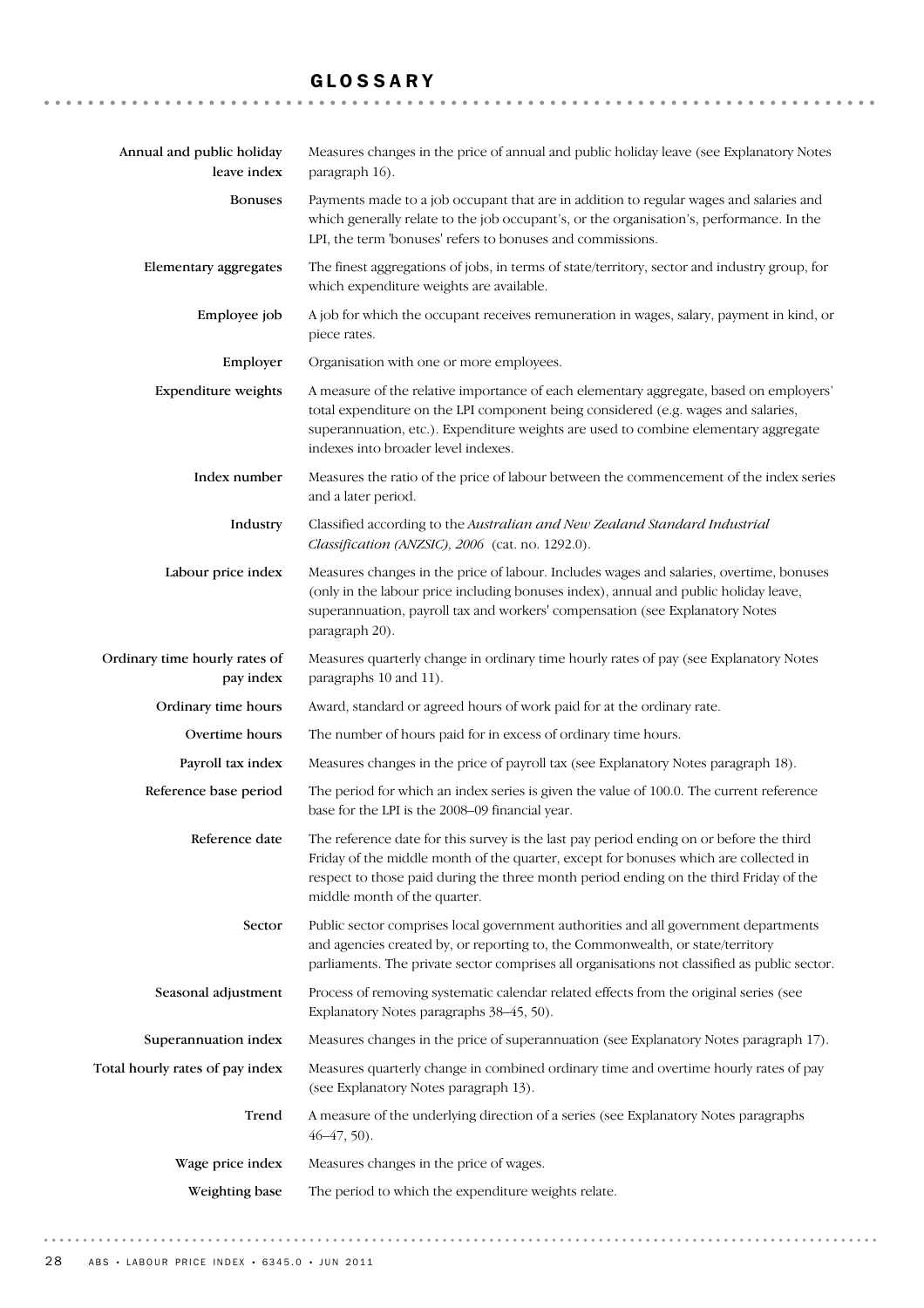# GLOSSARY *continued*

Workers' compensation index

. . . . . . . . . . . . . . . .

Measures changes in the price of workers' compensation (see Explanatory Notes paragraphs 18 and 19).